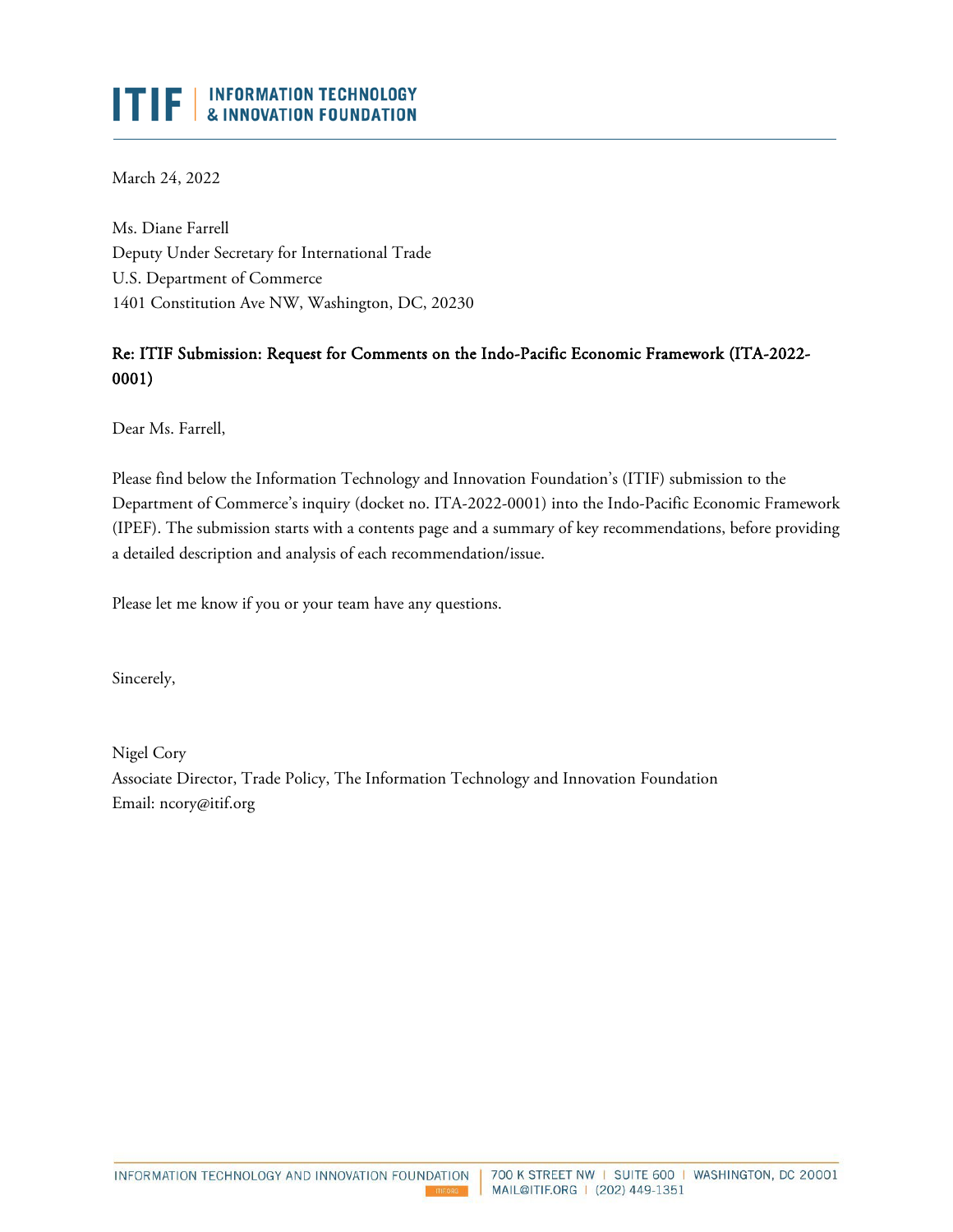# **CONTENTS**

| Creating Conditionality: Align U.S. Development Assistance With Digital Trade and Strategic  |  |
|----------------------------------------------------------------------------------------------|--|
| Interests and Allocate Greater Financial Resources (and Make Access Conditional) on Data and |  |
|                                                                                              |  |
| Developing New Domestic Laws and Trade Agreements and International Cooperation are Not      |  |
|                                                                                              |  |
| Revamp Regulatory Cooperation Between Agencies Involved in Data/Digital Issues 13            |  |
| Data Governance and Government Access to Data: Addressing the Root Cause of Many Digital     |  |
|                                                                                              |  |
| Support Open Data and Create Joint IPEF Data Sharing and Data Trust Frameworks 16            |  |
| Innovation, Industrial, Economic, and Advanced Manufacturing Policy Ideas for IPEF  19       |  |
|                                                                                              |  |
|                                                                                              |  |
|                                                                                              |  |
|                                                                                              |  |
|                                                                                              |  |
| Get NIST to Help IPEF Partners Better Measure Climate Change as a Way to Help Them Better    |  |
|                                                                                              |  |
|                                                                                              |  |
|                                                                                              |  |
|                                                                                              |  |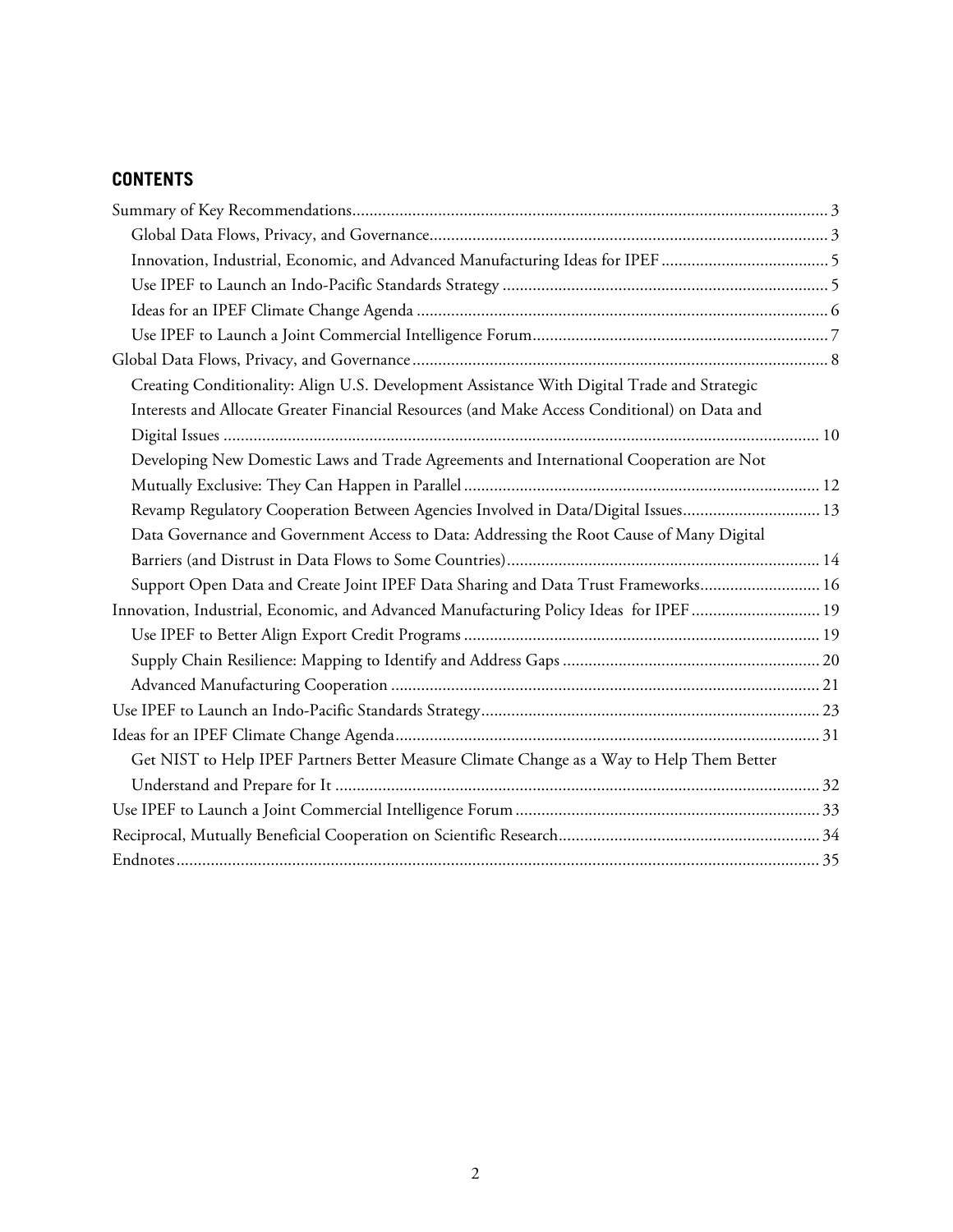#### <span id="page-2-0"></span>**SUMMARY OF KEY RECOMMENDATIONS**

#### <span id="page-2-1"></span>**Global Data Flows, Privacy, and Governance**

- The United States should build data, digital, and technology processes and outcomes at IPEF that define the type of open, rules-based, and interoperable governance it wants to see in the global digital economy. In doing so, it would reject the perspective (mainly European) that harmonization—that there is a one-size fits all approach to data and technology governance—is the best approach to address global data and technology issues.
- The United States should explicitly reference and articulate the principle of accountability in regards to data governance—that privacy and other legal responsibilities move with the data.
- The United States should explicitly reference and articulate the principle of interoperability, such that data is still able to flow between different privacy regimes, and countries' data protection rules flow with it. An interoperable system would focus on "global protections through local accountability."
	- o For example, IPEF partners should ensure outcomes explicitly allow for multiple different legal mechanisms to transfer personal data (similar to what Chile-New Zealand-Singapore did in their Digital Economy Partnership Agreement).
- The United States should include carefully designed "conditional linkages" in IPEF between various commitments, provisions, and programs within each (and potentially between) the four buckets, such that it does not scare Indonesia and Vietnam away, but incentivizes them to join and engage in good faith cooperation (absent the America's ability to make market access concessions).
	- To add value to existing agreements, it is key that IPEF move Indonesia, India, and Vietnam closer to the U.S. approach to data and digital trade (and that of Australia, Japan, New Zealand, and Singapore). Even just getting Indonesia and Vietnam engaged would be a win.
	- o In parallel, the United States should build out the club of ambitious countries on digital issues such as to create a clearer incentive for these potentially problematic partners to join.
	- o The United States should use a flexible approach, with connected conditionality, perhaps over an extended period of time, to encourage those members with problematic policies to move toward signing up to and joining ambitious provisions and programs.
	- o The United States should make access to any preferential financing and technical capacity building, training, and other digital economy and advanced technology programs by the U.S. National Institute of Standards and Technology (NIST), the American National Standards Institute (ANSI), or USAID, contingent on genuine, good faith engagement on the full range of digital issues and rules.
		- To do this, the United States needs to better align U.S. development assistance with the commercial, trade, and strategic goals central to IPEF's digital and technology objectives and make access to ongoing and new programs contingent upon IPEF engagement.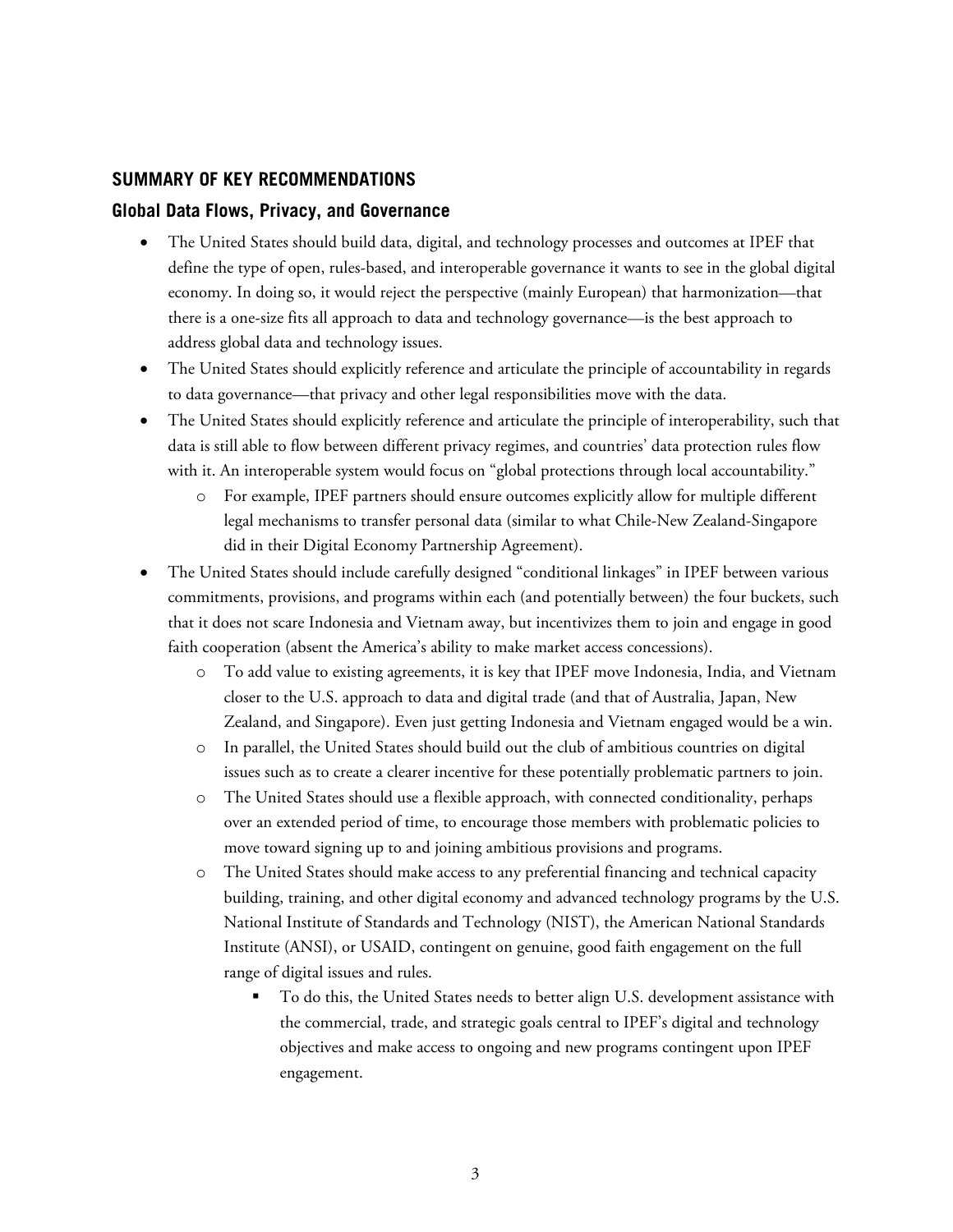- o The United States should use core IPEF partners (like Australia, Japan, and Singapore) as trusted intermediaries to engage with these countries given they may get a different reception. Indonesia and Vietnam are familiar with USTR's perspective. Along with the carrot, the United States could ask these trusted intermediaries to suggest to Vietnam that they may consider launching a CPTPP-based dispute case (given its use of data localization) if it fails to join IPEF and engage in genuine, good faith cooperation.
- New digital trade rules are definitely needed to prohibit and roll-back the growing range of digital barriers to trade, but these are insufficient on their own to future-proof trade frameworks so that firms can engage in seamless cross-border digital trade and innovation. U.S. policymakers must buildin regulatory cooperation with likeminded trading partners to ensure the early and ongoing alignment in how they govern data and new digital technologies.
	- o Australia, Chile, New Zealand, and Singapore-style digital economy agreements show how truly modern trade agreements are as much about pursuing a model for digital governance that is international and interoperable as it is about agreeing on new, binding trade law provisions. It's as much about the regulatory engagement and cooperation as it is about new digital trade rules.
	- o The United States should get respective agencies to review and revise existing regulatory cooperation with IPEF partners and determine whether new MOUs and other agreements are needed. The Department of Commerce would need to work with other agencies to get them to buy into new regulatory cooperation under IPEF.
- The United States should use IPEF to launch a partnership on government access to data—which is a foundational concern that underpins a wide array of restrictions on data flows, digital trade, and data governance in IPEF countries.
	- o Progress on this issue is central to differentiating the United States and its likeminded democratic, rule-of-law countries from digital authoritarian countries like China and Russia who see physical access to data centers as a critical enabler of surveillance and political control.
	- o The Department of Justice already has the mandate and expertise to work with the Department of Commerce on this issue.
	- o The United States should also use IPEF to pursue updated MLATs, which would address a legitimate concern that governments have about data governance.
	- o This will be difficult with India and Vietnam (and potentially Indonesia), but it's still worth including the issue, taking a fresh look at what is possible, and pushing those countries as far as possible.
- The United States should use IPEF to develop joint data sharing frameworks, which could include private firms, researchers, and organizations in specific sectors, such as health.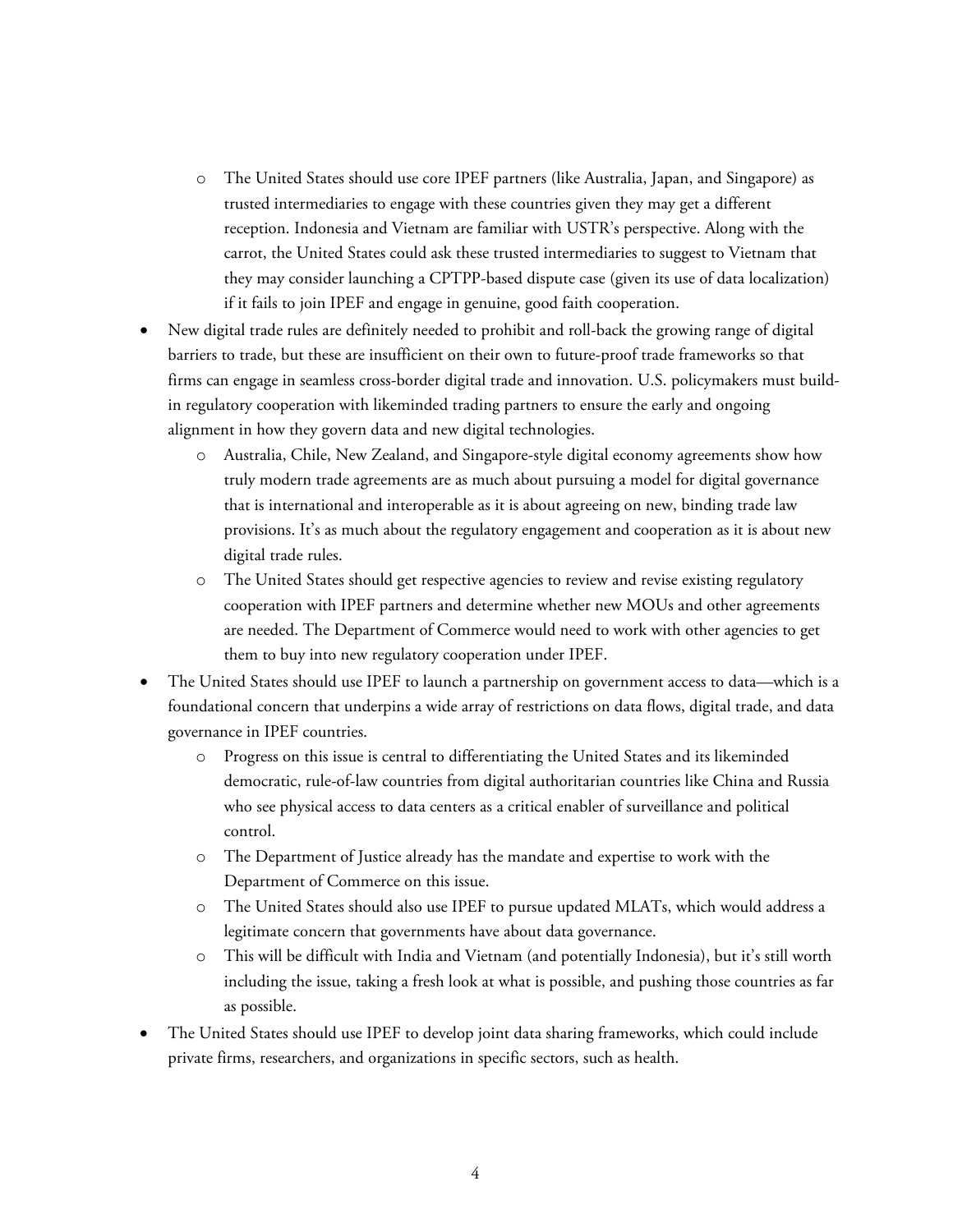o The United States could even make participation in joint data sharing frameworks contingent on signing onto ambitious digital rules or at least demonstrating a genuine, good faith commitment to exploring alternative approaches to data localization, etc.

### <span id="page-4-0"></span>**Innovation, Industrial, Economic, and Advanced Manufacturing Ideas for IPEF**

- The United States could launch an IPEF innovation policy experts' group.
	- o Each IPEF member country could nominate 3-4 people to work on a broad and/or specific set of innovation issues set by IPEF leaders. The expert group could meet periodically in working toward producing a report for IPEF leaders.
- The United States could work with IPEF partners to develop common industrial classification standards so that partners can conduct cooperative economic statistics gathering and more accurately assess supply chains.
- The United States could explore cooperation on Open Radio Access Network, or ORAN, equipment.
- United States should use IPEF to align collaborative international development aid/assistance, development finance support, and export credit initiatives to encourage nations in the Indo-Pacific region to select digital technologies, solutions, and platforms from vendors from like-minded nations.
- The United States should make joint supply chain mapping the foundation of efforts to improve supply chain resilience as it helps identify and address gaps.
- The United States should use IPEF to connect centers of excellence and advanced manufacturing firms with their international counterparts to share best practices and to build trade connections.
- IPEF could provide a platform for small to medium-sized enterprise (SME) manufacturers in participant countries with online access to digital manufacturing toolsets.

# <span id="page-4-1"></span>**Use IPEF to Launch an Indo-Pacific Standards Strategy**

- The United States should use IPEF to launch an "Indo-Pacific Standards Strategy" that would better connect standards-making bodies and related government agencies (and relevant industry stakeholders) on the development and use of standards (and certifications) for data, cybersecurity, AI, cloud services, and other new and emerging technologies.
	- o If the United States doesn't mobilize the Department of Commerce, NIST, ANSI, and other agencies involved in technology standards, it essentially leaves a vacuum for China and the European Union, who are ramping up advocacy for a state-directed, restrictive, and discriminatory approach to standards setting that will inevitably disadvantage and discriminate against U.S. firms and products.
	- o NIST and ANSI have not prioritized international standards cooperation and advocacy to the level it should—and it shows.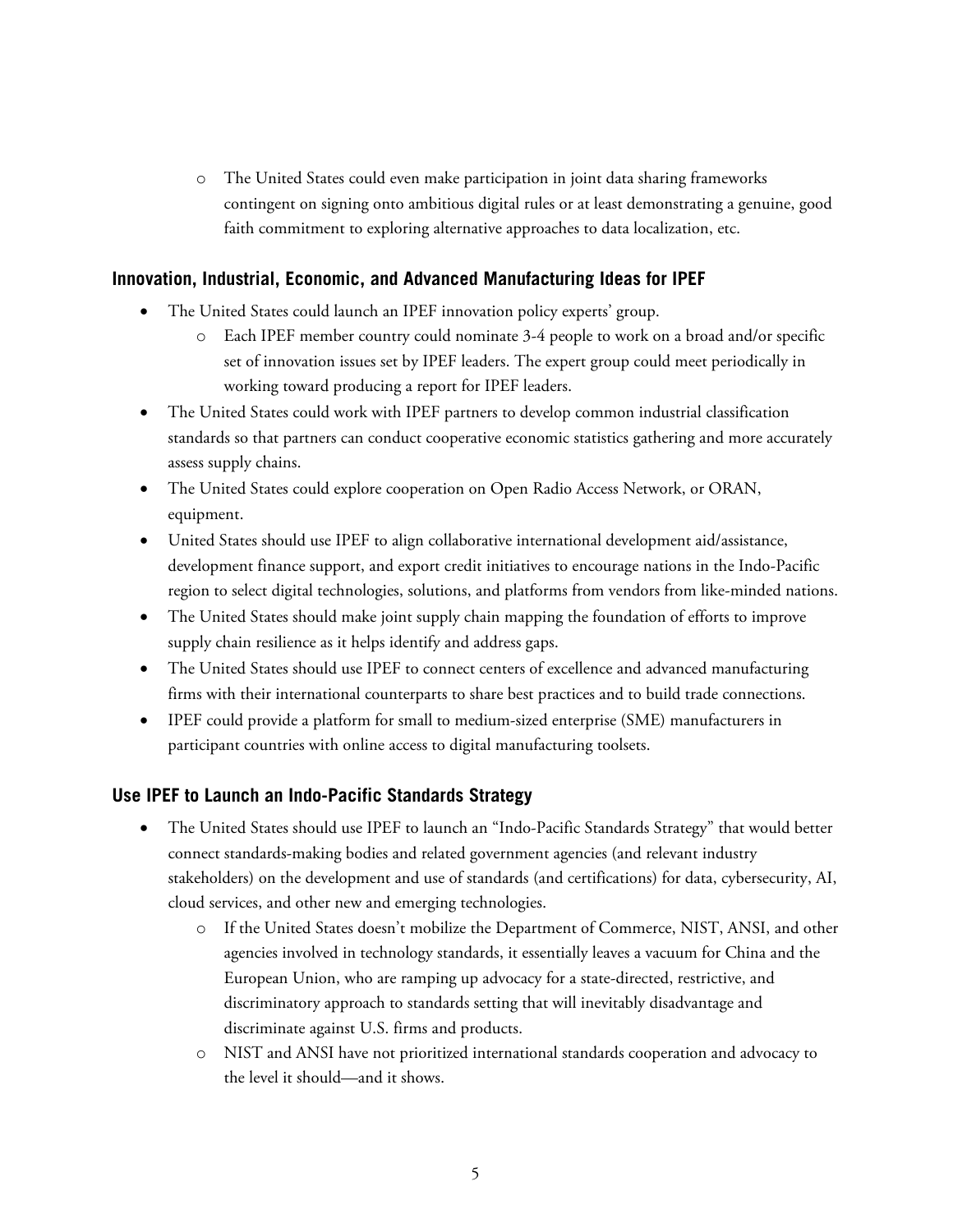- o IPEF provides a chance for the United States to reset, catch up, and get ahead.
- o The United States should set up a high-level policy forum among the IPEF governments' standards experts (with an appropriate balanced scope of work given the government's interests and role in standards) on their respective approaches to new and emerging technologies and how best to address associated public policy issues, especially as it relates to the development and application of measurement standards.
	- Industry should be involved given their central role in developing and adopting technical standards as part of the open, transparent, and voluntary standard setting forums that the U.S. government supports.
	- A challenge to more forcefully advocating for the U.S.'s preferred approach to addressing certain tech and digital issues (e.g. NIST's Cybersecurity Framework and AI Risk Management Framework) is that these frameworks are voluntary, while the government plays a far more central, and prescriptive, role in many potential IPEF partner countries.
- IPEF should pursue pre-standardization cooperation on new and emerging technologies with IPEF partners.
	- o This represents a creative, forward-looking way for the United States to work with likeminded partners on the early alignment of key terminology and concepts, technical details, and policy discussions, such as on AI, the Internet-of-Things, and facial recognition.
- The United States should use IPEF to advocate for the use of certifications (for services like cloud services) given they address legitimate public policy concerns (like cybersecurity) without unnecessarily impacting digital trade.
	- o This is an important and indirect way to address concerns that some countries have about the security of U.S. cloud service providers (which they use to justify data localization).
- The Department of Commerce needs to work with its partner agencies (especially USAID and State) to better align and expand the resources and staffing dedicated to international standards policy engagement and to prioritize those countries that join IPEF.

# <span id="page-5-0"></span>**Ideas for an IPEF Climate Change Agenda**

- The United States should pursue an Indo-Pacific extension of its idea for a "climate club." The United States could extend what it is already doing with the EU in terms of a "green" steel deal or it could initiate a similar initiative but in another sector.
- The United States should use IPEF to coordinate clean energy supply chains.
	- o The United States could build on recent steps in this direction, including those by the U.S. International Development Finance Corporation and the Department of Energy.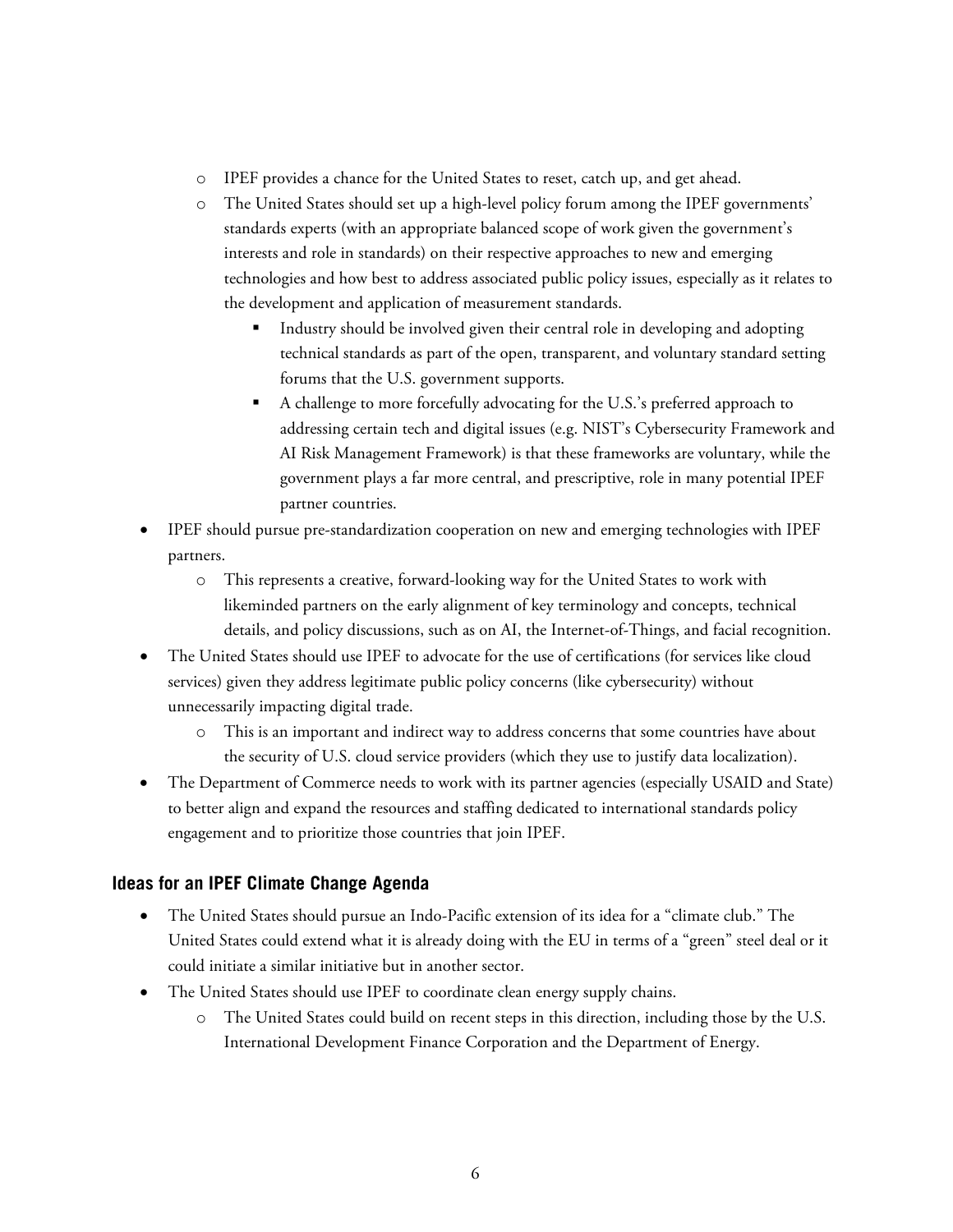- The United States should use IPEF to create a regional climate change metrology center (run by NIST) to better measure, and therefore better understand and respond to, climate change.
	- o NIST already has good relationships with counterparts in Australia, Korea, and Japan. With the proper funding, direction, and support, it could expand this network to other IPEF countries.
	- o The United States could get NIST to work with counterparts to share information and best (methodological) practices and develop joint pilot projects to better measure climate change and associated activities and events.

#### <span id="page-6-0"></span>**Use IPEF to Launch a Joint Commercial Intelligence Forum**

- The United States should launch a joint commercial intelligence forum at IPEF.
	- o This would bring together respective agencies to share information, cases, and best practices when identifying and responding to foreign adversaries that seek to steal technology and trade secrets. The forum would focus specifically on combatting state-sponsored economic espionage in advanced-technology industries.
	- o This would include enhanced information-sharing to combat foreign economic espionage and IP/technology/trade secret theft, including the use (and reform of) export control, foreign investment review, and other defensive mechanisms.
	- o It would also include sharing information and best practices about how to ensure universities screen applications so that they do not educate people with direct connections to foreign (adversarial) governments (like China) in advanced technologies areas that have national security implications.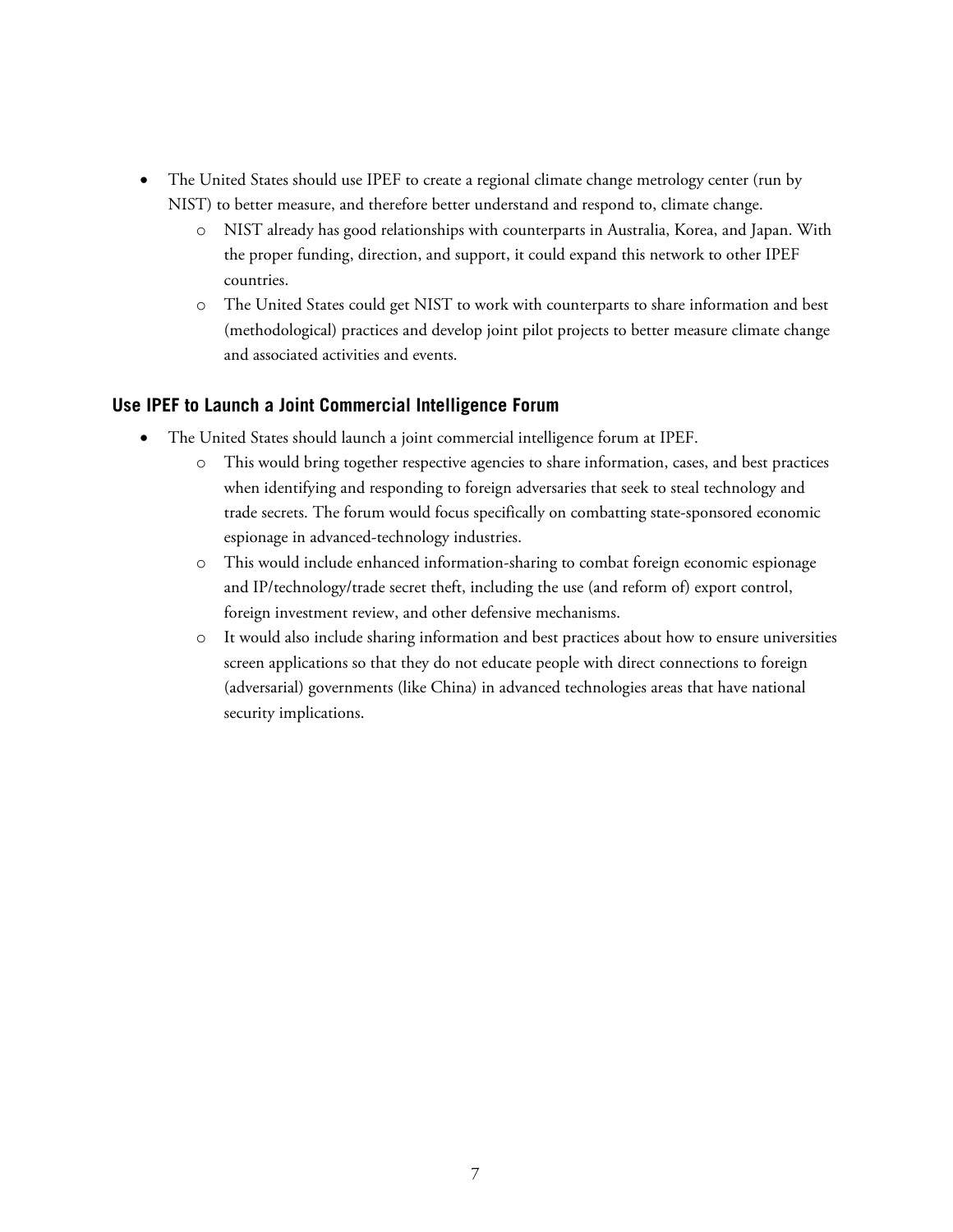#### <span id="page-7-0"></span>**GLOBAL DATA FLOWS, PRIVACY, AND GOVERNANCE**

The United States Trade Representative (USTR) leads IPEF's work on new digital trade rules, but the Department of Commerce has the responsibility and clear interests in key elements, especially as it relates to data. The United States should use IPEF to make a few points explicitly clear on digital and technology governance, notably that European Union (EU) style harmonization is not the way to govern data and digital technologies in the global economy, but rather accountability and interoperability.

One of the goals of IPEF should be to work to minimize the differences in digital regulation to better enable cross-border trade and investment. The United States should leverage IPEF to reject the perspective (mainly European) that harmonization is the best approach to address global data, digital, and technology issues. The EU's most direct means of conversion and coercion involves "adequacy" determinations. It negotiates with other countries about changes they will need to make to their privacy regimes so they can be deemed compliant with the terms of Europe's General Data Protection Regulation (GDPR) and thus worthy of managing EU personal data. To be sure, Europe has a right to regulate as it sees fit, as long as the standards apply equally to EU and non-EU firms doing business there. But it does not have a right to impose its standards on the rest of the world and then penalize nations that don't meet its standards.

Indeed, there is no reason why nations should not have different regulatory regimes for digital issues, as long as they are not de facto trade barriers and are broadly aligned to address key, common issues. Regulations don't need to be carbon copies to have a broadly similar effect. In other words, countries already regulate technologies differently. There is no reason why digital technologies should be any different. For example, there is nothing special about facial recognition technologies that suggests governance should be elevated beyond the national level (or EU level). Some places may ban it or impose heavy restrictions. Others may encourage its use, but with appropriate guidelines and protections. Those decisions should be up to the nations wherein the facial recognition is deployed. And to be clear this is not about avoiding a regulatory "race to the bottom." Quite the opposite. All nations should have regulations, but they should be based on a risk-based approach grounded in the innovation principle, not a harms-based approach grounded in the precautionary principle. As such, this is not a race to the bottom, but rather a race to the best: the best regulatory systems. It's up the United States to improve its game in developing and advocating for an alternative approach to digital and technology governance as part of IPEF.

When it comes to areas of regulation that involve cross-border impacts, the United States and its IPEF partners should work together to ensure their respective approaches are based on the principles of accountability and interoperability.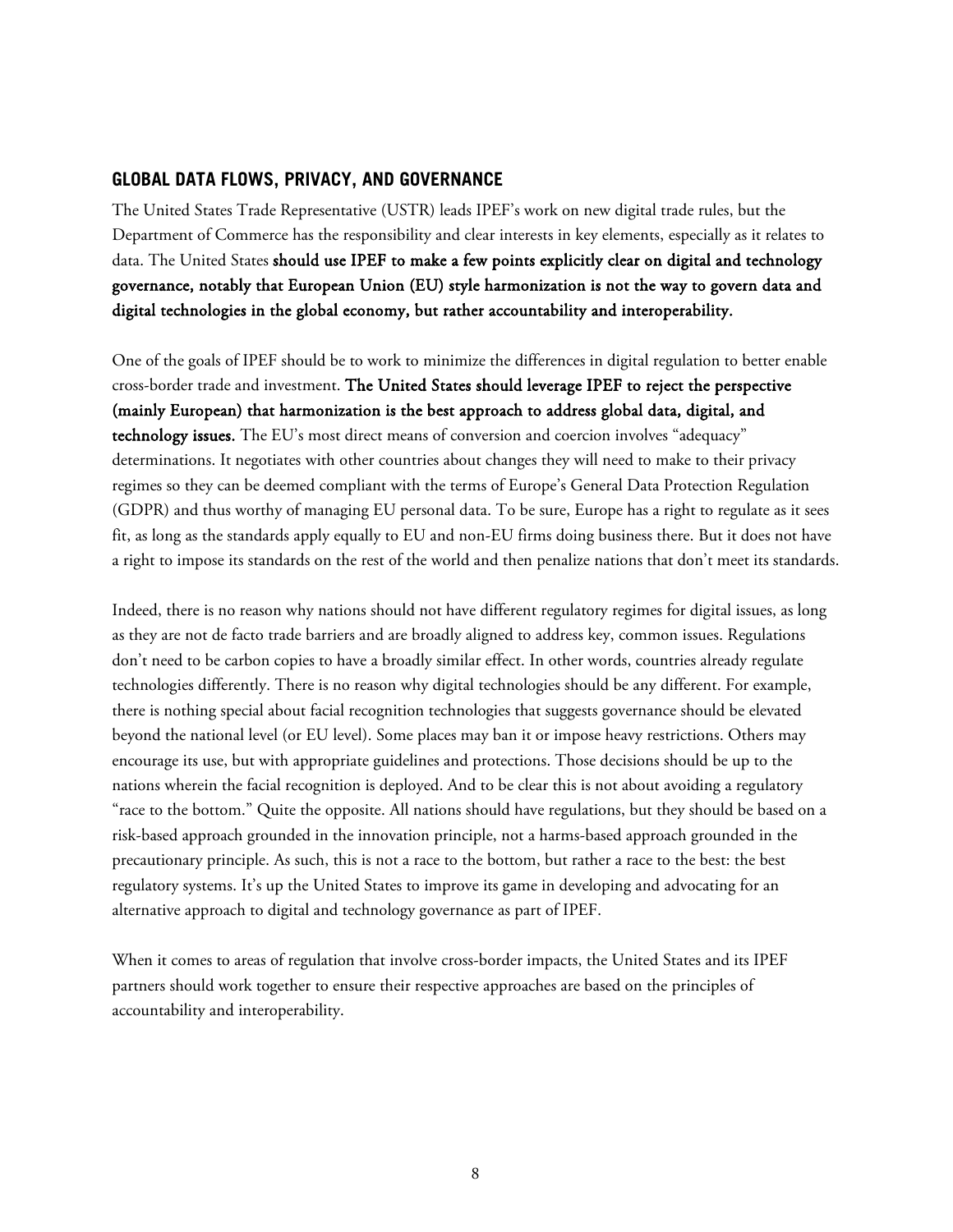For example, the United States should explicitly reference and articulate the principle of accountability in regards to data governance—that privacy and other legal responsibilities move with the data. Rather than tell firms where they can store or process data, policymakers should hold firms accountable for managing data they collect, regardless of where they store or process it. Policymakers should focus on ensuring IPEF agreements, and their domestic legal frameworks, make clear that firms with a legal nexus in their jurisdiction are responsible for managing data in a certain way, wherever the data is transferred and stored.

Policymakers need to focus on an accountability-based approach rather than mistakenly believing that forcing firms to exclusively store data locally (a concept known as "data localization") is the only way to enforce datahandling requirements on foreign organizations. While any country can demand extraterritorial application of its laws, it may not always be able to enforce them (as this can be quite complex). Multiple criteria are used by courts to determine when a country has the authority to impose its laws on those outside of its borders. As long as a firm has a legal nexus within a country's jurisdiction, it has to abide by the laws of that country, regardless of where the firm stores data. Just as international financial firms operating in a foreign country fall under the purview of that country's local regulatory agencies, regardless of where they transfer money to, so do firms that collect and use data as part of their business within that region.

The United States should explicitly reference and articulate the principle of interoperability in regards to data governance. Interoperable privacy frameworks are the international extension of this accountabilitybased approach such that data is still able to flow between different privacy regimes, and countries' data protection rules flow with it. Modern technology, especially the Internet and cloud data storage, means that each country's domestic regulatory regime for data (such as for privacy) needs to be globally interoperable given that each country faces the same challenge in applying its laws to firms that may transfer data between jurisdictions. The goal for interoperability also reflects the fact that there will be no one globally harmonized privacy regime (as much as the European Union is trying to achieve harmonization through adequacy determinations). It is no surprise that interoperability—not harmonization or even adequacy—is a key objective of several of the leading data-protection initiatives, such as those of the Organization for Economic Cooperation and Development (OECD) and Asia-Pacific Economic Cooperation (APEC). The United States should explicitly reference APEC's Cross-Border Privacy Regime in any data-related provisions and outcomes in IPEF.

An interoperable system would focus on "global protections through local accountability." The principle idea is that a country can enforce its rules on any foreign or domestic organization with legal nexus. Moreover, a country can enforce its rules on these organizations based on how they handle the data they collect, even if that data handling occurs abroad or with a third party. It is only through rigorous local enforcement that they are able to protect data globally. And it is this local enforcement that avoids the need to demand that all other countries abide by the same set of rules or pursue data localization policies.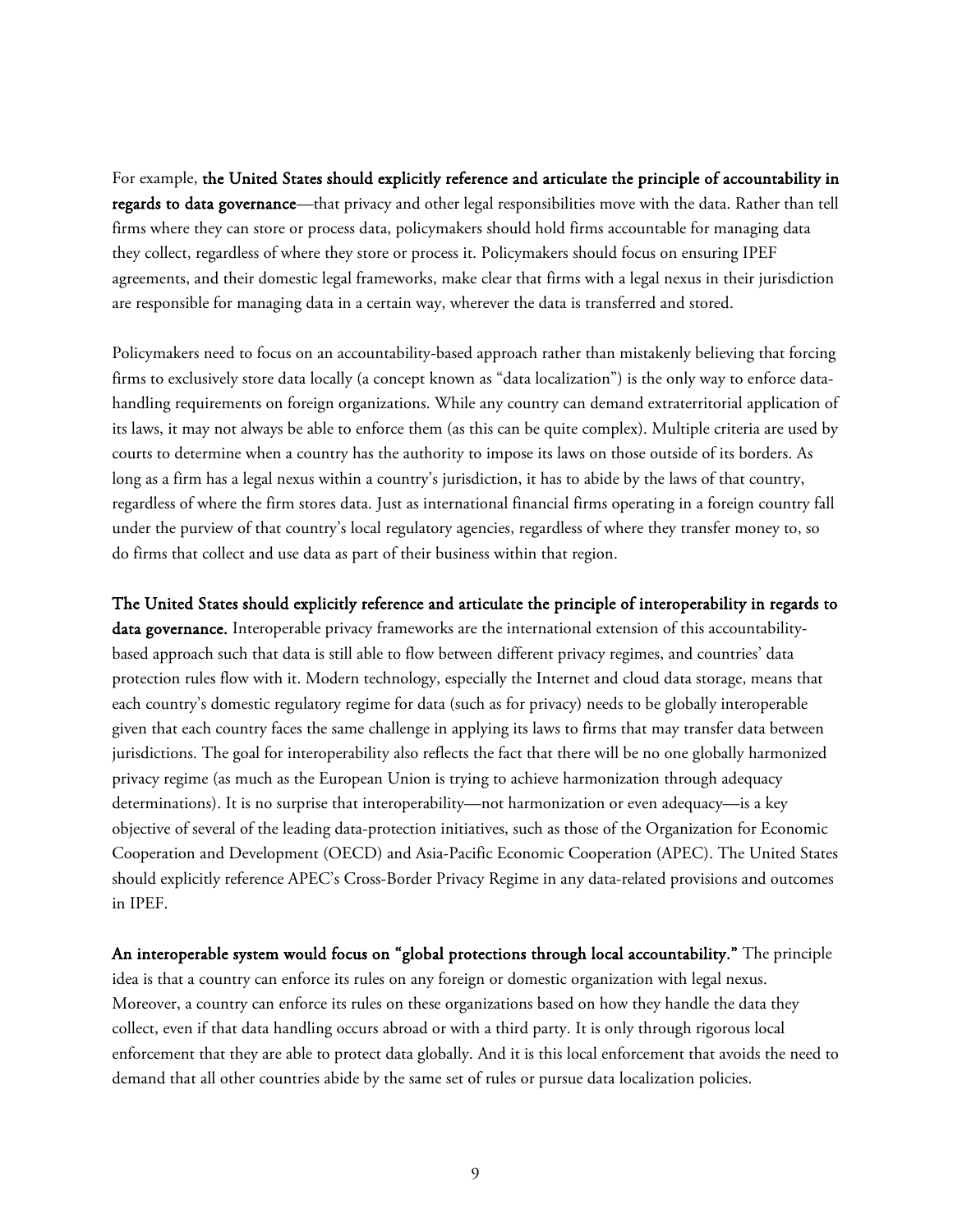The U.S. Congress is still contemplating enacting a comprehensive data privacy law. But this shouldn't preclude strong U.S. engagement on the issue in IPEF (as it's well assumed that whatever law the United States does potentially enact will be non-discriminatory). The United States is hardly alone in enacting or reforming data privacy and other key data-related laws, hence why IPEF should be based on interoperability between different systems that are built around common, core principles and processes.

The Chile-New Zealand-Singapore Digital Economy Agreement (DEPA) provides a useful model and set of provisions for IPEF to account for this fact in that parties should create multiple different legal mechanisms to protect privacy of data transferred overseas. Article 6 of DEPA module 4 on "Data Issues" states:

"6. Recognising that the Parties may take different legal approaches to protecting personal information, each Party shall pursue the development of mechanisms to promote compatibility and interoperability between their different regimes for protecting personal information. These mechanisms may include: (a) the recognition of regulatory outcomes, whether accorded autonomously or by mutual arrangement; (b) broader international frameworks; (c) where practicable, appropriate recognition of comparable protection afforded by their respective legal frameworks' national trustmark or certification frameworks; or (d) other avenues of transfer of personal information between the Parties."[1](#page-34-1)

# <span id="page-9-0"></span>**Creating Conditionality: Align U.S. Development Assistance With Digital Trade and Strategic Interests and Allocate Greater Financial Resources (and Make Access Conditional) on Data and Digital Issues**

The Department of Commerce, and its partners in other agencies, need to better align U.S. development assistance with the commercial, trade, and strategic goals central to IPEF's digital and technology objectives and make access to ongoing and new digital development programs contingent upon genuine, good faith engagement in IPEF.

Digital protectionists should not be able to benefit from U.S. Agency for International Development (USAID), U.S. Trade and Development Agency, Millennium Challenge Corporation, State Department, and other development-related funding. Likewise, the Department of Commerce should create conditional linkages within and between the various IPEF buckets. Access to new and useful funding and technical capacity assistance on certain digital issues is contingent on good faith engagement on associated cybersecurity or other digital issues that have been problematic.

How to Deal with India, Indonesia, and Vietnam and their Problematic Data and Digital Policies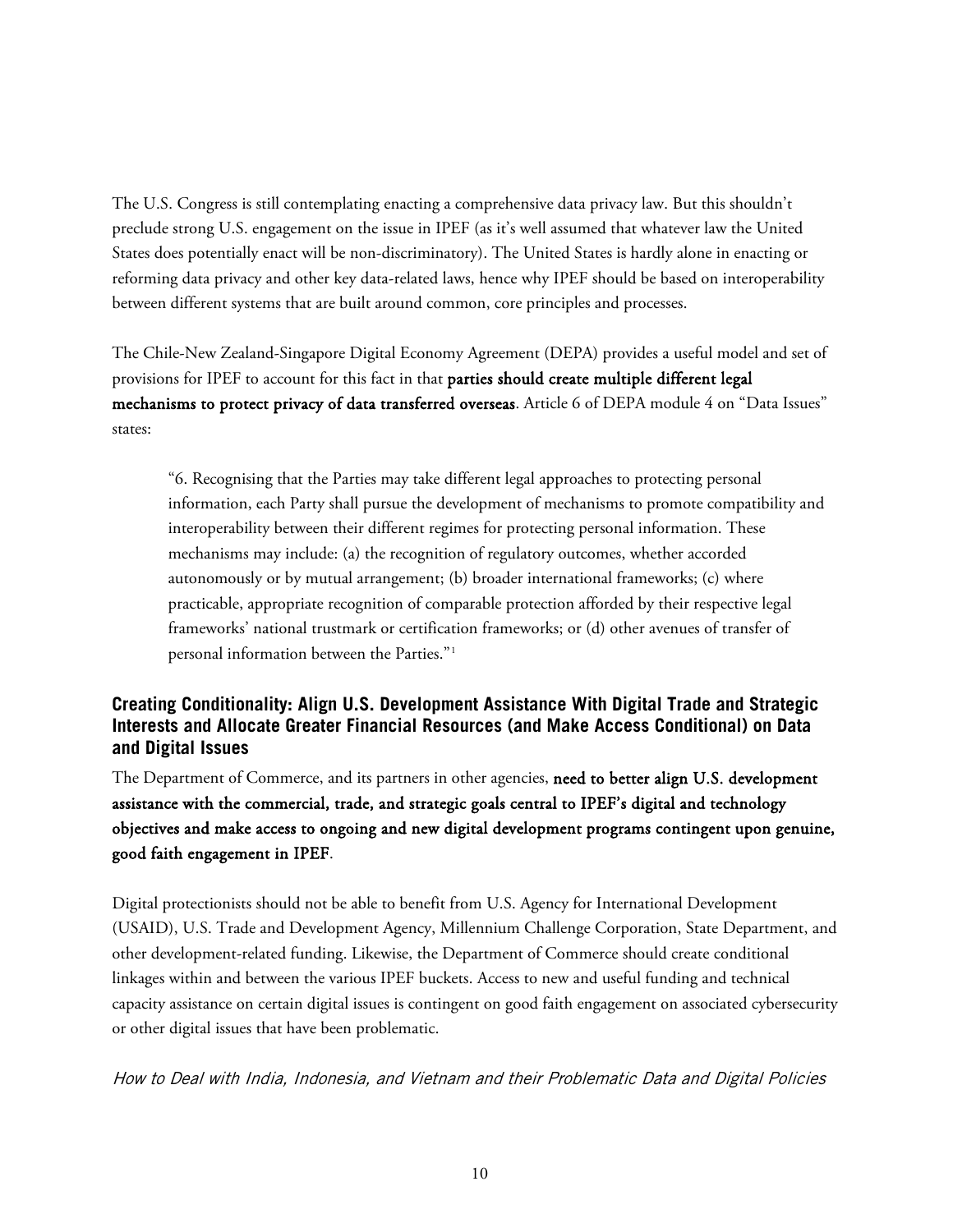The United States should obviously pursue ambitious trade law provisions that protect data flows and digital trade. However, the United States should use a flexible approach, with connected contingencies, perhaps over an extended period of time (with the various workstreams moving at different speeds) to encourage those members with problematic policies to move toward these ambitious provisions.

A central challenge for IPEF to make progress on supporting the free flow of data and digital trade will be to not simply replicate existing agreements (the benchmarks being the U.S.-Japan Digital Trade Agreement, digital economy agreements, and the Comprehensive and Progressive Agreement for Trans-Pacific Partnership). To add value to existing agreements, it is key that IPEF move Indonesia, India, and Vietnam closer to the U.S. approach to data and digital trade (and that of Australia, Japan, New Zealand, and Singapore).

Motivations for problematic data policies in these countries vary, from digital protectionism, national security, and cybersecurity, to concerns about access to data, and surveillance.<sup>[2](#page-34-2)</sup> The challenge is that direct confrontation by the U.S. government may not always be the best approach. Similar to what the United States did while it was part of the Transpacific Partnership (such as working with Japan on pharma-related interests), the United States should be tactical in working with select members that are likeminded on a specific issue and coordinate engagement with/by them. And to be creative in designing

For example, Vietnam's ongoing consideration of data localization as part of cybersecurity and content moderation laws is difficult to address. Vietnam knows the USTR's perspective. However, Singapore, which is central to ASEAN's work on data governance issues and is highly sophisticated in its approach to cybersecurity and other data issues, may be more relevant and effective in engaging with Vietnam to bring them along with the IPEF agenda and the U.S. goals for rules around data and digital trade. In the same vein, Singapore has adopted many parts of NIST's Cybersecurity Framework, so could use this as the basis for engagement with their Vietnamese counterparts as it relates to concerns about the security of government systems and data.

Similarly, the United States could create engagement by the U.S. Cybersecurity and Infrastructure Security Agency, the U.S. National Institute for Standards and Technology (NIST, detailed below), and others with Indonesia (and others) to share information and best practices about how to enact rules and regulations that protect government data and services (a legitimate issue that is, at least in part, motivating their consideration of data localization).

For example, in an ideal outcome, India, Indonesia, and Vietnam could become provisional partners of the digital trade law work led by USTR as long as they are genuinely, constructively engaged in the associated digital/tech module on cybersecurity and data protection technical capacity building, standards making, and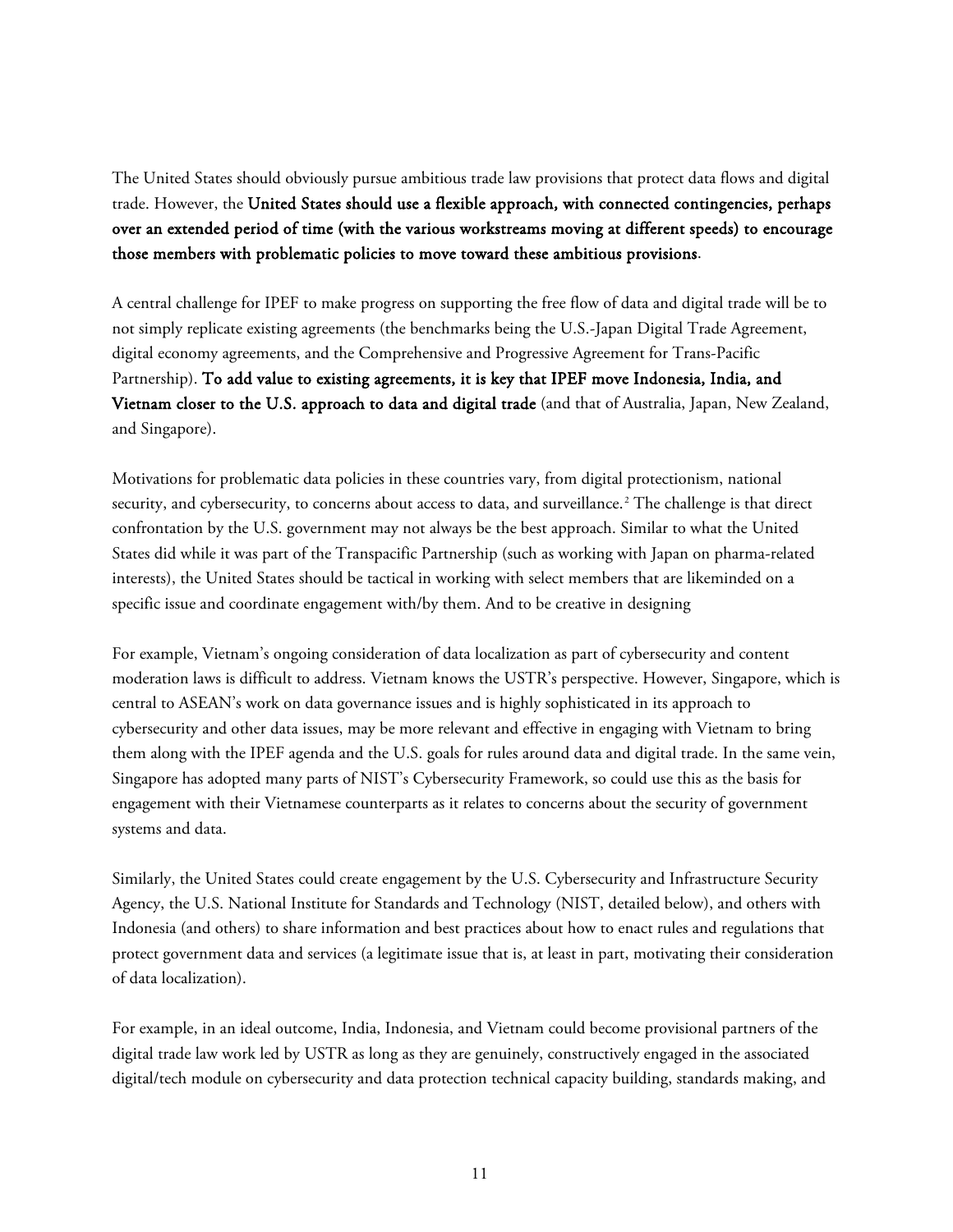sharing of information and best practices. This will at least reveal whether the problematic proposals in these countries are genuinely (predominately, in the instance there are multiple motivations) motivated by concerns about cybersecurity and government access to data (and whether they're open to revising their approach) or simply by protectionism and surveillance. At a minimum, it would hopefully (at the bare minimum) convince them to narrow and minimize the extent of problematic data localization and other digital restrictions.

An additional idea is to get IPEF/CPTPP members (such as Japan) to threaten to bring a CPTPP-based dispute case against Vietnam's use of data localization if it fails to join IPEF and engage in genuine, good faith cooperation. As ITIF have argued, Vietnam's use of data localization in its Cybersecurity Law is likely a clear breach of the CPTPP's data-related provisions.<sup>[3](#page-34-3)</sup>

In parallel, the United States should obviously work with building out the club of similarly ambitious countries on digital issues such as to create the corresponding incentive for these potentially problematic partners to join. Ultimately, by putting all the components together—the rules, the regulatory cooperation, the technical capacity building and information sharing, the supply chain cooperation and engagement, and the standards cooperation—the United States can create enough bucket-specific and overall incentives for these countries to reconsider and revise their problematic digital policies.

# <span id="page-11-0"></span>**Developing New Domestic Laws and Trade Agreements and International Cooperation are Not Mutually Exclusive: They Can Happen in Parallel**

Usually, international cooperation and trade rules follow well after each country's domestic debate around new laws and regulations pertaining to new and emerging technologies. New digital trade rules are definitely needed to prohibit and roll-back the growing range of barriers, but these are insufficient on their own to future-proof (as much as possible) trade frameworks so that firms can engage in seamless cross- $\bf{border\,\, digital\,\, trade\,\, and\,\, innovation.}$   $\rm{4}$  $\rm{4}$  $\rm{4}$   $\rm{The\,\,pace\,s}$  of innovation and competition for every possible advantage in the global battle for tech leadership means U.S. trade policy also needs to be dynamic. If the United States wants to create a truly free and open innovation- and digital trade-friendly framework, U.S. policymakers must build cooperation with likeminded trading partners to ensure the early and ongoing alignment in how they govern data and new digital technologies.

Cooperation at the early stage of discussions around data and digital issues can hopefully lead to the sharing of information about how to best address them, while also avoiding policies that act as barriers to digital trade and data-driven innovation. This could cover data privacy, digital identity, payments, artificial intelligence (AI) governance, or some other issue. Such international cooperation shouldn't be left as an afterthought for years after a policy comes into effect. Unfortunately, this is China and the European Union's approach to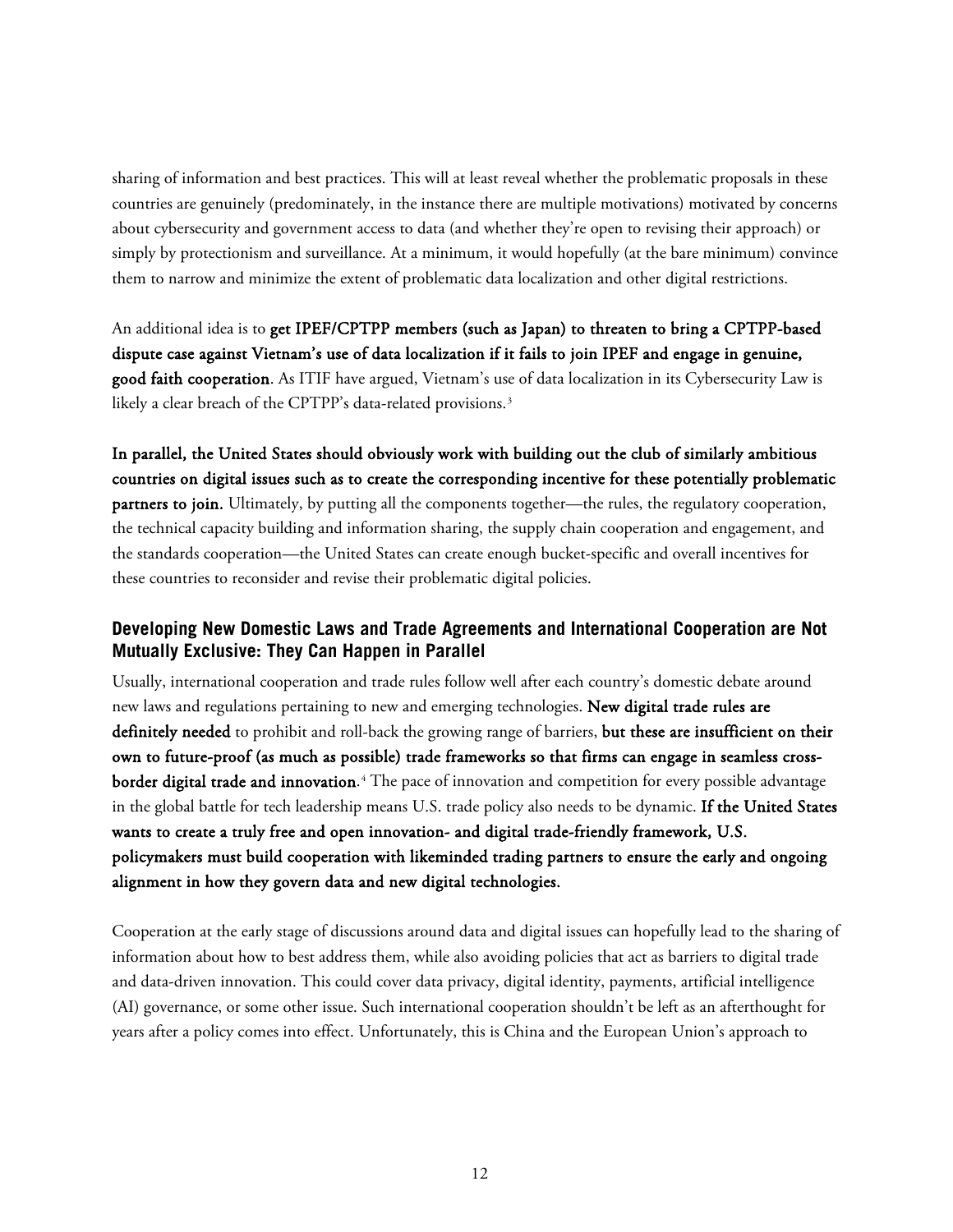privacy, data flows, cybersecurity, and AI, which means they become country- and region-specific barriers to digital trade.<sup>[5](#page-34-5)</sup> It's much harder to retrospectively change or work around these regulatory differences.

Australia, Chile, New Zealand, and Singapore are using digital economy agreements and memorandum of understanding (MOUs) to ensure the regulation of digital trade enablers like data innovation, AI, data portability, e-payments, e-invoicing, e-certification, trade facilitation, data privacy, the Internet of Things, blockchain, smart cities, and digital identity issues are aligned. [6](#page-34-6) It allows the various partners to build a better understanding about respective approaches to new issues and to provide confidence and clarity around current arrangements and a connection between regulators as rules and technology change. The end goal is to ensure their respective approaches are interoperable—thus ensuring firms are able to work as seamlessly as possible across borders when conducting digital trade.

These digital economy agreements show how truly modern trade agreements are as much about pursuing a model for digital governance that is international and interoperable as it is about agreeing on new, **binding trade law provisions**.<sup>[7](#page-34-7)</sup> It reflects a holistic approach in addressing both existing barriers while also working together to prevent new ones emerging as part of changing domestic laws and regulations. As Ravi Menon, Managing Director, Monetary Authority of Singapore (MAS), has stated, in the digital economy of the future data connectivity agreements among countries will become as important as today's free trade agreements. [8](#page-34-8)

#### <span id="page-12-0"></span>**Revamp Regulatory Cooperation Between Agencies Involved in Data/Digital Issues**

Revised and revitalized regulatory cooperation on digital issues would build greater trust and confidence between partner countries. U.S. agencies involved in privacy, financial oversight, and other digital-related issues may already have MOUs or international forums for cooperation, but due to a variety of reasons—such as a lack of capacity and resources, concerns that trade officials are infringing on their regulatory sovereignty, and the general perception that they're domestic, not international, agencies—they haven't updated, prioritized, or pursued closer engagement and cooperation with foreign counterparts.

For example, Singapore is leading the way in how its central bank (the Monetary Authority of Singapore, MAS) is pursuing agency-to-agency fintech MOUs with key counterparts in Australia, the United Kingdom, and the United States in order to support cross-border data flows, innovation, and digital trade in the sector. At the heart of these MOUs lies the recognition that however fintech evolves, the free flow of data and regulatory access to it will remain critically important to good governance, trade, and innovation (and that these goals are not mutually exclusive). The U.S. Department of Treasury is already heading in the right direction in agreeing to a MOU with MAS and flagging its interest in the issue more broadly.<sup>[9](#page-34-9)</sup>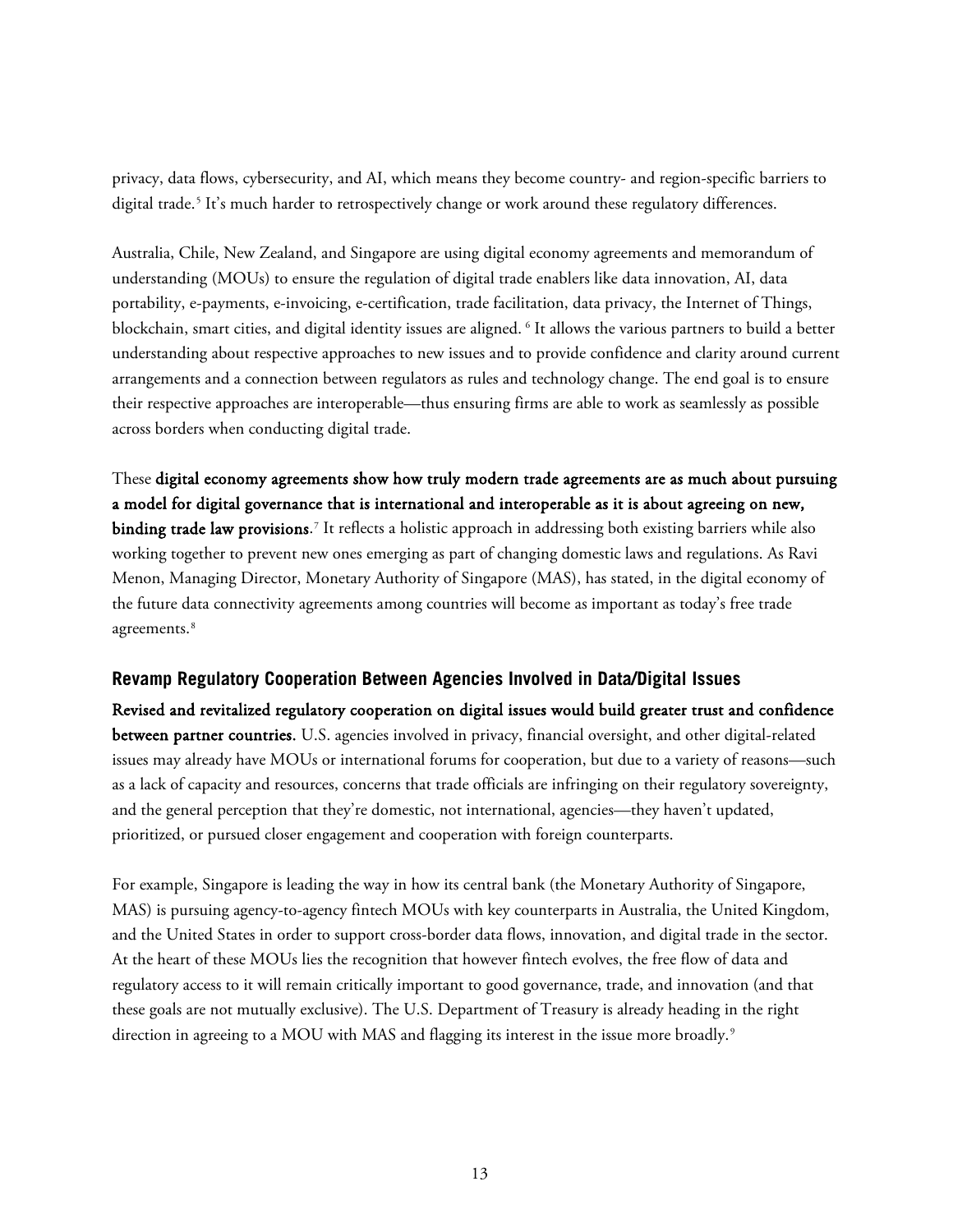Regulatory cooperation around MOUs would ensure respective agencies share information at the earliest stages of the rulemaking process. It would also hopefully give other countries' governments and firms a seat at the table or ability to contribute feedback. Ultimately, it'd hopefully allow regulators to discuss issues, options, and ways to identify and eliminate differences in regulations—all in the shared interest of facilitating effective policy, and also trade and innovation.

Cooperation on enforcement—such as on shared privacy, cybersecurity, and financial oversight issues should be part of greater regulatory cooperation. For example, the United Kingdom has taken steps in the right direction here. For example, on March 5, 2020, the UK's Information Commissioner's Office (ICO) and Australia's Information Commissioner signed an MOU to share information and best practices and to cooperate on specific projects and investigations. Following this, on July 9, Australian and British privacy regulators opened a joint probe into Clearview AI in order to examine how the company's facial recognition technology uses peoples' data.[10](#page-34-10) Similarly, the ICO already has an MOU with New Zealand (on spam emails), the U.S. Federal Trade Commission, and Canada's Office of the Privacy Commissioner. [11](#page-34-11)

A specific objective for IPEF would be for the United States and partners to review existing regulatory cooperation MOUs to ensure they cover the full spectrum of issues and provide a productive mechanism for information sharing, cooperation, and joint enforcement. Building better connections between enforcement agencies builds trust and confidence in domestic regulatory agencies that digital trade agreements and cooperation can help, not hinder, their ability to do their jobs.

# <span id="page-13-0"></span>**Data Governance and Government Access to Data: Addressing the Root Cause of Many Digital Barriers (and Distrust in Data Flows to Some Countries)**

The United States should use IPEF to launch a partnership on government access to data—which is a foundational concern that underpins a wide array of restrictions on data flows, digital trade, and data governance in IPEF countries and between them and other trading partners. Establishing transparent, balanced frameworks around government access to data is perhaps the most important thing the United States and its IPEF partners could do to build genuine trust as part of former-Japanese Prime Minister Abe's proposal for "data free flow with trust."

Progress on this issue is central to differentiating the United States and its likeminded democratic, ruleof-law countries from digital authoritarian countries like China and Russia, who see physical access to data centers as a critical enabler of surveillance and political control. Data localization enables political oppression by bringing information under government control and allowing the government to identify and threaten individuals, thereby impacting privacy, data protection, and freedom of expression.<sup>[12](#page-34-12)</sup> China retains broad and vague legal authority in its laws to potentially access data for national security, public interest, and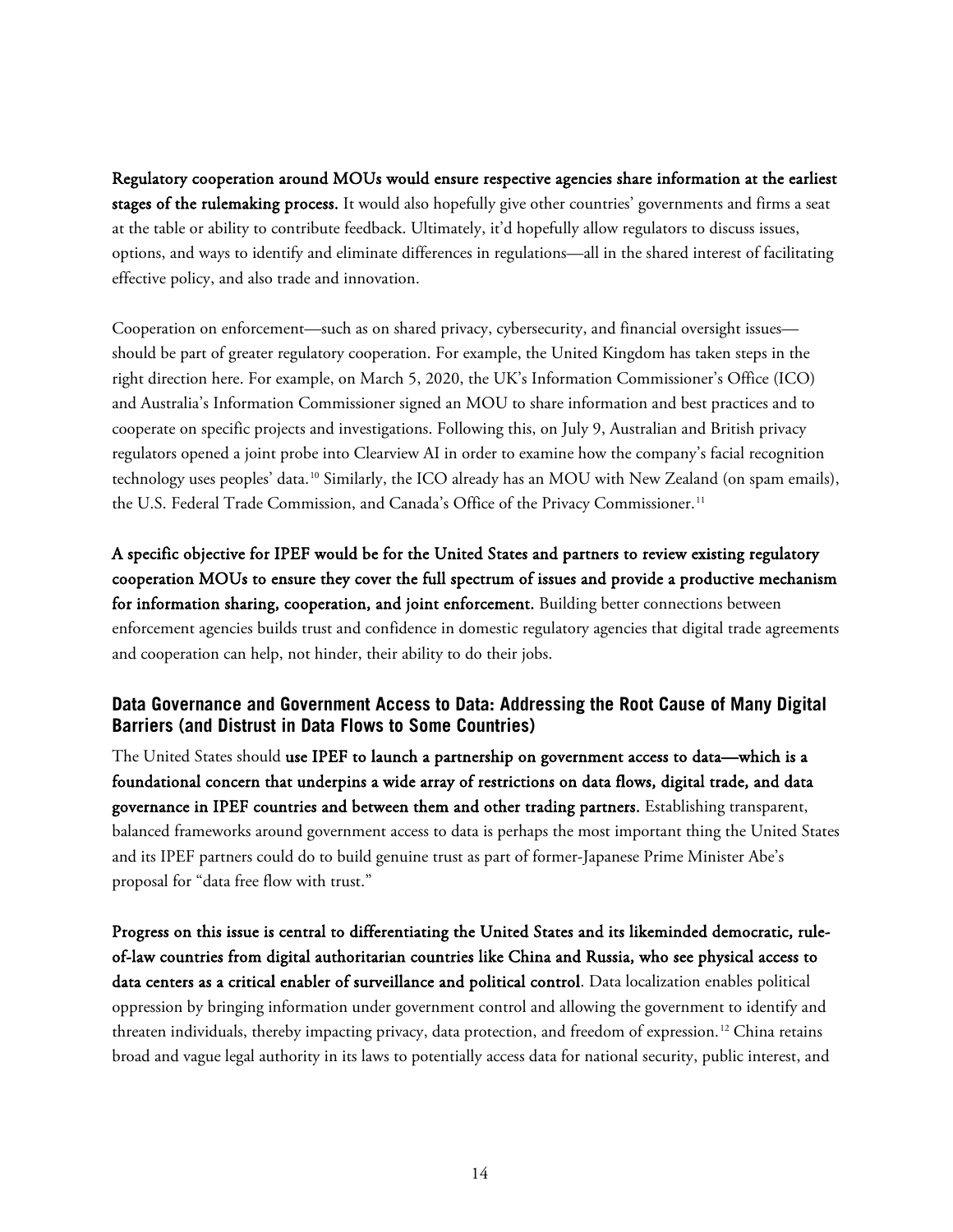political purposes.[13](#page-35-0) The lack of an independent judiciary and the opaque nature of these laws make it hard to judge how China uses these broad powers.<sup>[14](#page-35-1)</sup> Yet, this doesn't stop these countries from referring to "data" privacy" as a motivation for localization.[15](#page-35-2)

The United States has the institutional expertise and interagency partnerships to do this. The Department of Commerce's long history of work on this and associated issues related to data governance needs to expand, as does that by the relevant team at the Department of Justice (given its work on U.S. government access to data, Privacy Shield negotiations, engagement on CLOUD Act executive agreements, and Mutual Legal Assistance Treaties (MLATs)). Adding government access to data to IPEF would build on the valuable work both departments have been involved in on developing new principles on government access to data at the G7 and OECD. However, the United States should not wait until this G7/OECD work is completed to expand its engagement on the issue as time is of the essence (as more countries use concerns over government access to data to enact restrictions on data flows and digital trade) and its an issue of shared concern among countries around the world (it's not just a U.S.-EU issue with the European Court of Justice's Schrems I and II decisions).

The United States and other supporters for free flows of data increasingly hear the refrain from India (and others, such as Vietnam) about why they should allow the movement of data to China (a legitimate concern) as part of new rules and frameworks that support the free flow of data and digital trade. The United States obviously doesn't want to create barriers to data flows as part of IPEF, but if successful, discussions on government access to data could eventually be used to create (a positive) conditional data flow framework between the United States and IPEF partners that implement whatever agreement comes out of the G7/OECD process or they themselves develop. That data flows between these countries would be considered "trusted" as they involve countries that are all committed to international best practices as it relates to government access to data.

Australia, Japan, Korea, Malaysia, and New Zealand (and potentially Singapore, but it may be reluctant) would be the most likely countries to support IPEF work on government access to data. This would be a difficult issue to include in IPEF for both India and Vietnam, although India may be more "gettable." India is currently drafting a comprehensive data protection bill that includes localization and a broad carve out for government agencies (thus protecting its ability to access data).[16](#page-35-3) Vietnam has long been weighing up localization measures as part of its Cybersecurity Law and more recently as part of online content laws and regulations. Its motivations for localization are often broad and vague: to protect national security, social order and safety, social ethics, and the health of the community.[17](#page-35-4) Concerns about how Vietnam could use this to facilitate government access to data are real given the country does not have a dedicated, independent data protection agency; the responsible agency is the Ministry of Public Security.<sup>[18](#page-35-5)</sup>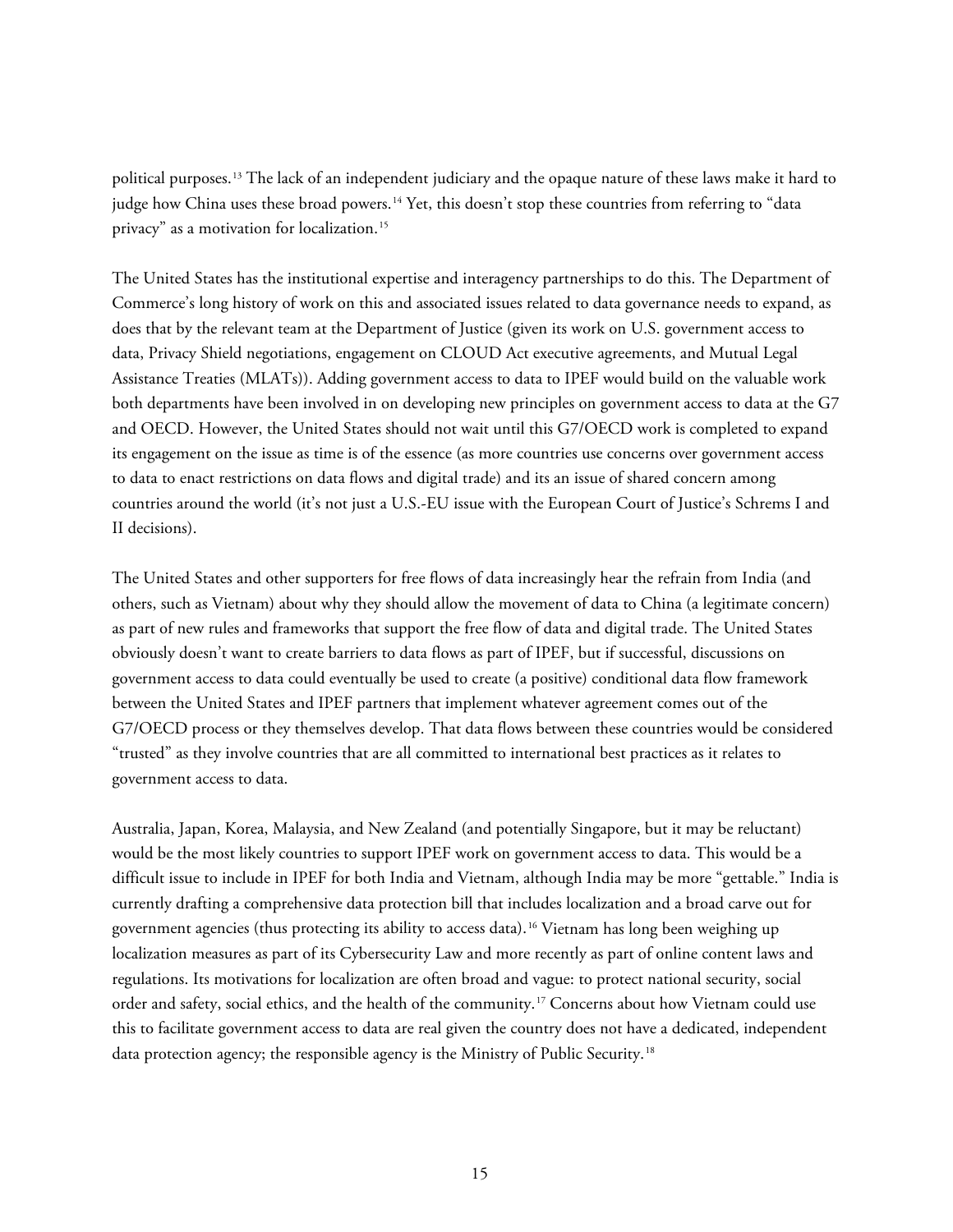### Use IPEF to Pursue Updated MLATs to Support "Data Free Flow with Trust"

The United States should also use IPEF to pursue updated MLATs, which would address a legitimate concern that governments have about data governance (in terms of law enforcement's ability to request and receive data related to criminal investigations). For example, electronic evidence is needed in around 85 percent of EU criminal investigations. [19](#page-35-6) The problem is the current legal framework for managing law enforcement's cross-border requests for data is out of date and far too slow. New agreements and cooperation would improve law enforcement investigations while accounting for privacy and other concerns. It would provide Internet service providers with a clear legal framework to manage requests, and remove a motivation that some policymakers elsewhere around the world have used to try to justify data localization (in terms of facing issues with working through existing legal frameworks to access data stored overseas).

The Department of Justice already has the institutional experience and legal mandate to do this (such as via the Clarifying Lawful Overseas Use of Data Act (CLOUD Act)). The United States has already enacted a CLOUD Act agreement with Australia. However, revising and expanding this work would require relevant U.S. agencies to change how they manage the issue. The Department of Justice (quite fairly) realizes that the prospects for a CLOUD Act executive agreement, with India for example, is out of reach for the meantime so backs off from engagement even though other efforts may help lay the groundwork for future progress (such as improving how their Indian counterparts prepare MLAT requests). Likewise, the Department of Justice often points to data-related restrictions as a trade issue for USTR to address (which obviously does not have the responsibility for addressing law enforcement-related concerns). The Department of Commerce often also engages on the issue in India and elsewhere, but it can only push so far given the Department of Justice's central role. But again, the Departments of Commerce and Justice have the institutional experience and relationships to do more, it just needs the strategic leadership and resources to expand their work on the issue to IPEF.

#### <span id="page-15-0"></span>**Support Open Data and Create Joint IPEF Data Sharing and Data Trust Frameworks**

As the United States and its trading partners pursue national strategies to increase their competitiveness in AI, including via digital trade, it should use IPEF to support the development of joint data trusts and other data-sharing models to improve the quality (and the quantity) of the data that is the key input into digital goods, services, and research.

This matters because AI needs good data, not just more data.<sup>[20](#page-35-7)</sup> For example, in a survey of 179 data scientists, over half identified addressing issues related to data quality as the biggest bottleneck in successful AI projects. [21](#page-35-8) Therefore, it makes sense for the United States to use IPEF to encourage others to adopt open data frameworks for public data and data trusts and other models for the voluntary sharing of high-quality data.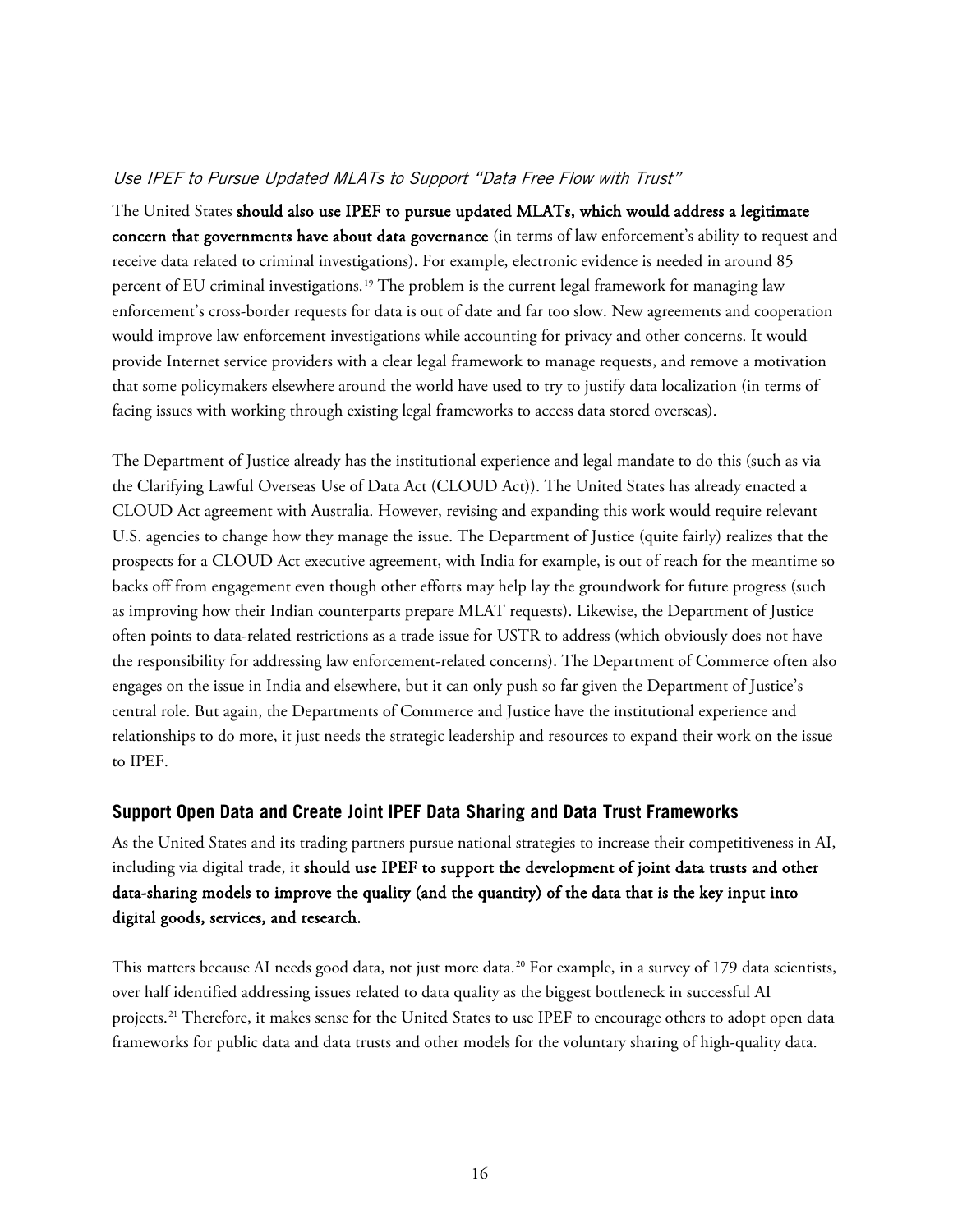"Open data" refers to data that is made freely available without restrictions.<sup>[22](#page-35-9)</sup> Many governments have begun to embrace open data to encourage transparency and accountability, increase public participation, and promote economic growth. In many cases where high-quality data exists, it is dramatically underutilized. To this end, the United States itself is working through mechanisms to improve public-private data sharing.<sup>[23](#page-35-10)</sup> The Open Data Inventory (ODIN)'s global index (of open data regimes for national statistical offices) ranked countries thusly for 2020-2021:<sup>[24](#page-35-11)</sup>

- Singapore  $1<sup>st</sup>$
- Korea and United States tied for 22<sup>nd</sup>
- New Zealand  $-25<sup>th</sup>$
- Japan  $32<sup>nd</sup>$
- Indonesia  $33<sup>rd</sup>$
- Australia  $44^{\text{th}}$
- India  $64^{\text{th}}$
- Malaysia  $78<sup>th</sup>$
- Vietnam  $91^{st}$

However, government data is only a fraction of the data that could be useful for AI development. For example, many major pharmaceutical companies have begun sharing historical clinical trial data with outside researchers, including competitors. Benefits include faster drug development, a better understanding of diseases, and more efficient clinical trials.<sup>[25](#page-35-12)</sup> However, many stakeholders lack the mechanisms to share data while ensuring the protection of this proprietary and sensitive data. This highlights the government's role in identifying opportunities at home and abroad (with trade partners) to encourage the development and use of open data frameworks. If governments don't take on this coordinating role in identifying, developing, and supporting these data-sharing models, it is unlikely that organizations in many sectors will create them on their own.

To be clear, any data-sharing initiative should be voluntary and should not involve compulsory data divulsion. Only in cases where there is a clear market failure and firms control particular datasets for which they strictly limit access, should governments step in. Such a situation exists in the real estate and air travel industries in the United States.<sup>[26](#page-35-13)</sup> Forcing companies to give up valuable data they have spent considerable time and money collecting and using to compete makes no more sense than forcing them to give up valuable patents, trade secrets, employees, or property.[27](#page-35-14) It would undoubtably boost competitors, but it would also degrade a business's incentive to make future investments in these areas.

The United States should push for a specific open data section in IPEF, starting with the general recognition that opening up public information for re-use has considerable and widespread benefits to government, industry, and the public. The United States should require parties to have an open-by-default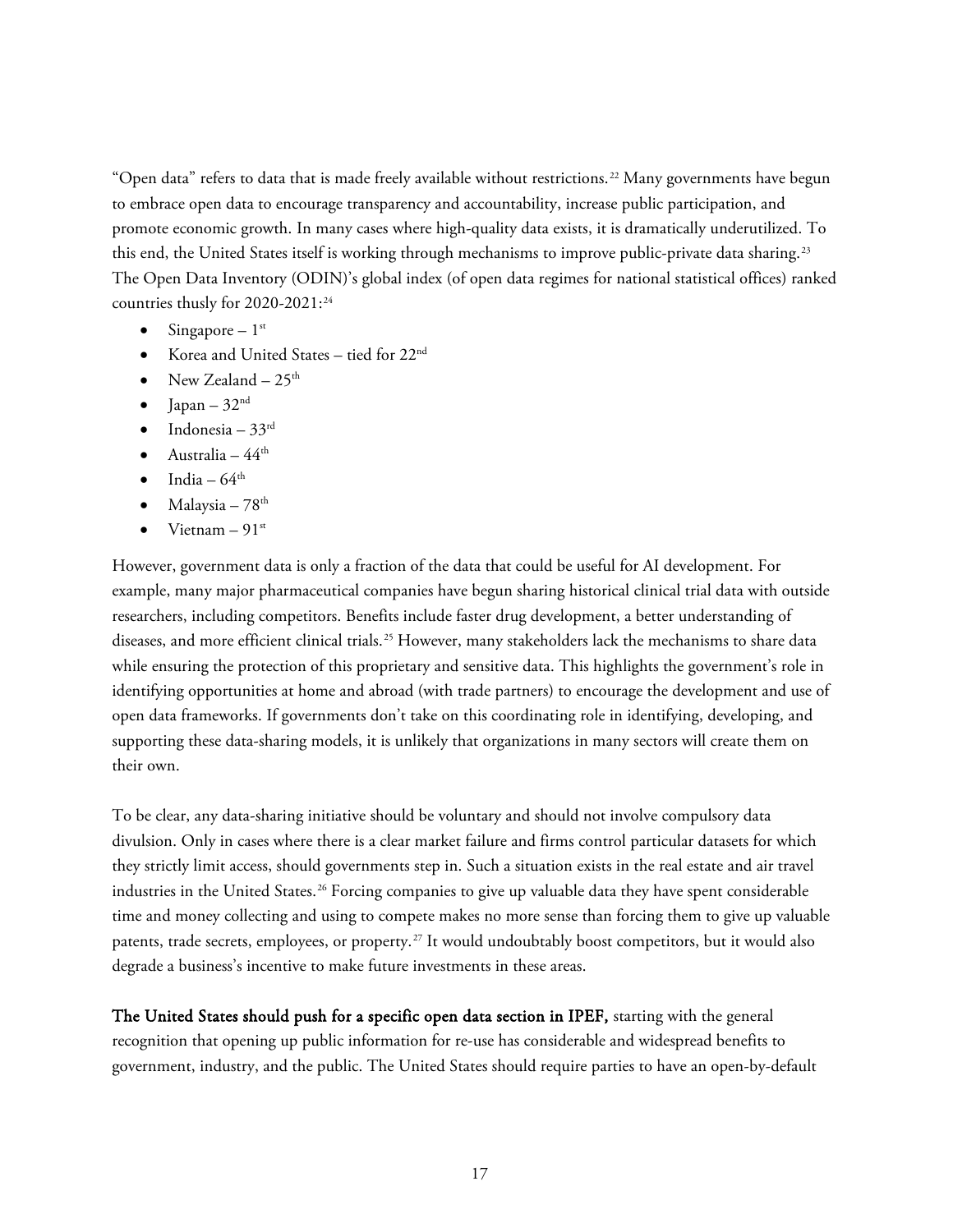framework for government data in place (without being prescriptive, as each country will approach the issue in their own way) and insist that trading partners should adhere to best practices for open data, including ensuring it is published in open, machine-readable formats. Given the need to avoid prescriptive frameworks, the United States should explicitly reference international agreements that signal that a country is committed to enacting best practices, such as the G8 Open Data Charter and the Open Government Declaration. [28](#page-36-0)

The United States should propose MOUs and cooperative arrangements with partners to identify opportunities to build joint data-sharing frameworks between stakeholders in different countries and sectors. These datasets would be particularly useful for startup or other small organizations that do not have access to significant amounts of data. This could lead to sector-specific data trusts. For example, the Digital Catapult in the United Kingdom plans to publish model agreements for start-ups entering into data-sharing agreements.<sup>[29](#page-36-1)</sup>

#### Use IPEF to Develop Joint Data Sharing Frameworks

The United States should use IPEF to develop mutually beneficial data sharing frameworks, that could include private firms, researchers, and medical organizations in specific sectors—which may involve creating the technical architecture. For example, the U.S. Department of Health and Human Services (HHS) recently announced proposed new rules that would facilitate access to patient data by both patients and the health care industry, in part by mandating the use of open application programming interface (APIs), which allow different software and databases to exchange data.<sup>[30](#page-36-2)</sup> The United States could create similar models with IPEF countries. For example, IPEF health, data privacy, and other agencies could develop a data sharing framework to account for privacy, oversight, membership, and other issues so that interested partner countries and their firms could sign onto and contribute to sector-specific frameworks. For example, health firms could contribute data to a health data trust for members to use to support clinical trials on rare diseases or some other health issue. The United States could even make participation in joint data sharing frameworks contingent on signing onto the ambitious digital rules or at least demonstrating a genuine, good faith commitment to exploring alternative approach to data localization etc.

As part of this the United States may work with its partners to identify select circumstances where governments need to step in to encourage firms in particular areas to voluntarily share data. Although there is a net benefit from data sharing to patients and researchers, there is not always a short-term benefit to companies for making their data available to their competitors. A model effort is the Accelerating Medicines Partnership, a U.S. National Institutes of Health-led drug discovery collaboration among 10 drug makers, wherein participating companies have created a shared database that exceeds the capabilities of any individual company's data holdings.[31](#page-36-3) Similarly, some pharmaceutical firms have recognized that sharing is in their collective interest and have participated in data-sharing programs, including the Accelerating Medicines Partnership and a GlaxoSmithKline-led initiative to share patient-level clinical trial data with other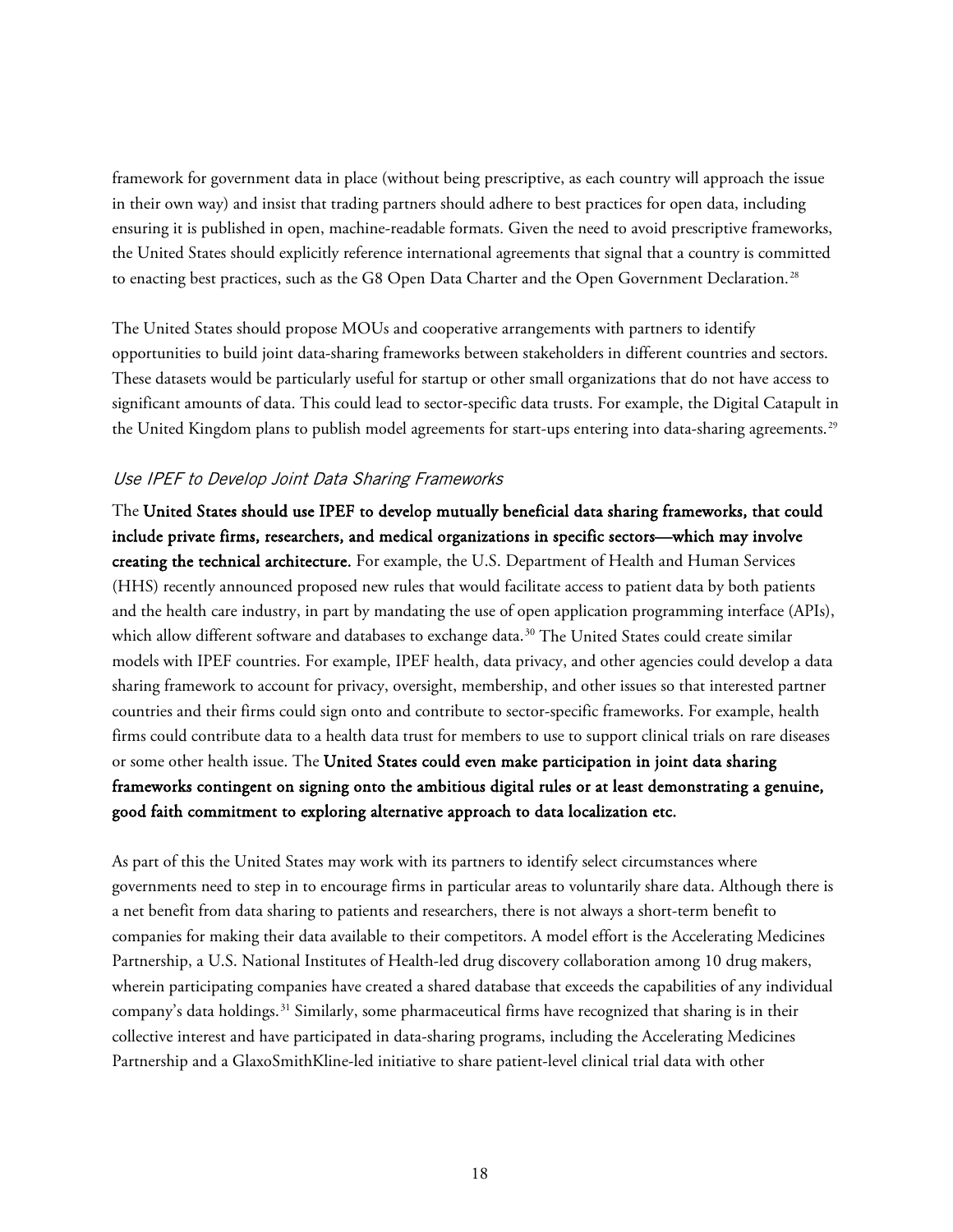participating pharmaceutical companies.<sup>[32](#page-36-4)</sup> And the U.S. Health and Human Services Department recently announced proposed new rules that would facilitate access to patient data by both patients and the health care industry, by mandating the use of open APIs.<sup>[33](#page-36-5)</sup>

# <span id="page-18-0"></span>**INNOVATION, INDUSTRIAL, ECONOMIC, AND ADVANCED MANUFACTURING POLICY IDEAS FOR IPEF**

There are several ideas the United States could pursue to support industrial development and economic cooperation among IPEF partners.

In addition to the specific ideas for supply chain resilience and advanced manufacturing cooperation (below), this could include:

- The United States could launch an IPEF innovation policy experts group (akin to the U.S.-China Innovation Policy Experts Group). Each IPEF member country could nominate 3-4 people to work on a broad and/or specific set of innovation issues set by IPEF leaders. The expert group could meet periodically in working towards producing a report for IPEF leaders.
- The United States could work with IPEF partners to develop common industrial classification standards—using North American Industry Classification System (NAICS) codes as the model—so that partners can conduct cooperative economic statistics gathering and collectively more accurately assess supply chains.
- The United States could work with IPEF on a joint productivity commission and studies so as to assess respective economic performance and understand how countries are working best to boost productivity.
- The wireless telecommunication industry is in the midst of a transition to more-openly defined protocols and interfaces in the radio portion of wireless networks, also known as Open Radio Access Network, or ORAN, equipment. This shift will lead to a more diverse, innovative, and secure wireless equipment market that is less likely to be dominated by companies supported by unfair Chinese practices. The United States could explore cooperation on ORAN equipment. The United States should encourage this transition by funding R&D and testbeds to identify challenges of manufacturing, integrating, and operating open radio equipment at scale.

# <span id="page-18-1"></span>**Use IPEF to Better Align Export Credit Programs**

The United States should work with IPEF partners to develop initiatives to address the changing global trade and economic landscape.

The elements to do so already exist. For instance, the Trump administration's Indo-Pacific strategy seeks to work with regional allies to advocate for free, fair, and reciprocal trade; open investment environments; good governance; and freedom of the seas.<sup>[34](#page-36-6)</sup> Since an inaugural Indo-Pacific Business Forum in July 2018, U.S. government engagement has catalyzed private-sector investment in Indo-Pacific infrastructure, supported by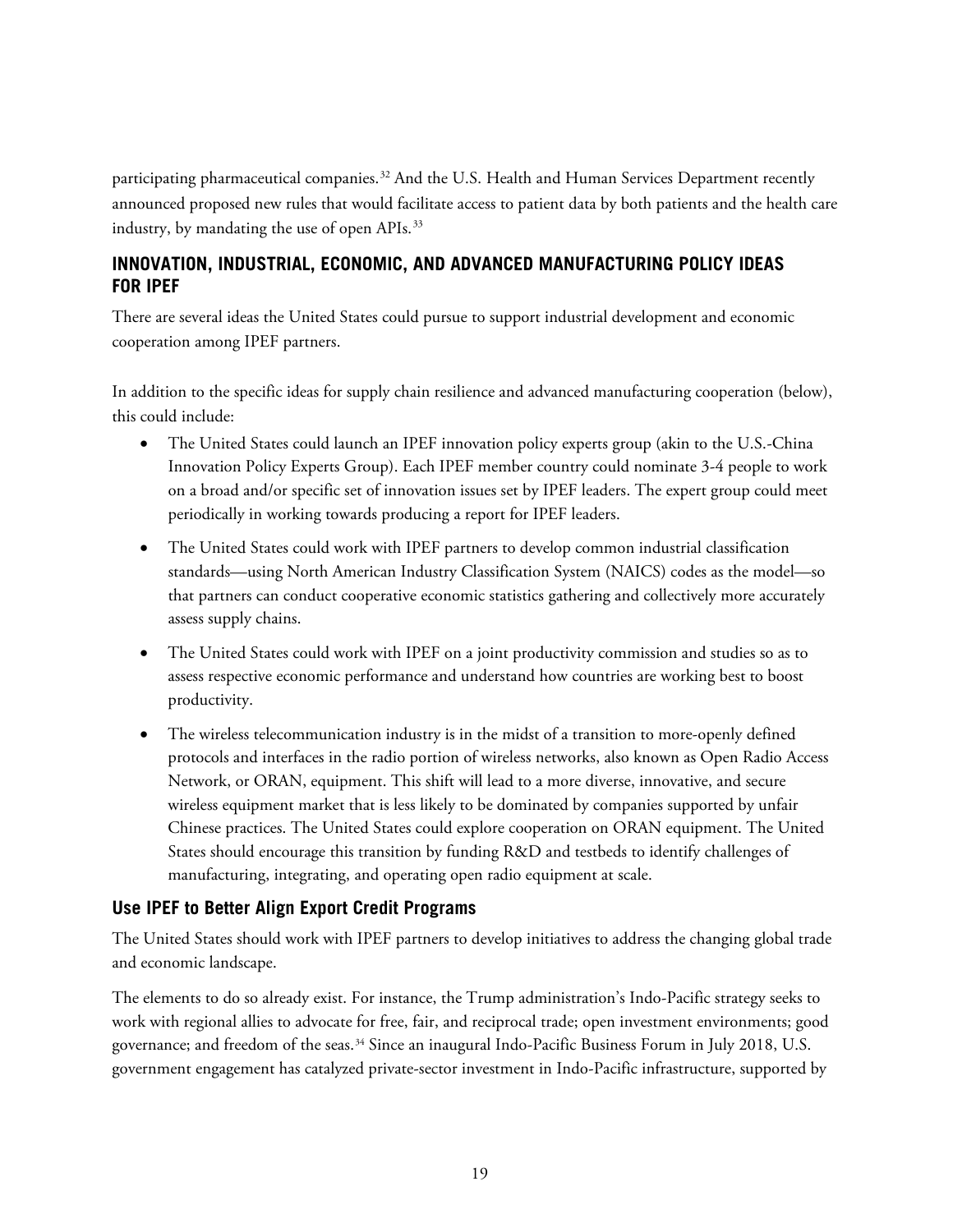\$2.9 billion through the Department of State and USAID, as well as hundreds of millions more through other agencies, including the U.S. Millennium Challenge Corporation (MCC) and the Overseas Private Investment Corporation (OPIC).[35](#page-36-7) Meanwhile, the U.S. International Development Finance Corporation, created by the Better Utilization of Investments Leading to Development (BUILD) Act in 2018, will be providing \$60 billion in development financing to attract more private-sector investment into global emerging markets.

The United States should use IPEF to continue to work with these nations on collaborative international development aid/assistance, development finance support, and export credit initiatives to encourage nations in the Indo-Pacific region to select digital technologies, solutions, and platforms from vendors from like-minded nations. A promising start is OPIC's launch of the Blue Dot Network, a multi-stakeholder initiative coalescing like-minded governments, the private sector, and civil society under shared standards of global infrastructure development.[36](#page-36-8) But while programs such as Ex-Im's "Strengthening American Competitiveness Initiative" represent a step in the right direction, they could potentially be more impactful if they worked in lockstep with initiatives from like-minded countries, especially if developing nations in the region are considering significant national-scale digital infrastructure implementations—such as of 5G networks, smart-city implementations, or smart-grid networks—where collaborative bids from teams of enterprises from like-minded nations could be supported by common development finance or export credit assistance from their respective governments.

# <span id="page-19-0"></span>**Supply Chain Resilience: Mapping to Identify and Address Gaps**

# The United States should make joint (with Australia, Korea, Japan, and others) supply chain mapping the foundation of efforts to improve resilience as it helps identify and address gaps.

For example, the U.S. Defense Production Act enabled the "Operation Warp Speed" ("OWS," a partnership between the Departments of Health and Human Services and Defense (DOD) to help accelerate the development of COVID vaccines) to intervene into supply chains, but key to that was an in depth understanding of every facet of relevant supply chains. DOD, under General Perna, was used to supplying U.S. troops in Middle East wars, had a strong emergency logistics capability, and knew the importance of supply chain reliability and flexibility and how to map them. It sprang into action, helping the companies with these supply issues and working to manage the application of the DPA to get key supplies to vaccine makers while not disrupting other needed markets. This supply chain mapping, and corresponding efforts to fill in gaps, was vital to  $\text{OWS}.37$  $\text{OWS}.37$  This mapping is already proving central to the effort to secure domestic supply chains for critical technologies and materials, and will be required in semiconductors, and for the technologies called for in the U.S. Innovation and Competition Act/COMPETES Act.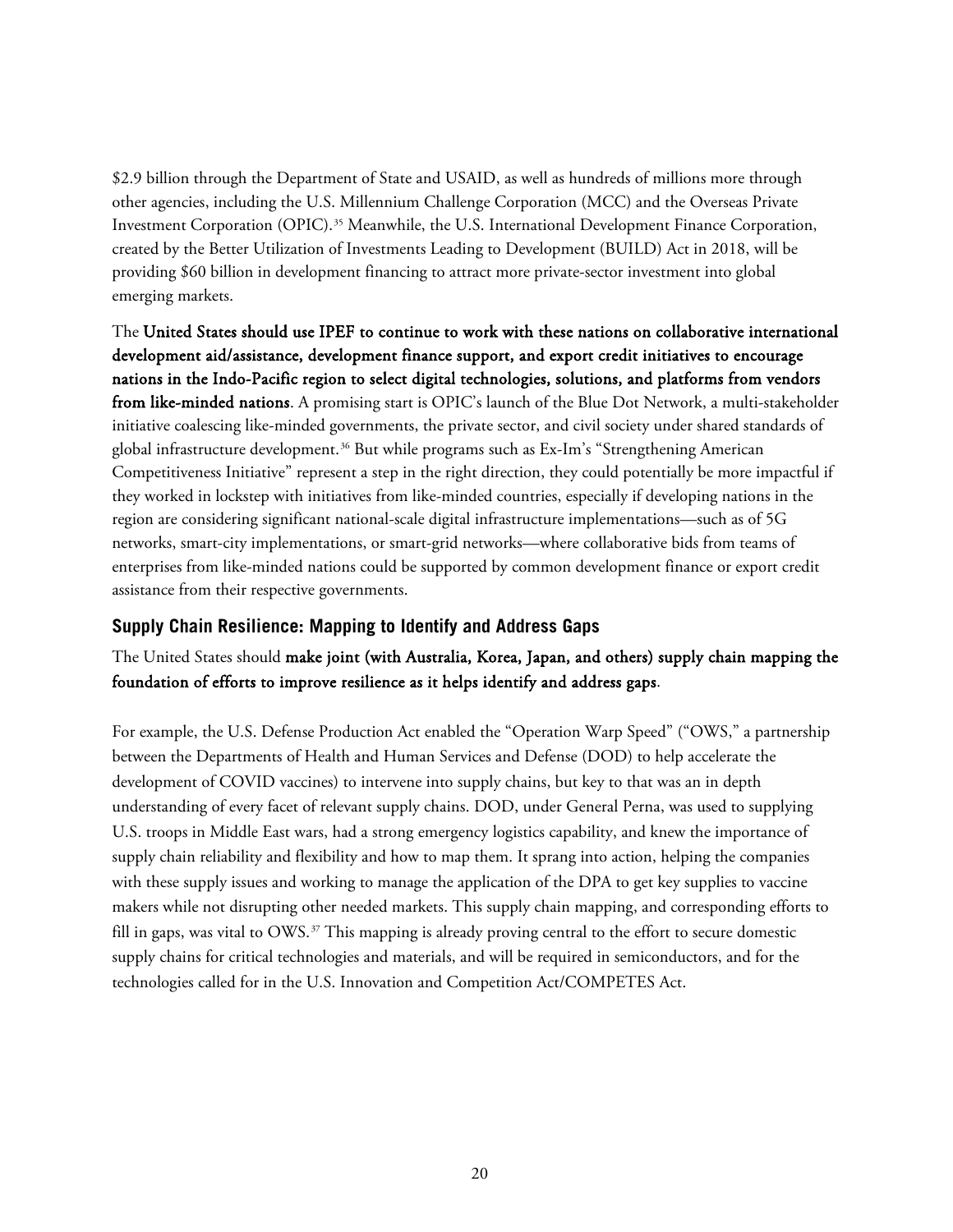#### <span id="page-20-0"></span>**Advanced Manufacturing Cooperation**

Nations are fiercely competing for manufacturing leadership, including through the development and use of high-performance computing (HPC) systems and other digital tools. Countries are developing national manufacturing digitalization strategies to support the broader development and use of these technologies.[38](#page-36-10) However, if they wish to give their firms the best possible support, the United States should use IPEF to connect centers of excellence and advanced manufacturing firms with their international counterparts to share best practices and to build trade connections.

ITIF's report "Why Manufacturing Digitalization Matters and How Countries Are Supporting It" explains how digitalization is transforming manufacturing globally, detailing what exactly smart manufacturing is and examining the productivity impacts that digitalized manufacturing promises to deliver.<sup>[39](#page-36-11)</sup> Whether it's called "Industry 4.0," as in Europe, the "Industrial Internet of Things (IIoT)," as in the United States, or simply "smart manufacturing," the application of information and communication technology (ICT) to every facet of manufacturing is in the midst of reshaping modern manufacturing, and thus, trade in manufactured goods. [40](#page-36-12) Smart manufacturing is being driven by the advent and maturation of many technologies, including: HPC-powered computer-aided design (CAD) and engineering (CAE) software; cloud computing; the Internet of Things; advanced sensor technologies; 3D printing; industrial robotics; data analytics; machine learning; and wireless connectivity that better enables machine-to-machine (M2M) communications.

The United States could explore how to use IPEF to deepen linkages between America's Manufacturing USA network, Australia's Entrepreneurs Program, Japan's Industrial Value Chains Initiative (IVI), and other manufacturing-specific initiatives in other partner countries. Manufacturing USA consists of 16 manufacturing innovation institutes representing public-private partnerships. They focus on developing advanced manufacturing product and process technologies, facilitating their commercialization, and developing workforce skills around advanced manufacturing technologies.[41](#page-36-13) Manufacturing USA plays a pivotal role in revitalizing the U.S.'s industrial competitiveness and ensuring U.S. leadership across a range of advanced-manufacturing processes and technologies.<sup>[42](#page-36-14)</sup>

At least four Institutes of Manufacturing Innovation (IMIs) within Manufacturing USA address smart manufacturing-related technologies and processes. The first IMI, America Makes: The National Additive Manufacturing Innovation Institute, launched in 2011, focuses on expanding manufacturers' additive manufacturing (i.e., 3D printing) capabilities. The Digital Manufacturing and Design Innovation Institute (since renamed MxD) encourages factories across America to deploy digital manufacturing and design technologies, so America's factories can become more efficient and cost competitive.[43](#page-36-15) The Institute for Advanced Composites Manufacturing Innovation (IACMI) accelerates the development and adoption of cutting-edge manufacturing technologies for low-cost, energy-efficient manufacturing of advanced polymer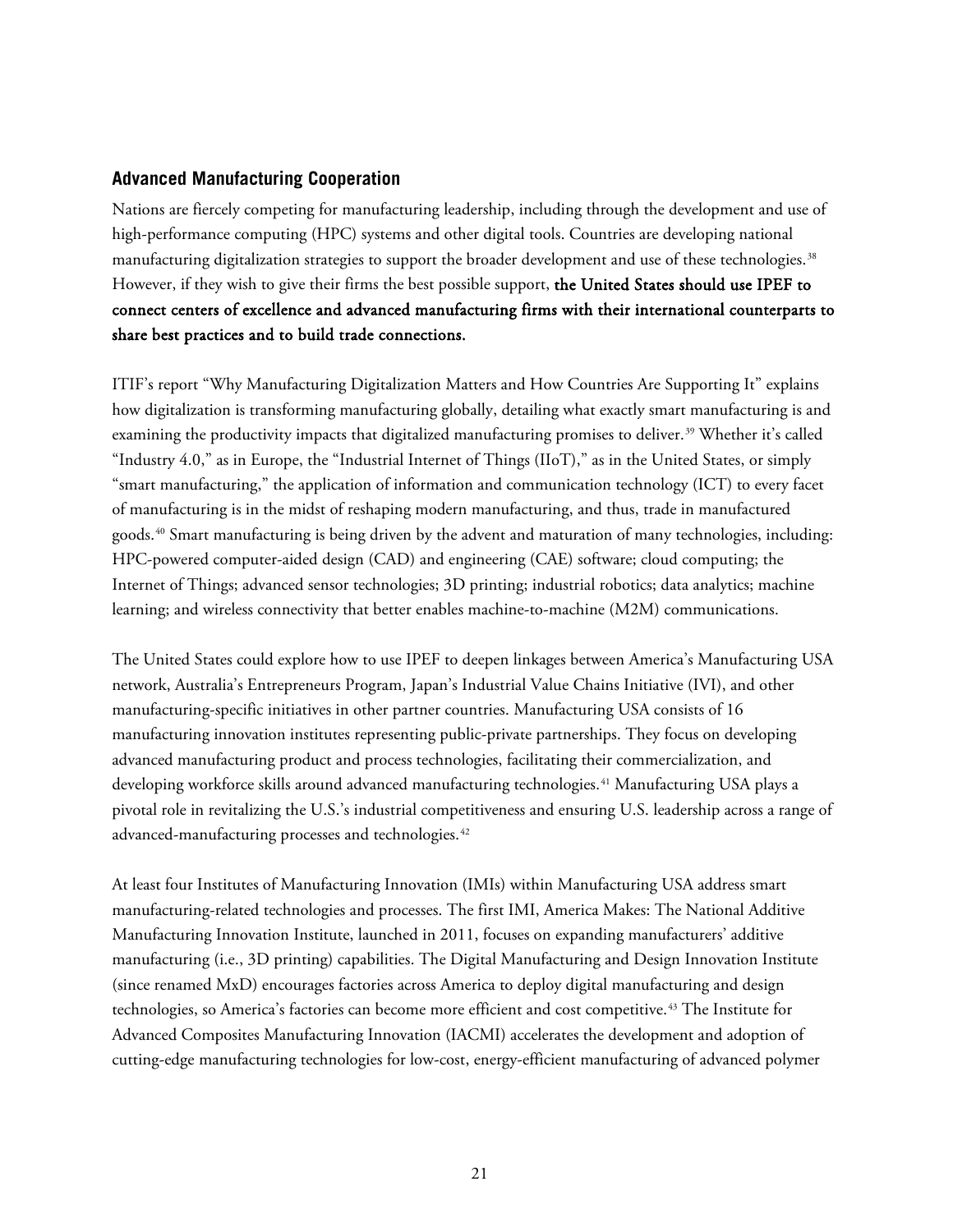composites for vehicles, wind turbines, and compressed gas storage.<sup>[44](#page-36-16)</sup> Finally, the Clean Energy Smart Manufacturing Innovation Institute (CESMII) focuses on innovations such as smart sensors, data analytics, and controls in manufacturing that can dramatically reduce energy expenses in advanced manufacturing.<sup>[45](#page-36-17)</sup>

The United Stated could use cooperation on defense-related research as a model to replicate for advanced manufacturing and the use of emerging technologies such as HPC. For example, on defense science and technology, the Five Eyes Technical Cooperation Program already involves many collaborative research and information exchanges, including on new and emerging technologies such as autonomy, the electromagnetic spectrum, advanced manufacturing, and urban environments.[46](#page-36-18) In 2017, the United States added the United Kingdom (and Australia), to the National Technology and Industrial Base (a legal framework previously limited to the United States and Canada) to create new opportunities for joint R&D and controlled technology transfers. [47](#page-36-19) Early "Pathfinder" projects are already underway exploring how this will open new avenues for cooperation involving the United States, Canada, Australia, and the United Kingdom.<sup>[48](#page-36-20)</sup>

There are other non-defense models of cooperation to replicate. In September 2017, the United Kingdom and the United States signed the first-ever Science and Technology Agreement, which commits both nations to strengthening collaboration on research, science, and innovation. [49](#page-37-0) The agreement sets out core agreements on the treatment of intellectual property, the confidentiality of data, and export controls.<sup>[50](#page-37-1)</sup> It does not specifically mention advanced manufacturing or high-performance computing. However, in 2018, the U.S. Lawrence Livermore National Laboratory (LLNL) and the UK's governing body for scientific research signed a new three-year agreement to improve U.S. and UK industries through better use of high-performance computing, research collaboration, and joint economic promotion. [51](#page-37-2)

Cooperation and engagement between the United States and its trade partners on HPC and advanced manufacturing won't lead to new binding rules. Instead, it'll build the framework to connect relevant policymakers and private-sector representatives to discuss, develop, and share best practices and connect firms that may be interested in working together on trade and research opportunities. It may take the form of government-to-government, agency-to-agency, or public/private MOUs that outline shared interests, principles, and best endeavors to consistently and proactively work together on shared public policy issues and in facilitating private-sector connections. This project could eventually evolve into formal exchanges and secondments between respective programs. However, it will take a concerted, considered effort for the United States to replicate this type of cooperation for key emerging manufacturing technologies with similarly ambitious and interested trading partners, whether it comes to Australia, Japan, India, Korea, Malaysia, or elsewhere. It's also a matter of identifying which trading partners prioritize the same technologies and where there are gaps in existing forums and agreements.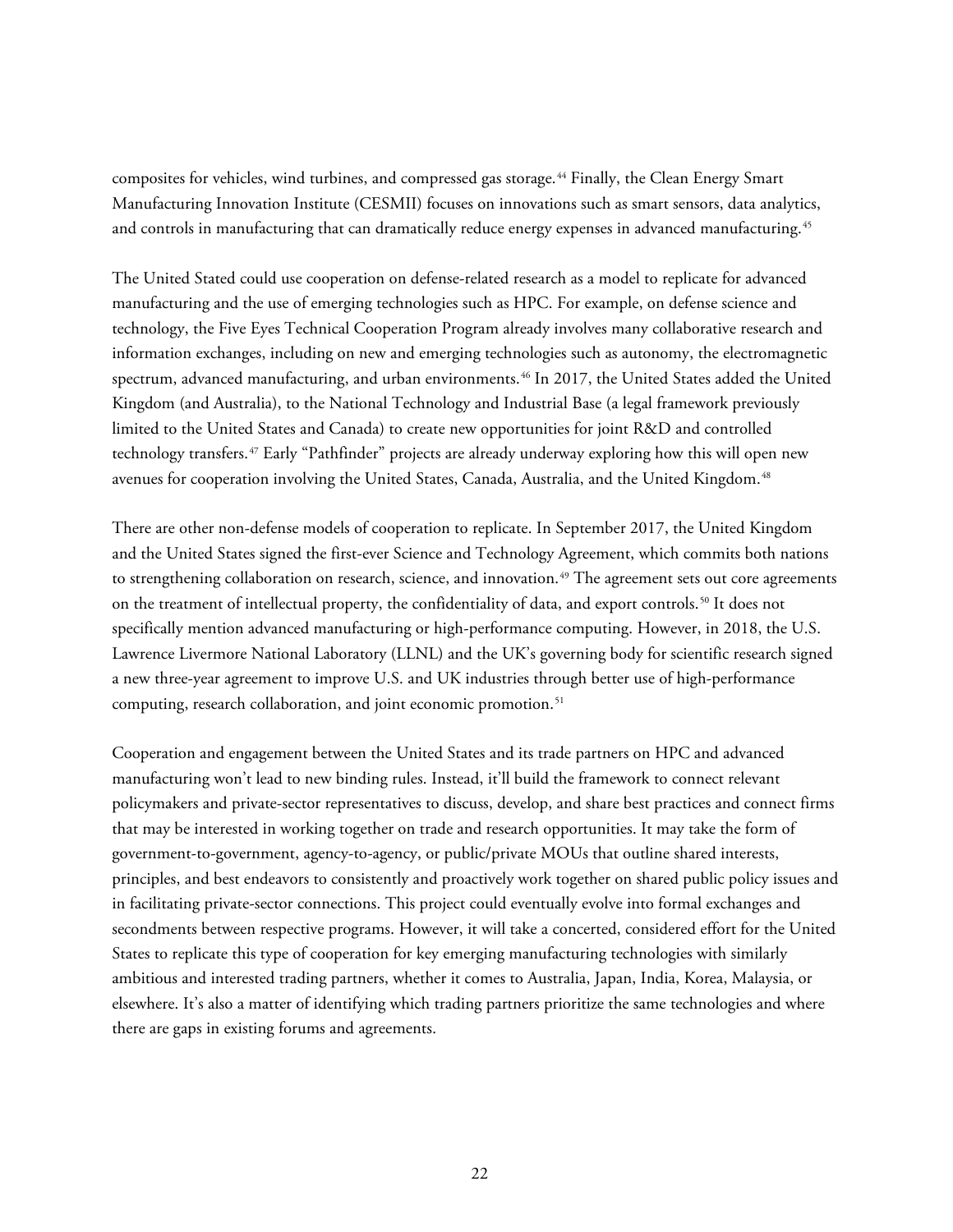# IPEF could help connect SME manufacturers in IPEF countries with online access to digital manufacturing toolsets.

IPEF could provide a platform for small to medium-sized enterprise (SME) manufacturers in participant countries with online access to digital manufacturing toolsets. For instance, America's MXD has created a facility called the Digital Manufacturing Commons (DMC) as a free, open-source software project to develop a collaboration and engineering platform that will serve as an online gateway for digital manufacturing.<sup>[52](#page-37-3)</sup> Akin to an "app store for manufacturing," the DMC provides SMEs access to a digital services marketplace, including software development kits, essentially equipping SME manufacturers with high-performance computing empowered Computer-Aided Design (CAD), Computer-Aided Engineering (CAE), and other advanced modeling and simulation tools they need to address technical design challenges.[53](#page-37-4) In most cases, SMEs would be unable to afford either the needed sophisticated IT hardware or software, so this approach democratizes access to advanced computing and computational systems for SME manufacturers. IPEF could set up a similar instrument to benefit SME manufacturers.

## <span id="page-22-0"></span>**USE IPEF TO LAUNCH AN INDO-PACIFIC STANDARDS STRATEGY**

The United States should use IPEF to launch an "Indo-Pacific Standards Strategy" that would better connect standards making bodies and related government agencies (and relevant industry experts) on the development and use of standards (and certifications) for data, cybersecurity, AI, cloud services, and other new and emerging technologies. The United States should ensure there is a major standards component in IPEF in order to develop a legitimate alternative for partners in IPEF (and elsewhere) to consider and adopt as they all try to find the best way to address legitimate issues raised by data and new and emerging technologies. If the United States doesn't mobilize the Department of Commerce, NIST, ANSI, and other agencies (and relevant industry stakeholders) involved in technology standards, it essentially leaves a vacuum for China and the EU, who are ramping up their own efforts to advocate for a state-directed, restrictive, and discriminatory approach to standards setting that will inevitably disadvantage and discriminate against U.S. firms and products.

The United States should use IPEF to:

- Launch an "Indo-Pacific Standards Strategy."
- Set up a high-level policy forum among the IPEF governments' standards experts (with an appropriate balanced scope given the government's interests and role in standards) on their respective approaches to new and emerging technologies and how best to address associated public policy issues, especially as it relates to the development and application of measurement standards.
- Setup cybersecurity, cloud services, AI, and critical infrastructure security modules to exchange information and best practices, such as NIST's Cybersecurity Framework.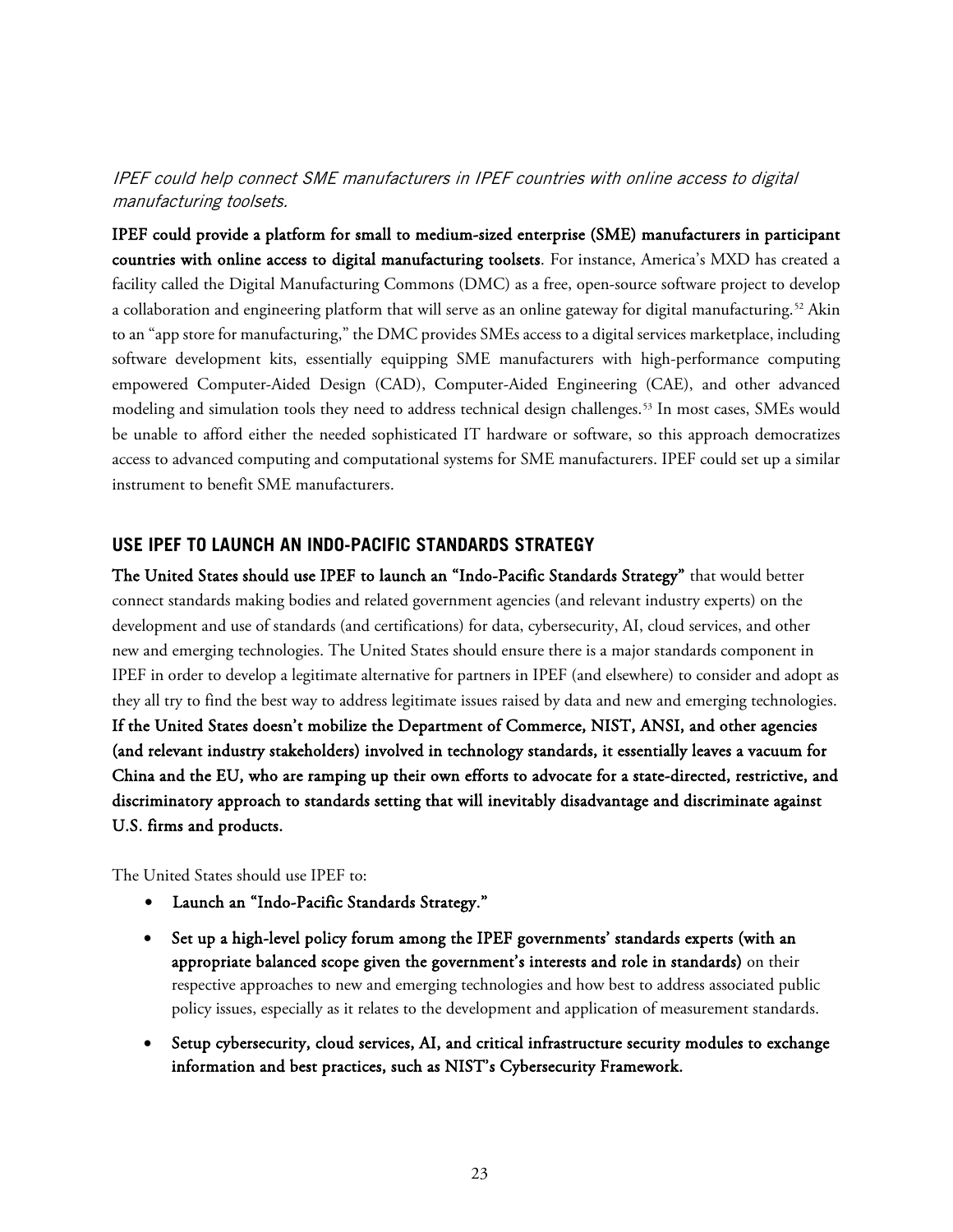- o Many U.S. digital policymakers fail to appreciate the significance of NIST's Cybersecurity Framework, in terms of how it has become a global, adaptable model (in comparison to the EU and China's respective (restrictive) approaches).
- o Industry should definitely be involved given their central role in developing and adopting technical standards as part of the open, transparent, and voluntary standard setting forums that the U.S. government supports.
	- This highlights a key challenge for the United States advocating for NIST's Cybersecurity Framework and AI Risk Management Framework and related work is that many parts of it are voluntary. It does not involve the government as a central actor with prescriptive and legally binding laws, which is the case in many countries in the Asia-Pacific. Even given this, NIST's Cybersecurity Framework stands out as a ready-made reference point for a cybersecurity sub-module. Statements from policymakers around the world show its use and value.<sup>[54](#page-37-5)</sup> Singapore has adopted much of NIST's Cybersecurity Framework.
- o It would be significant if NIST was able to do the same for AI and other new and emerging areas, with IPEF countries adopting or adapting NIST's cybersecurity and AI frameworks and the U.S. Federal Risk and Authorization Management Program (FedRAMP). Progress on these issues would (hopefully) indirectly address related (legitimate) motivations (such as on national security and cybersecurity) that some policymakers in the region misuse as motivation for data localization and other restrictive policies (such as in India, Indonesia, and Vietnam). Again, industry should have a clear role to play given their expertise and role in developing new standards.
- To pursue pre-standardization cooperation on new and emerging technologies, such as AI and facial recognition (detailed below). Thus, even if countries take different legal approaches to regulating new and emerging technologies, firms have the advantage of basing their technology on the same foundational, technical elements (in terms of terminology, measurement methodology, and other technical processes) as other leading tech-driven trading partners, such as Australia, Japan, and the United States. All of this can be done well before standards are finalized and part of regulatory systems that are much harder to change once enacted.
- To advocate for the use of certifications (for services like cloud services) given they address legitimate public policy concerns (like cybersecurity) without unnecessarily impacting digital trade (detailed below).

Standards define some specific characteristic or function for a specific item (which may be, for instance, a material, a product, a procedure, a process, or a service), to make such an item meet certain well-defined objectives (which may relate, for instance, to performance or interoperability).<sup>[55](#page-37-6)</sup> Standards can be physical,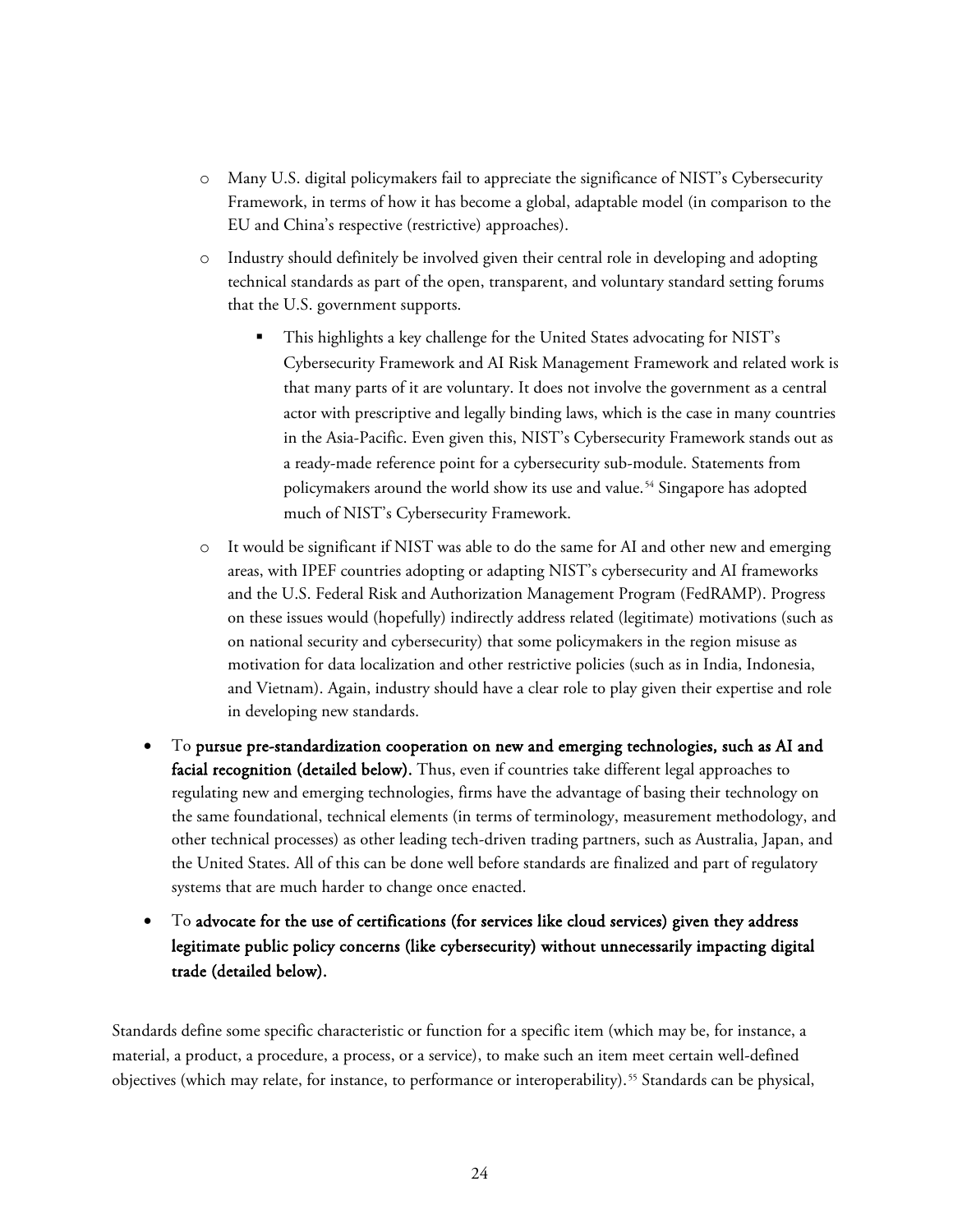reference material, a measurement protocol, documentary standard, a technical specification, a guidance document, or a best practice. Standards development work is a collaborative activity that engages a wide array of subject matter experts from the private and public sectors including industry, government, academia, and standards development organizations (SDOs).<sup>[56](#page-37-7)</sup>

Standards play an important role in the global race for innovation and trade advantage in new and emerging technologies, whether it's 5G, AI, data privacy, facial recognition, advanced manufacturing, digital finance, or other sectors. Given their role, there are two faces to the standards coin: cooperation and collaboration vs. competition. However, with similarly ambitious, tech-focused, and value-sharing partners, the former can be important for firms from both parties to help them compete, especially against firms from other countries or regions that use restrictive standards.

Divergent standards are often an obstacle to spreading technologies and hamper interconnection and interoperability. Even worse, they can impede the development and deployment of new technologies if stakeholders don't coalesce around one widely agreed upon approach. For example, it may lead to reduced or hedged investments across new and emerging technologies as tech firms (and investors) wait and see which standard prevails. Standards unique to a country (such as China) or region (such as the European Union) make it more difficult and costlier for foreign firms and their products to be sold in those markets as they need to reconfigure preexisting design and production processes to suit those specific standards, and pay royalty fees for providing products using the local standard. This disrupts the global, generally standardized production processes on which many foreign companies rely. It leads to fragmentation in standards, resulting in increased costs for consumers while simultaneously reducing choices.

China provides a clear example of how country-specific standards can act as a barrier to trade for high-tech goods and services.[57](#page-37-8) As ITIF's report "The Middle Kingdom Galapagos Island Syndrome: The Cul-De-Sac of Chinese Technology Standards" argues, China has made the development of indigenous technology standards, particularly for ICT products, a core component of its industrial development strategy.<sup>[58](#page-37-9)</sup> Similarly, Richard Suttmeier's "A New Technonationalism?: China and the Development of Technical Standards" details the early 2000s battle over China's efforts to promote its own wireless communications standard WAPI (wireless authentication and privacy infrastructure), which continues to have many technical issues and has never been adopted widely, even in China.<sup>[59](#page-37-10)</sup> Most recently, in 2018, China introduced a new standardization law that will likely favor local firms and goods and services, as it references "indigenous innovation" while failing to reference either its WTO commitments (therefore raising questions about WTO compliance) or its acceptance of existing international standards (as approved by the various SDOs).<sup>[60](#page-37-11)</sup>

The United States is paying more attention to (technical) standards setting processes and organizations (like the International Telecommunications Union (ITU)). It has the U.S. Standards Strategy (last updated in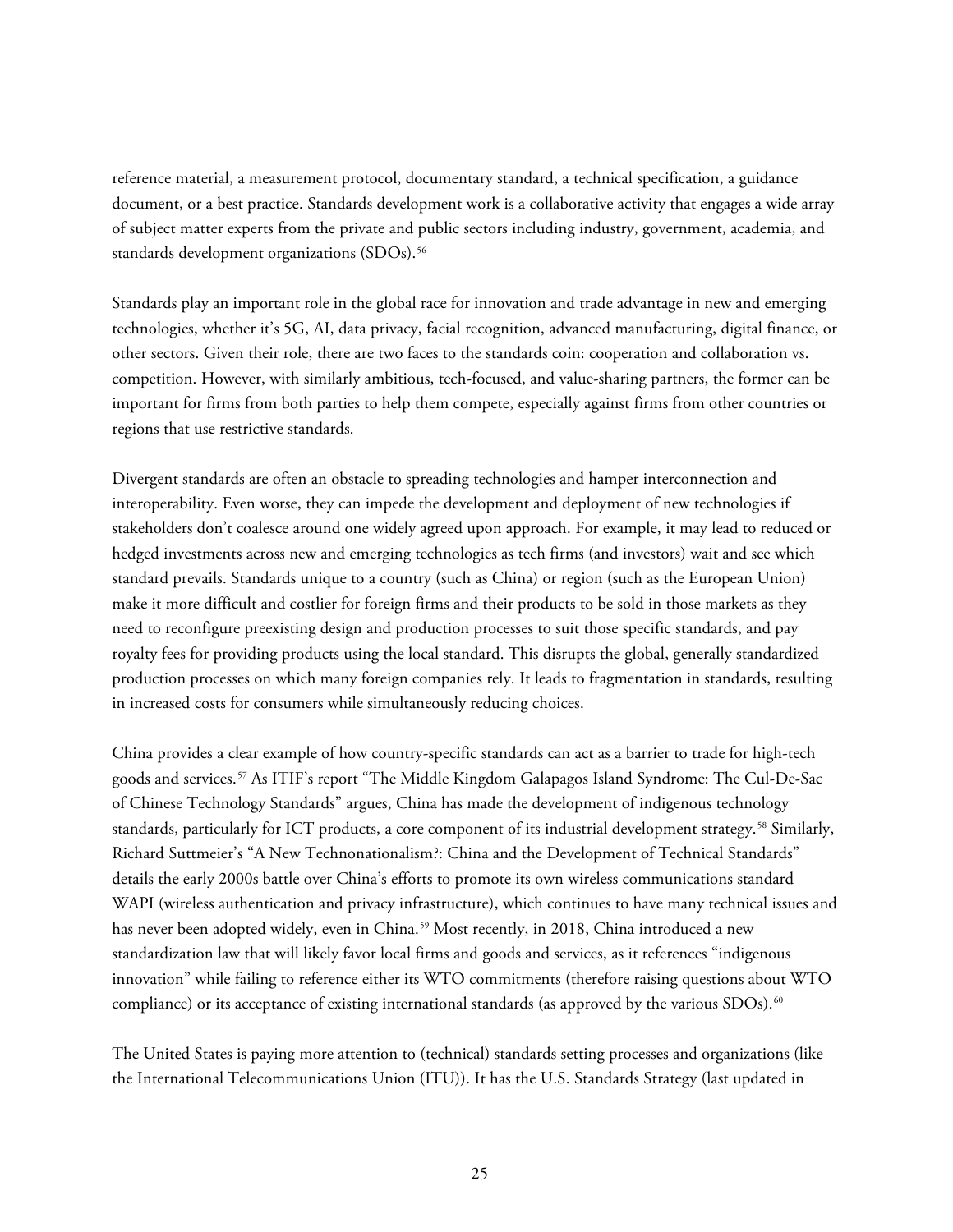2020), but it isn't nearly as prominent or strategic as what other countries have done. It does not have the formal, comprehensive standards strategy like the EU's recently announced Standardization Strategy or China's National Standardization Development Outline (known as "China Standards 2035").<sup>[61](#page-37-12)</sup> China is actively pushing Korea and Japan, and their respective firms, to use their approach to standards. Meanwhile, the EU's strategy explicitly seeks to not only have the government play a central role in standards development, but to export its approach and to provide development assistance to do this.<sup>[62](#page-37-13)</sup> While the United States should not emulate the EU and China's state-centered approach to standards (as the U.S.'s approach is based on open, voluntary, and industry-driven approach to developing technical standards), it's clear the United States needs to up its game on technology governance advocacy and engagement, especially in the Asia Pacific, to develop an alternative to these state-directed, restrictive approaches to standards setting that are not aligned with U.S. commercial and strategic interests.

The Department of Commerce, NIST, and the American National Standards Institute (ANSI) all have a major potential role to play. NIST's role should be central here. NIST should play a far more proactive role in engaging with counterparts on the development and adoption of (technical) standards that reflect U.S. values and interests. NIST has (incidentally) developed and demonstrated some of the policy capabilities that the United States should (massively) expand upon in creating a much larger role for NIST in U.S. engagement on digital, technology, and climate change engagement around the world, including at IPEF. NIST needs to develop real policy capabilities as part of a renewed mission around international engagement and development of standards.

NIST does valuable work that has a major impact on the United States and globally (such as the broader adoption of NIST's cybersecurity framework). NIST is central to U.S. government engagement on the development and adoption of (technical) standards. NIST is held in high regard. Its credibility comes from its commitment to an open and data-driven approach to standards discussions. It is not seen as political (as standards bodies in other countries are seen).

But to be frank, given what's at stake and America's leading role in technology, NIST has not prioritized international standards cooperation and advocacy (e.g. at the ITU and at the bilateral and regional levels) to the level it should—and it shows. The same could be said for ANSI, which has a paltry  $\,$ international development program. $^{63}$  $^{63}$  $^{63}$  NIST has not engaged near as much as it should have. NIST's  $\,$ engagement on standardization issues has varied greatly, and given significant staffing changes, this has led to extended periods of time with no engagement at standards development organizations. The few dedicated U.S. government staff at NIST and other agencies that work on technical standards discussions are stretched thin. They also often struggle to get attention, resources, and support from their superiors, who do not themselves understand the international standards work and its relevance. Often times managers (at NIST and other agencies) view standards engagement as a cost with benefits that do not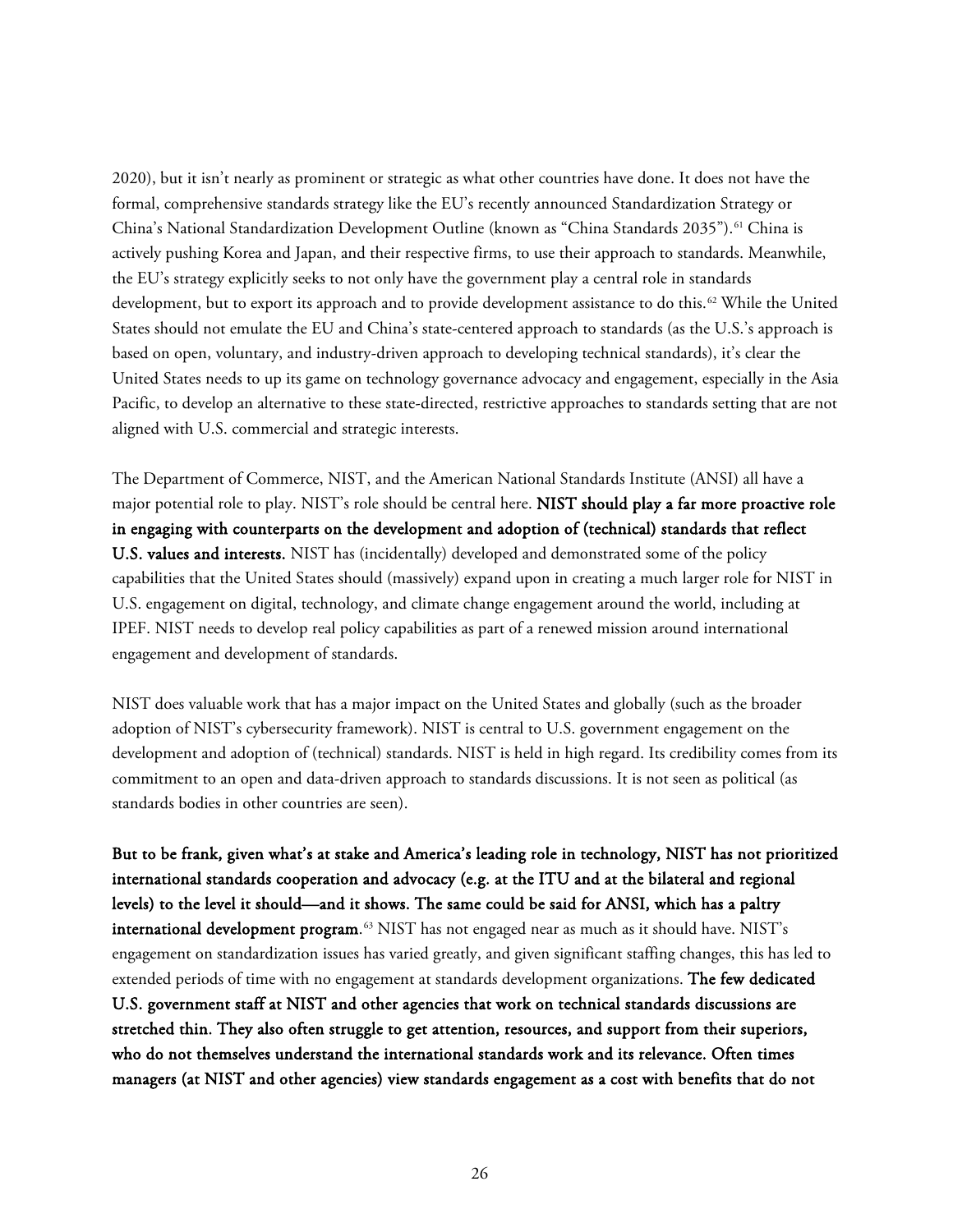manifest immediately. As standards engagement often requires international travel, many agencies have extremely bureaucratic processes to approve such travel and engagement (e.g. requests having to be submitted more than 6 months in advance of the meeting). In specific regards to the ITU, at times, NIST senior and mid-level leaders have not prioritized it as they don't understand the ITU and the standardization activities there. All this needs to change. Furthermore, the coordination that the United States needs to achieve with likeminded partners on new and emerging technologies only grows in importance. IPEF could be an opportunity for the United States to upgrade its approach to federal government standards cooperation and alignment/interoperability with key partners on a range of critical issues and technologies.

Australia, Japan, Korea, Malaysia, New Zealand, and Singapore would likely support IPEF work on standards. India may not support it as they have sometimes enacted discriminatory local standards as part of an effort to disadvantage U.S. tech firms and products and are potentially attracted to China's strategic use of discriminatory standards (for this same reason, to disadvantage foreign firms and products).

# Expand NIST (and ANSI's) Resources and Role in International Standards Engagement and Capacity Building

# The Department of Commerce needs to work with its partner agencies (especially USAID and State) to better align and expand the resources and staffing dedicated to international standards policy engagement and to prioritize those countries that join IPEF.

ANSI and NIST have limited dedicated resources and initiatives for international capacity building (see examples below). And USAID doesn't have to design and implement programs that contribute to trade and strategic policy goals. It's unclear what new funding and policy support is involved in the U.S. Digital Connectivity and Cybersecurity Partnership (led by the USAID and the Department of State), but it does not appear substantive.[64](#page-37-15) NIST used to have a much larger dedicated support program called "Standards in Trade."[65](#page-37-16) However, a NIST manager nixed the long-standing program despite its many successes. Currently, NIST provides minimal technical input to ANSI and USAID-funded programs being implemented by ANSI. There is a great need, and certainly a huge opportunity, for NIST to step up to the plate—in partnership with the Department of Commerce, ANSI, and others.

The United States is in a race with China and the EU to influence how countries and regions around the world regulate digital policy issues and design and use standards. As mentioned, the EU uses development assistance to advocate for its approach to standards. The EU and its member states already provide considerable assistance to many countries on digital issue, including embedding officials to work specifically on standards policy. The United States has tried to take some steps in the right direction in allocating more,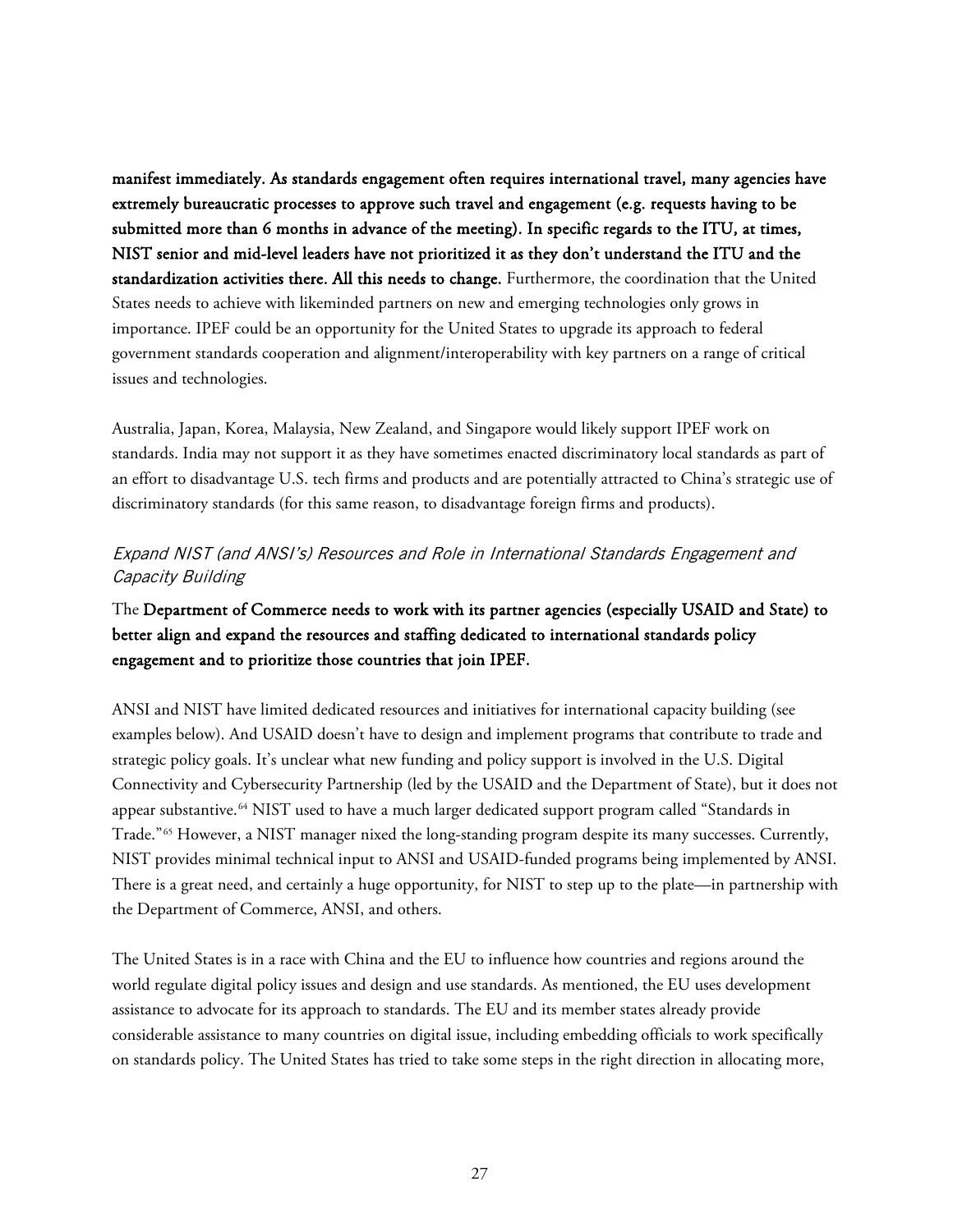new funding to digital economy policy issues in developing countries (such as the USAID's Digital Strategy), but more needs to be done and quicker. For example, in an effort to take a leaf from the EU's playbook and embed a person in the African Union's unit working on the digital extension of African Continental Free Trade Area, it took USAID, USTR, and others more than three years to place someone.

#### Pre-Standardization Policy Cooperation on New and Emerging Technologies

Pre-standardization cooperation is a creative, forward-looking way for the United States to work with likeminded partners on the early alignment of key terminology and concepts, technical details, and policy discussions. There are existing forums and cases to show the value of pre-standardization cooperation on new and emerging technologies.

For example, in 1982, regulatory agencies and laboratories from G8 countries (now the G7) and the EU came together as part of the Versailles Project on Advanced Materials and Standards (VAMAS) to develop standardized terminology, reference materials, and testing and measurement protocols for new materials (physical, chemical, material, electronics etc.). [66](#page-37-17) As part of the inter-laboratory testing (also referred to as round robin testing) processes, VAMAS stakeholders sent samples to multiple labs to test draft protocols they'd developed to see if the results from different participating laboratories got the same results and to identify where the protocol didn't work and how to correct it. VAMAS stakeholders had an MOU with the International Organization for Standardization (ISO) to help feed their pre-standardization cooperation into the formal standards-making process.[67](#page-37-18) This MOU has greatly benefited both organizations, as is evident by the strong cooperation between VAMAS Technical Working Areas addressing nanotechnology-related measurements and the ISO Technical Committee 229 (Nanotechnologies), which is chaired and supported by BSI. VAMAS continues to work on a range of physical materials, with an expanded membership, including Brazil, Mexico, South Africa, Australia, India, and China.<sup>[68](#page-38-0)</sup> Its work was (and remains) useful as it allows the final, consensus standards to be based on the same terminology and measurement and testing procedures.

Other examples of pre-standardization work involve researchers from Germany, Japan, and the United States working together on electrokinetic measurements and quantification of coarse particle content (such as those used in advanced materials, thermal coatings, and drug carriers).<sup>[69](#page-38-1)</sup> Another example involves standards-related collaboration between NIST and the European Commission's Joint Research Center (ECJRC) for the development of reference materials for nanotechnology and health-related measurement standards.[70](#page-38-2) Another recent example involves nanomaterials and measuring toxicity at the nanoscale.<sup>[71](#page-38-3)</sup>

Pre-standardization cooperation is a technical and scientific, not political, process. Given standards are a key part of the battle for innovation advantage between the United States, China, the EU, and others, it can be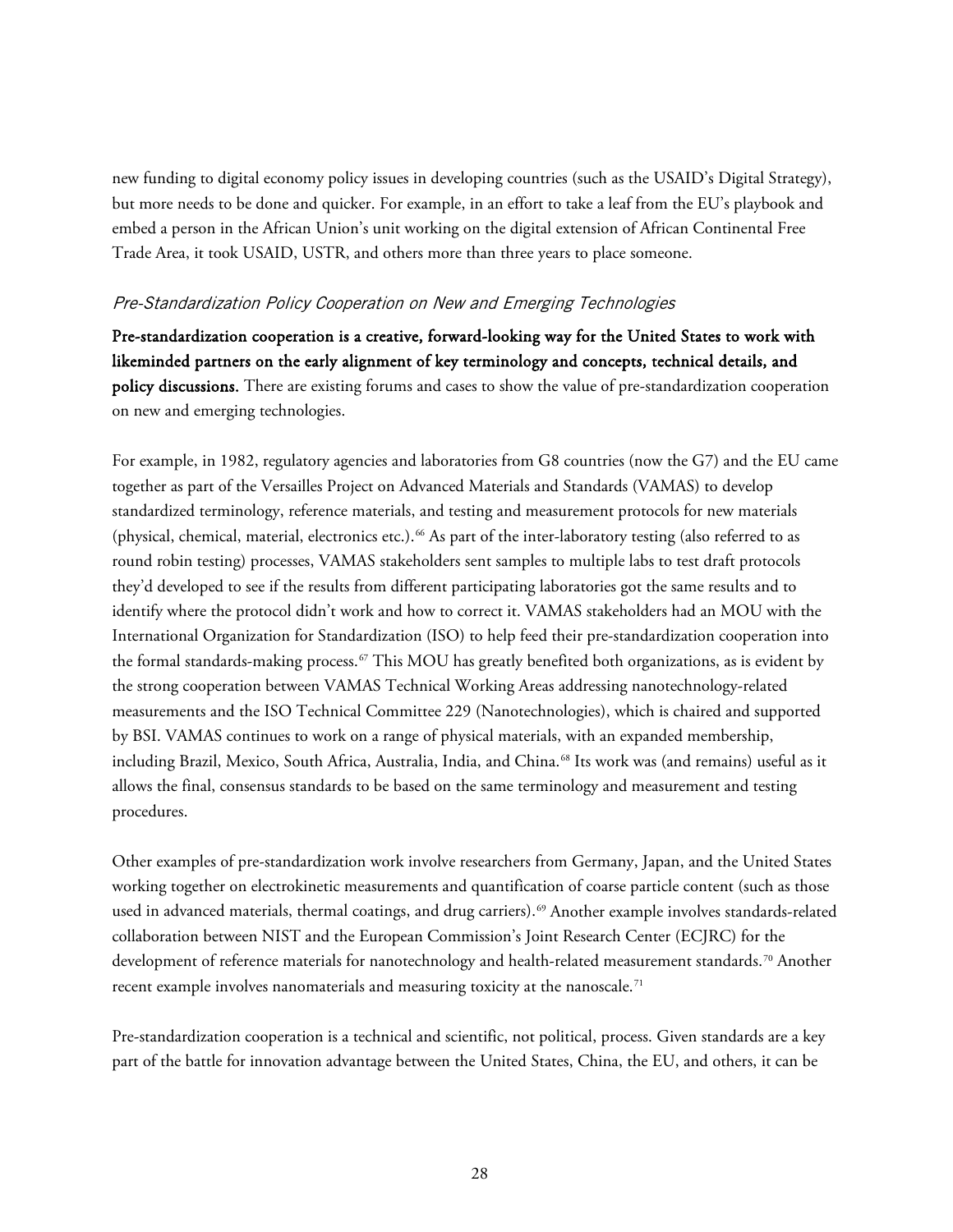much harder to cooperate and coordinate on standards for more mature technologies as the technologies are built out and they become increasingly tied to political objectives, built up infrastructure, sunk investment costs, and enacted (and thus hard to change) laws and regulations. For firms and other stakeholders, prestandardization work can be easier than final-stage formal standards development as they're not already heavily invested in existing standards guidance. Trying to change standards for mature technologies can be problematic given the cost and complexity involved in ensuring future and backward compatibility (i.e., retooling design and production processes to suit a new standard). This is why pre-standardization cooperation could be a more pragmatic objective for standards cooperation as it is technically focused and done at the early stages of technological innovation, before potential uses and outcomes have been politicized or broadly adopted and deployed by firms.

For firms and other stakeholders engaged in cutting-edge research, such early-stage cooperation gives them an opportunity to inform discussions, learn from peers, and help inform potential standards and policy objectives. Pre-standardization cooperation also accelerates the formal standards development process. Standards that are informed by these pre-standardization efforts would obviously benefit participants given it'd align with their products and processes.

The United States should work with IPEF partners and their stakeholders (those involved in technology standards, whether from government, academia, or the private sector) to identify opportunities for closer, more active cooperation on pre-standardization discussions for new and emerging technologies. A first step would be for the United States to map existing agreements, fora, and coordination mechanisms and identify gaps and areas for pre-standardization cooperation. It'd ensure their respective stakeholders are engaged with likeminded partners at the earliest stages of technological innovation in discussing and working toward common foundational elements for potential future standards. It could involve identifying use cases for the technology at the heart of the standards process and associated ethical, societal, and governance concerns.

The United States has already implemented part of the foundation for a more-targeted, active approach to pre-standardization cooperation on new and emerging technologies. In particular, the Trump Administration's Executive Order on Maintaining American Leadership in Artificial Intelligence tasks NIST with developing a plan for federal engagement in the development of technical standards (including international standards) and related tools in support of reliable, robust, and trustworthy systems that use AI technologies. [72](#page-38-4) NIST has released a plan for the development of standards for artificial intelligence, including the goal to work with likeminded countries on development of AI standards and related tools.[73](#page-38-5) Together, this framework and strategy provides a platform for NIST and other U.S. agencies to potentially work with their IPEF counterparts to identify shared priorities in standards for new and emerging technology.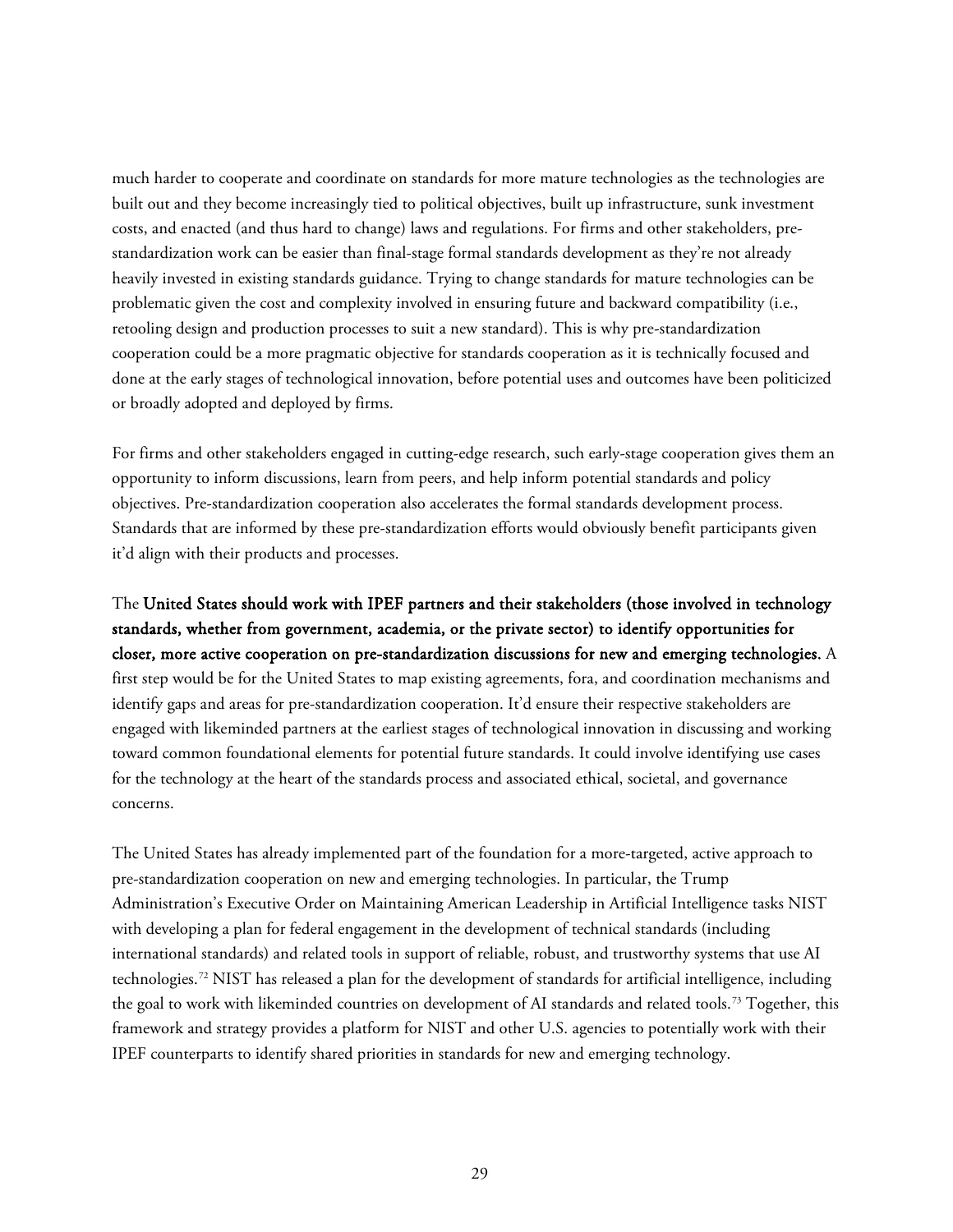NIST has already done a range of work that could form the basis for a broader agenda to work with IPEF partners on digital and data-related pre-standardization discussions. NIST has led efforts to develop globally accepted standards, guidelines, and practices and to advocate for its Framework for Improving Critical Infrastructure Cybersecurity—seen by many as the global standard of best practices for cybersecurity.<sup>[74](#page-38-6)</sup> Since its publication in 2014, the Framework has been updated, translated into various languages, and adapted by government and industries across the globe. [75](#page-38-7) NIST has had an active engagement strategy. [76](#page-38-8) The UK has introduced several corresponding pieces of law which mirror the framework, including its minimum cybersecurity standard and networks and information security directive.[77](#page-38-9) This is indicative of the potential for greater UK-U.S. collaboration and cooperation.

But NIST's work on this should be expanded to other areas, including Internet-of-Things (IoT) systems and devices, next generation communication technologies, and data-related issues. The development of AI standards—particularly technical standards—is at a very early stage in both countries and elsewhere around the world. For example, most national AI strategies refer to the development of standards for ethical and trustworthy AI. But technical standards to support this goal are still in the early stages of development. The United States is trying to fill this gap. It'd be beneficial to IPEF if government agencies and firms would be involved to ensure they are able to inform and align their technology with the U.S.'s approach, given it'll shape a large part of the global market. Likewise, U.S. stakeholders would benefit by feeding into IPEF partners' thinking around standards and regulation.

For example, the United States could collaborate with IPEF partners on establishing a framework to characterize and measure the trustworthiness of AI systems. For example, terms like "algorithmic transparency" and "algorithmic bias" do not yet have a technical definition.[78](#page-38-10) Moreover, the United States and partners could collaborate on building and using common datasets to develop and test measurement and testing protocols. These programs would provide AI developers in the United States and IPEF partners with useful guidelines for designing and testing AI systems, allow for the comparison of AI systems, and inform future legislation and regulatory actions.[79](#page-38-11) The United States could also work with NIST and others to develop shared, representative datasets of faces to serve as a more reliable resource for organizations developing facial recognition technology.[80](#page-38-12) It could involve best practices for producing explanations or justifications of decisions made by AI systems.[81](#page-38-13) NIST is working on both these issues (including via workshops) in a domestic context.<sup>[82](#page-38-14)</sup>

#### Cloud Service Security Auditing and Certification

The United States should include a separate IPEF sub-module or topic (perhaps under cybersecurity or how to better protect critical infrastructure) to work on cloud service auditing and certifications. Data localization and other restrictions on data and U.S. firms and products, especially cloud providers, are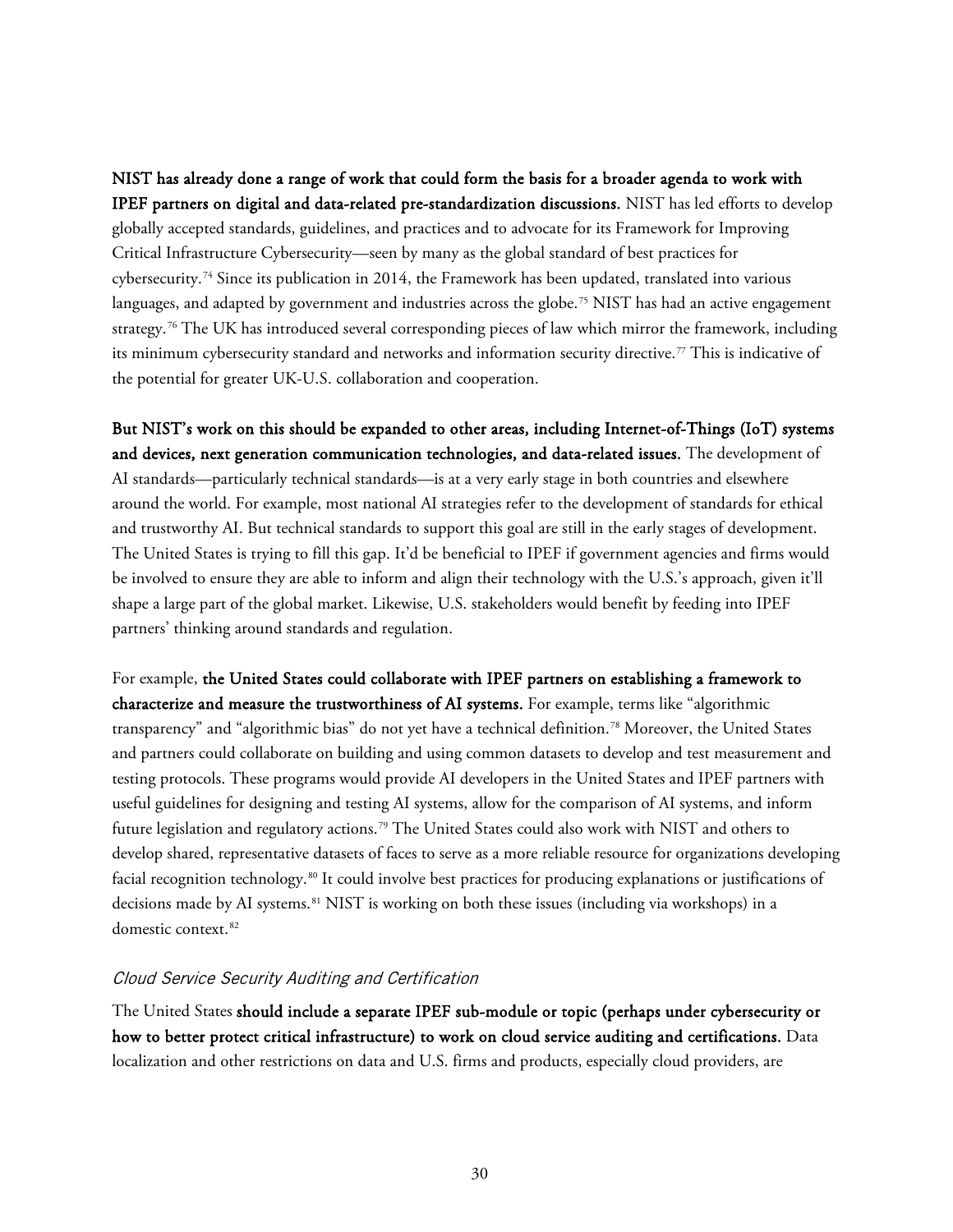sometimes due to a misunderstanding about what actually goes into good cybersecurity, but also in part, due to a general distrust of U.S. cloud providers (as clearly evident in India, Indonesia, and Vietnam).

U.S. cloud providers are thoroughly audited and use industry-based certifications to demonstrate their commitment to protecting their customer's data. The United States, meaning agencies such as those involved in FedRAMP, could include work on best practices in terms of regulations, auditing, and certifications as a way to show what good cybersecurity actually looks like (and indirectly as a way of showing the security of U.S. cloud providers). FedRAMP (governed by the Department of Defense, the Department of Homeland Security, and the General Services Administration) is designed for providers working with federal agencies (which is a key area of concern for Indonesia, Vietnam, India, and others as it relates to cloud services), it also involves NIST guidelines (Special Publication 800-53) which can be used as a framework for any industry, given its broad scope of security controls.<sup>[83](#page-38-15)</sup>

#### <span id="page-30-0"></span>**IDEAS FOR AN IPEF CLIMATE CHANGE AGENDA**

The United States should pursue an Indo-Pacific extension of its idea for a "climate club." As ITIF argues, levying carbon tariffs is a difficult and counterproductive way for nations with ambitious climate policies to create a level playing field for their higher-cost industrial sectors. A more workable solution would be to design a flexible open-trade club for climate innovators.<sup>[84](#page-38-16)</sup> The United States could extend what it is already doing with the EU in terms of a "green" steel deal or it could initiate a similar initiative but in another sector. The goals of a climate innovation club include sustaining international trade, encouraging the flow of innovative technologies across borders, driving increasingly ambitious climate targets, and spurring investment in hard-to-abate sectors, all while building upon the Paris Agreement's bottom-up approach, which respects national sovereignty and allows for policy flexibility.<sup>[85](#page-39-0)</sup>

The United States should use IPEF to coordinate clean energy supply chains. The United States could build on recent steps in this direction. For example, the U.S. International Development Finance Corporation funded a solar panel plant in India (being built by First Solar, an American firm).<sup>[86](#page-39-1)</sup> The U.S. Department of Energy's recent report on "America's Strategy to Secure the Supply Chain for a Robust Clean Energy Transition" provides some useful ideas, including:

- Ensure that implementation of the U.S. government clean technology competitiveness export strategy harnesses the clean technology demand pull of international markets in a way that supports domestic manufacturing.
- Explore establishing multilateral coordination mechanisms on voluntary energy transition-related critical material stockpiling, including through the International Energy Agency.
- Establish and fund an initiative for expanding clean technology manufacturing capacity globally to achieve the dramatic scale-up in manufacturing of key climate and clean energy equipment associated with meeting net-zero commitments.<sup>[87](#page-39-2)</sup>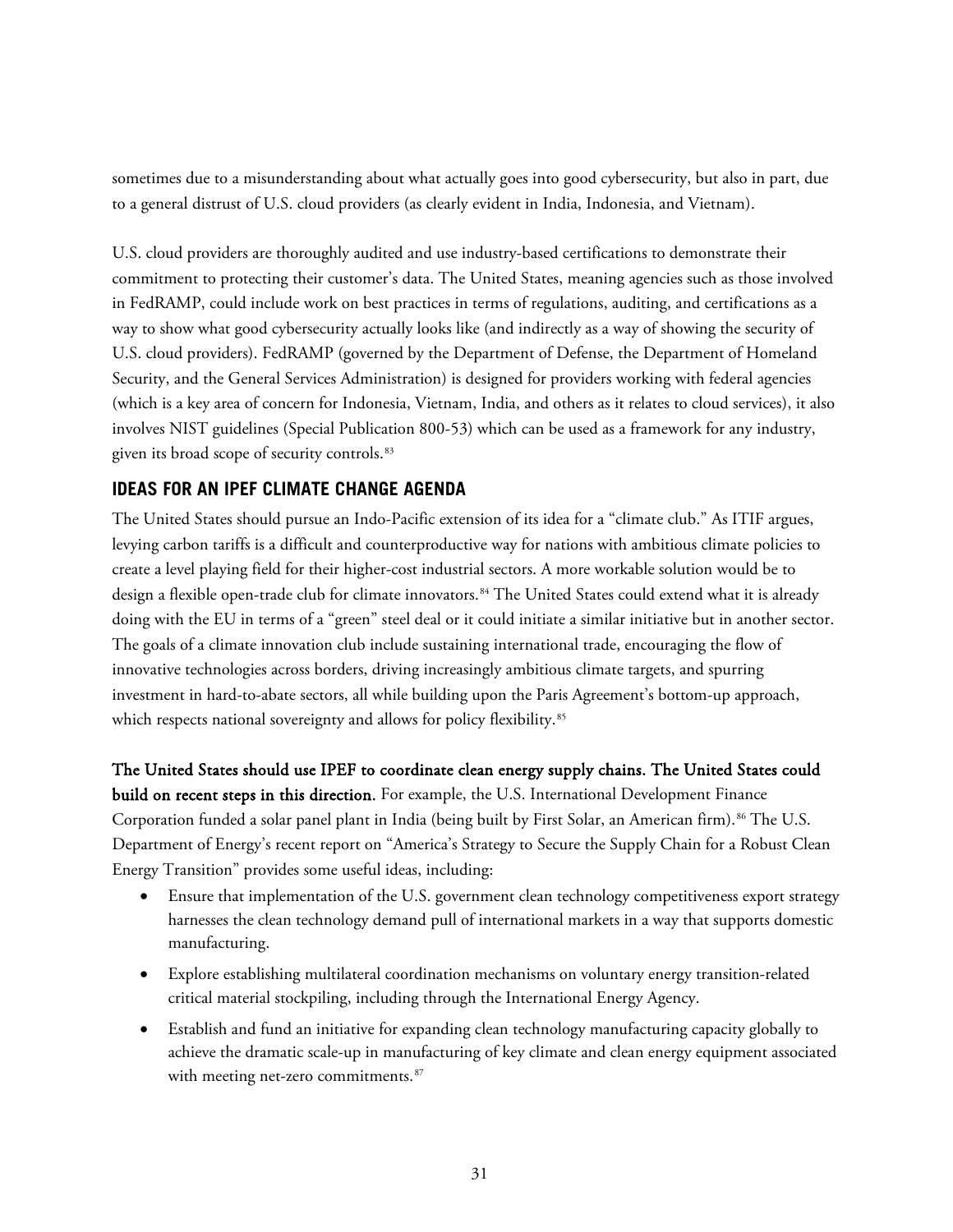# <span id="page-31-0"></span>**Get NIST to Help IPEF Partners Better Measure Climate Change as a Way to Help Them Better Understand and Prepare for It**

# The United States should use IPEF to create a regional climate change metrology center to better measure, and therefore better understand and respond to, climate change.

Without much fanfare or attention and with minimal resources, since 2012, NIST has been developing tools to better measure various climate change components and related activity.<sup>[88](#page-39-3)</sup> Metrology—the science of measurement, embracing both experimental and theoretical determinations at any level of uncertainty in a field of science and technology—is central to NIST's work. At the moment, global efforts to better address climate suffer from the fact that measurement tends to be at the micro level (e.g., sensors on the ground next to an industry smoke stack) or at the macro level (e.g., hugely expensive satellites that collect data). This leaves a gulf in terms of data for policymakers to better understand the production and spread of chemicals that contribute to climate change and the impact of adverse climate change-related events at the town or community level and how this differs across countries. For countries to deploy larger climate change-related budgets or cap-and-trade, or carbon tax mechanisms, they need better data. Current measurements do not provide a high degree of confidence.

NIST already has good relationships with its counterpart organizations (the national measurement institutions) in Australia, Korea, and Japan. With the proper funding, direction, and support, it could expand this network to other IPEF countries. The United States could get NIST to work with counterparts to share information and best (methodological) practices and develop joint pilot projects to better measure the components that contribute to climate change and associated activities and events. One country's approach to measurement may be specific to its country or to a specific a community, so IPEF would be valuable as it would potentially include a diverse set of countries that are each facing different types of climate change challenges, whether it's bushfires in Australia or coastline erosion in Indonesia. This type of cross-country testing of measurement methodologies by different agencies and laboratories is normal at NIST and in the world of measurement standards (known as "round robin testing" or inter-laboratory comparisons). Thus, its potential cross-country application could be attractive to a broad range of countries.

NIST is already involved in some initiatives that resemble the type of activity that it would need to greatly expand with this initiative under IPEF. For example, NIST does this in measurement related issues with countries in the Americas through the SIM regional grouping. There's also the Asia Pacific Metrology Program (APMP), which NIST could contribute to as part of an expansion (its participation would also be greatly welcome). For example, in past years, the APMP Focus Group on Metrology for Climate Change involved Korea, Japan, Singapore, and India. Its objectives were: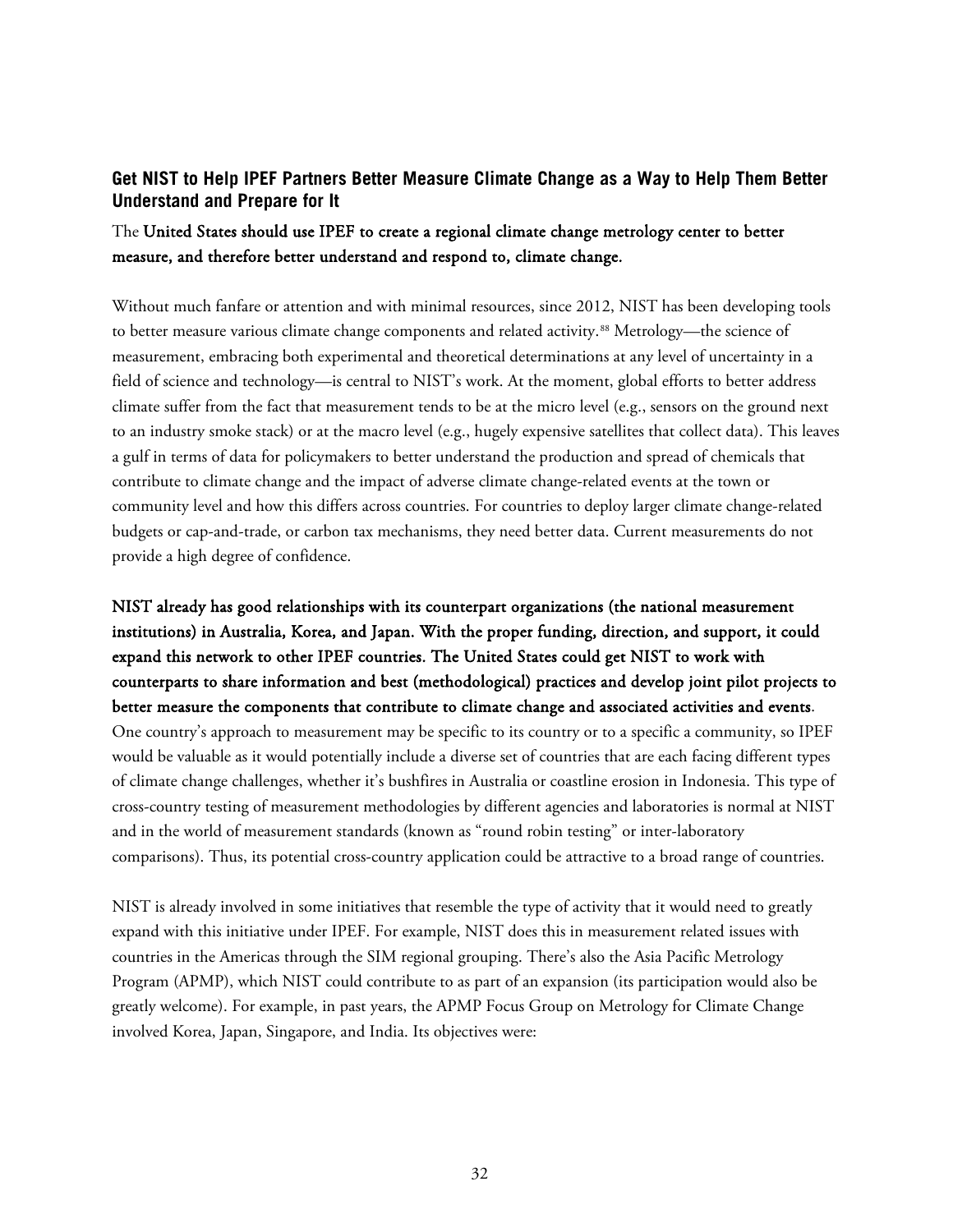- To establish to the national climate measurement standards related to climate change;
- To exchange information on how to support the national body of climate change by national measurement institutes (so that it is measurable, reportable, and verifiable);
- To give strategic advice to national measurement institutes on climate change programs.<sup>[89](#page-39-4)</sup>

# <span id="page-32-0"></span>**USE IPEF TO LAUNCH A JOINT COMMERCIAL INTELLIGENCE FORUM**

The United States should use IPEF to launch a joint commercial intelligence forum to bring together respective agencies to share information, cases, and best practices when identifying and responding to foreign adversaries that seek to steal technology and trade secrets. The forum would focus specifically on combatting state-sponsored economic espionage in advanced-technology industries. In many ways, it would resemble a commercial equivalent of the defense-focused Five Eyes (intelligence sharing) Alliance to address predatory, nonmarket-driven Chinese trade and economic activity. Many potential IPEF members have updated their laws and regulations, and pursued certain cases, in recent years that highlight potential areas for greater cooperation and policy alignment.

A joint commercial intelligence forum could include:

- Developing a comprehensive list of enterprises and individuals who have attempted or effected IP theft, and develop mechanisms to restrict such firms and individuals from competing in like-minded nations' markets.
- Enhanced information-sharing efforts to combat foreign economic espionage and IP/technology/trade secret theft, including their use (and reform of) respective export control, foreign investment review, and other defensive mechanisms. In many ways, it'd be similar to the U.S.-EU Trade and Technology Council's cooperation on export controls and foreign investment reviews.
- Sharing information about best practices to ensure universities screen applications so that they do not educate people with direct connections to foreign (adversarial) governments (like China) in advanced technologies areas that have national security implications. For example, since 2007, China's People Liberation Army has sponsored more than 2,500 military scientists and engineers to study abroad and has developed relationships with researchers and institutions across the globe. This collaboration is highest in "Five Eyes" countries, Germany, and Singapore. [90](#page-39-5)

The United States could use the IPEF commercial intelligence cooperation to develop a more ambitious and effective plurilateral approach to promulgate export controls, foreign investment screening, and other defensive measures. IPEF partners could develop such a plurilateral regime for semiconductors specifically, or for a broader set of advanced technologies (e.g., AI, 5G, quantum, etc.) along with semiconductors. IPEF countries could work together to establish a common understanding of both what threats are posed to specific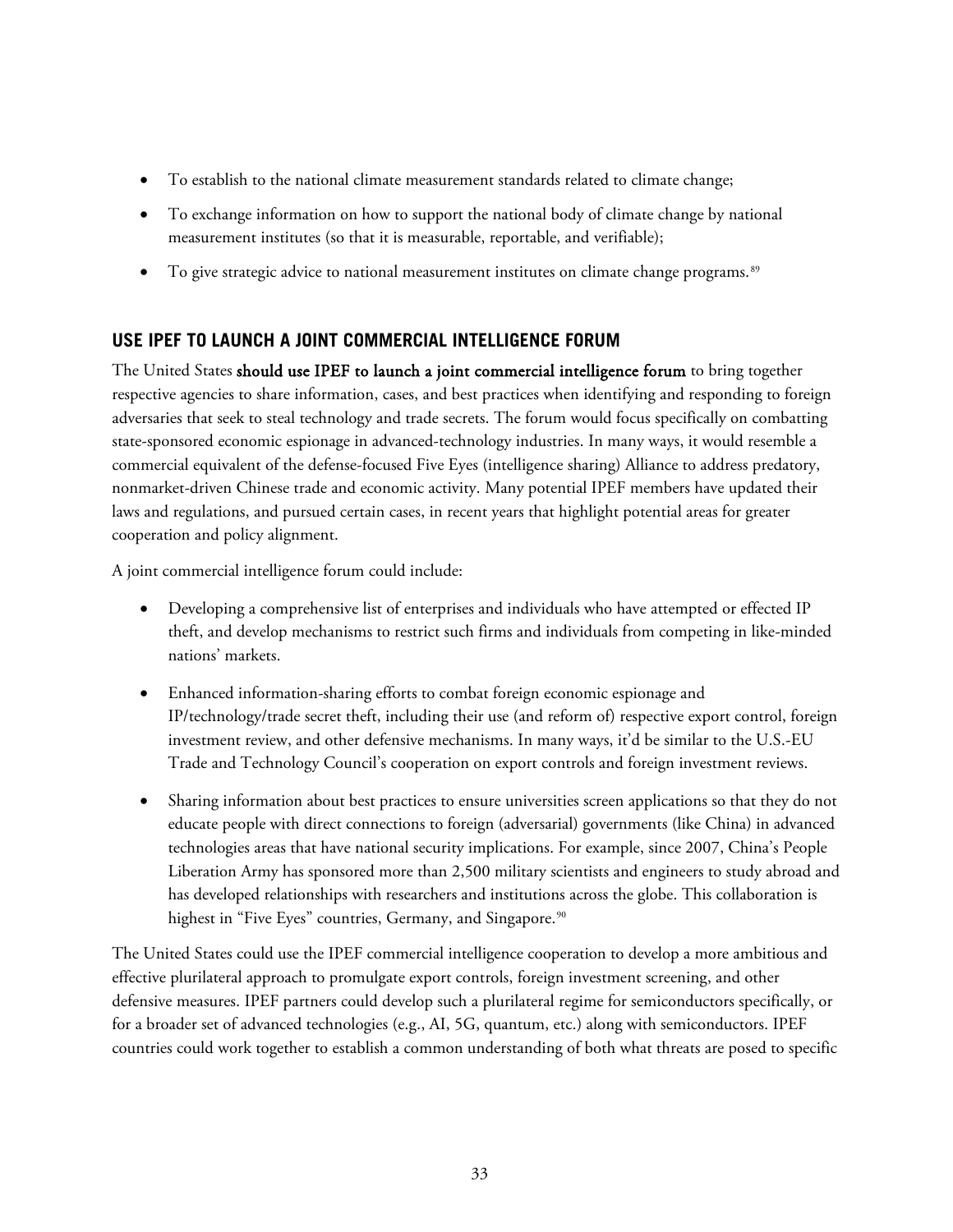advance technology sectors by enterprises from non-market economies not fundamentally competing on market-based terms.

#### <span id="page-33-0"></span>**RECIPROCAL, MUTUALLY BENEFICIAL COOPERATION ON SCIENTIFIC RESEARCH**

# The United States should create a new scientific engagement platform within IPEF, with a specific focus on other parts of the IPEF agenda (such as digital governance, climate change etc.).

IPEF scientific cooperation should be based on the principle of reciprocity. The U.S. government (like others) has engaged in extensive cooperation with China to help share valuable technology in areas such as energy, health, and agriculture.<sup>[91](#page-39-6)</sup> Yet the expectation from the Chinese side is this should happen regardless of China's ongoing innovation mercantilism and discriminatory approach to foreign technology and trade. For example, the U.S.-China Clean Energy Research Center's Technology Management Plans state participants shall negotiate in good faith to provide nonexclusive licenses for IP developed on joint projects with participants in the other country, as well as with third parties that are not participants. Yet, "[a]ccording to agency officials, this has not been the case in previous science and technology agreements between the United States and other countries."[92](#page-39-7)

IPEF parties should discuss how they can work together with their respective universities to advance scientific progress and foster cooperation, while ensuring any research collaboration is in their national interests and not supporting Chinese military research efforts. As much as IPEF parties should not be helping China's selfinterested pursuit of innovation mercantilism, they should also not be helping rivals leverage open, good-faith academic research programs in order to develop their own military expertise and technology. Both are clearly not in their respective national interests, yet it remains unclear whether Western universities and governments are fully aware of this phenomenon.<sup>[93](#page-39-8)</sup> Parties should talk about the issue and policy guidance for universities. Given the technologies involved, this issue should also be discussed in the context of cooperation on improved export control regimes.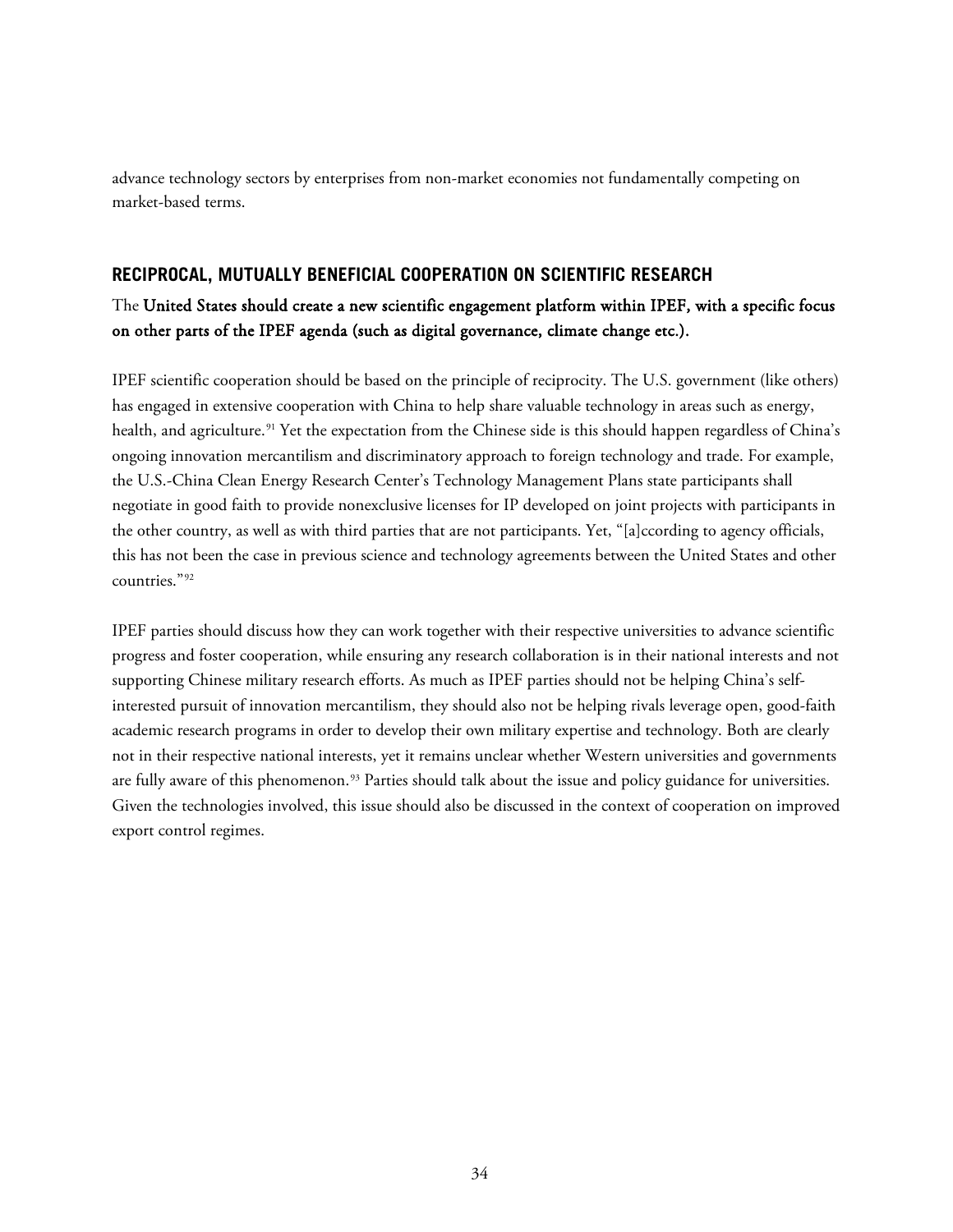#### <span id="page-34-0"></span>**ENDNOTES**

- <span id="page-34-1"></span>1 "Digital Economy Partnership Agreement "DEPA" Between Singapore, Chile, and New Zealand," [https://www.mfat.govt.nz/assets/Trade-agreements/DEPA/DEPA-Chile-New-Zealand-Singapore-21-Jan-2020-for](https://www.mfat.govt.nz/assets/Trade-agreements/DEPA/DEPA-Chile-New-Zealand-Singapore-21-Jan-2020-for-release.pdf)[release.pdf.](https://www.mfat.govt.nz/assets/Trade-agreements/DEPA/DEPA-Chile-New-Zealand-Singapore-21-Jan-2020-for-release.pdf)
- <span id="page-34-2"></span>2 Nigel Cory, "How Barriers to Cross-Border Data Flows Are Spreading Globally, What They Cost, and How to Address Them" (ITIF, July 19, 2021)[, https://itif.org/publications/2021/07/19/how-barriers-cross-border-data-flows-are-spreading](https://itif.org/publications/2021/07/19/how-barriers-cross-border-data-flows-are-spreading-globally-what-they-cost)[globally-what-they-cost.](https://itif.org/publications/2021/07/19/how-barriers-cross-border-data-flows-are-spreading-globally-what-they-cost)
- <span id="page-34-3"></span>3 Nigel Cory, "Vietnam's cybersecurity law threatens free trade," *Nikkei Asian Review,* August 15, 2018, [https://asia.nikkei.com/Opinion/Vietnam-s-cybersecurity-law-threatens-free-trade.](https://asia.nikkei.com/Opinion/Vietnam-s-cybersecurity-law-threatens-free-trade)
- <span id="page-34-4"></span>4 Cory, "Cross-Border Data Flows: Where Are the Barriers, and What Do They Cost?"; Nigel Cory, "Testimony to the U.S. Senate Subcommittee on Trade Regarding Censorship as a Non-Tariff Barrier to Trade" (The Information Technology and Innovation Foundation, June 30, 2020)[, https://itif.org/publications/2020/06/30/testimony-us-senate-subcommittee-trade](https://itif.org/publications/2020/06/30/testimony-us-senate-subcommittee-trade-regarding-censorship-non-tariff)[regarding-censorship-non-tariff;](https://itif.org/publications/2020/06/30/testimony-us-senate-subcommittee-trade-regarding-censorship-non-tariff) Nigel Cory, "Response to the Public Consultation for the European Commission's White Paper on a European Approach to Artificial Intelligence" (The Information Technology and Innovation Foundation, June 12, 2020), [https://itif.org/publications/2020/06/12/response-public-consultation-european-commissions-white-paper](https://itif.org/publications/2020/06/12/response-public-consultation-european-commissions-white-paper-european)[european.](https://itif.org/publications/2020/06/12/response-public-consultation-european-commissions-white-paper-european)
- <span id="page-34-5"></span>5 Eline Chivot and Nigel Cory, "Response to European Commission Consultation on Transfers of Personal Data to Third Countries and Cooperation Between Data Protection Authorities" (The Information Technology and Innovation Foundation, April 29, 2020)[, https://itif.org/publications/2020/04/29/response-european-commission-consultation](https://itif.org/publications/2020/04/29/response-european-commission-consultation-transfers-personal-data-third)[transfers-personal-data-third;](https://itif.org/publications/2020/04/29/response-european-commission-consultation-transfers-personal-data-third) Cory, "Response to the Public Consultation for the European Commission's White Paper on a European Approach to Artificial Intelligence."
- <span id="page-34-6"></span>6 For example, "Australia-Singapore Digital Economy Agreement: summary of key outcomes," Australia's Department of Foreign Affairs and Trade[, https://www.dfat.gov.au/trade/services-and-digital-trade/australia-singapore-digital-economy](https://www.dfat.gov.au/trade/services-and-digital-trade/australia-singapore-digital-economy-agreement-summary-key-outcomes)[agreement-summary-key-outcomes](https://www.dfat.gov.au/trade/services-and-digital-trade/australia-singapore-digital-economy-agreement-summary-key-outcomes)
- <span id="page-34-7"></span>7 "Australia-Singapore Digital Trade Standards," TRPC presentation, March, 2020, [https://www.dfat.gov.au/sites/default/files/australia-singapore-digital-trade-standards-presentation.pdf.](https://www.dfat.gov.au/sites/default/files/australia-singapore-digital-trade-standards-presentation.pdf)
- <span id="page-34-8"></span>8 Ravi Menon, "Singapore FinTech: Innovation, Inclusion, Inspiration: speech," November 12, 2018, [https://www.mas.gov.sg/news/speeches/2018/singapore-fintech.](https://www.mas.gov.sg/news/speeches/2018/singapore-fintech)
- <span id="page-34-9"></span>9 In 2018, MAS and the U.S. Commodity Futures Trading Commission (CFTC) signed a similar MOU: [https://www.cftc.gov/sites/default/files/2018-09/cftc-mas-cooparrgt091318\\_16.pdf;](https://www.cftc.gov/sites/default/files/2018-09/cftc-mas-cooparrgt091318_16.pdf) U.S. Department of the Treasury Under Secretary McIntosh stated: "Data connectivity facilitates financial regulators' access to the financial risk-related data needed to fulfil their mandates in ensuring safety and soundness….When data connectivity is impeded, firms, consumers, regulators, and the economy as a whole are all worse off, and we risk losing out on many benefits of today's digital economy, [https://home.treasury.gov/news/press-releases/sm900.](https://home.treasury.gov/news/press-releases/sm900)
- <span id="page-34-10"></span>10 "The Office of the Australian Information Commissioner and the UK's Information Commissioner's Office open joint investigation into Clearview AI Inc.," UK's Information Commissioner's Office, July 9, 2020[, https://ico.org.uk/about-the](https://ico.org.uk/about-the-ico/news-and-events/news-and-blogs/2020/07/oaic-and-ico-open-joint-investigation-into-clearview-ai-inc/)[ico/news-and-events/news-and-blogs/2020/07/oaic-and-ico-open-joint-investigation-into-clearview-ai-inc/.](https://ico.org.uk/about-the-ico/news-and-events/news-and-blogs/2020/07/oaic-and-ico-open-joint-investigation-into-clearview-ai-inc/)
- <span id="page-34-11"></span>11 "ICO's blog on its international work," UK's Information Commissioner's Office[, https://ico.org.uk/about-the-ico/news](https://ico.org.uk/about-the-ico/news-and-events/icos-blog-on-its-international-work/)[and-events/icos-blog-on-its-international-work/;](https://ico.org.uk/about-the-ico/news-and-events/icos-blog-on-its-international-work/) "FTC Signs Memorandum of Understanding with UK Privacy Enforcement Agency," U.S. Federal Trade Commission website, March 6, 2014, [https://www.ftc.gov/news-events/press](https://www.ftc.gov/news-events/press-releases/2014/03/ftc-signs-memorandum-understanding-uk-privacy-enforcement-agency)[releases/2014/03/ftc-signs-memorandum-understanding-uk-privacy-enforcement-agency;](https://www.ftc.gov/news-events/press-releases/2014/03/ftc-signs-memorandum-understanding-uk-privacy-enforcement-agency) "MOU Between the Privacy Commissioner of Canada and the Information Commissioner of the United Kingdom," [https://www.priv.gc.ca/en/about](https://www.priv.gc.ca/en/about-the-opc/what-we-do/international-collaboration/international-memorandums-of-understanding/mou-uk/)[the-opc/what-we-do/international-collaboration/international-memorandums-of-understanding/mou-uk/.](https://www.priv.gc.ca/en/about-the-opc/what-we-do/international-collaboration/international-memorandums-of-understanding/mou-uk/)
- <span id="page-34-12"></span>12 Erica Fraser, "Data Localisation and the Balkanisation of the Internet," SCRIPTed, 2016, Vol. 13, p. 359, https://scripted.org/article/data-localisation-and-the-balkanisation-of-the-internet/.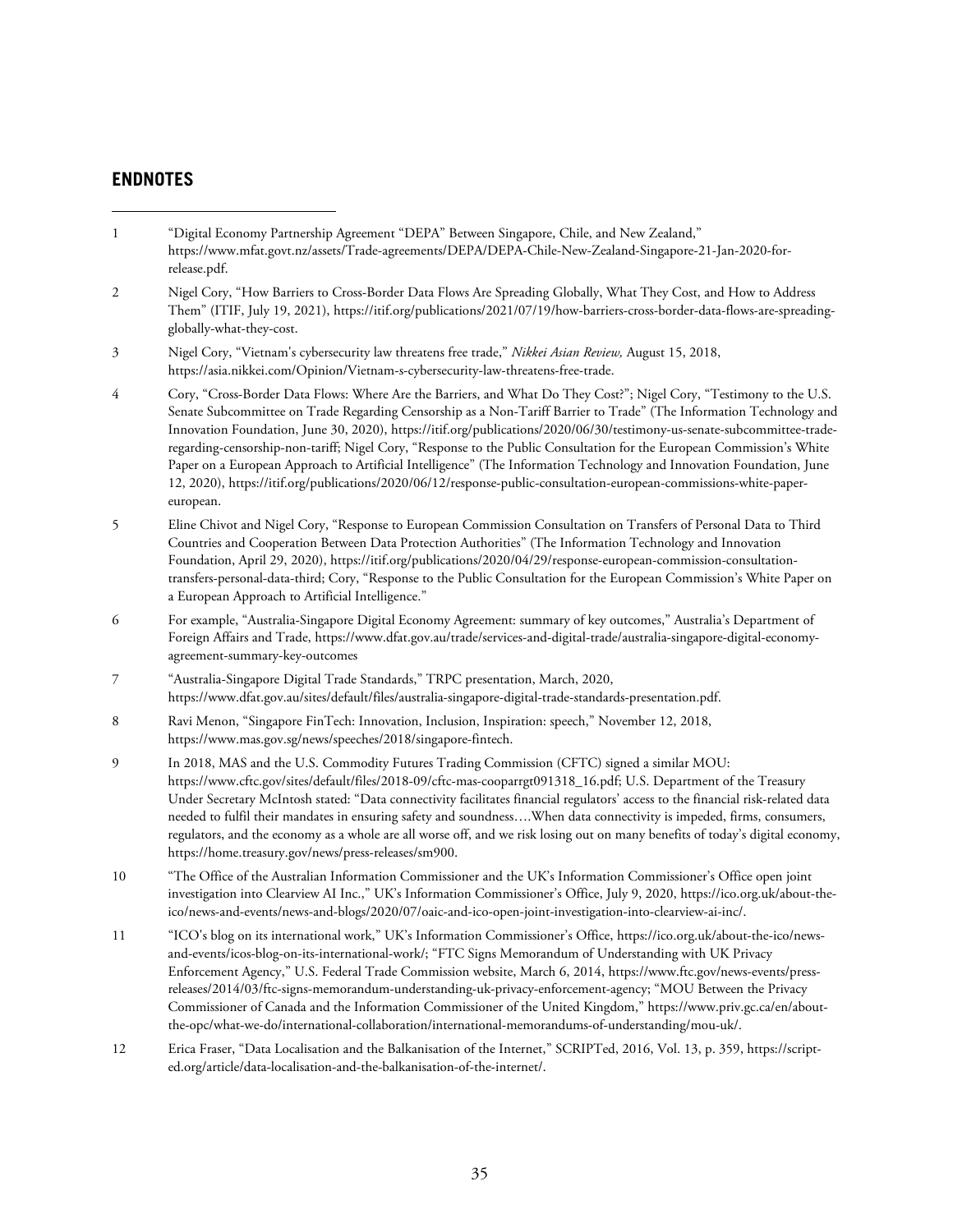- <span id="page-35-0"></span>13 Murray Scot Tanner, "Beijing's New National Intelligence Law: From Defense to Offense," Lawfare blog post, July 20, 2017, https://www.lawfareblog.com/beijings-new-national-intelligence-law-defense-offense; Samm Sacks, Qiheng Chen, and Graham Webster, "Five Important Takeaways From China's Draft Data Security Law," DigiChina Project blog post, July 9, 2020, https://www.newamerica.org/cybersecurity-initiative/digichina/blog/five-important-take-aways-chinas-draftdata-security-law/.
- <span id="page-35-1"></span>14 Bill Bishop, "One country, one Internet?; TikTok; Gaokao; Floods in China; US FBI head on China," Sinocism newsletter, July 7, 2020, https://sinocism.com/p/one-country-one-internet-tiktok-gaokao.
- <span id="page-35-2"></span>15 For example, Russia stated that its personal data localization requirement (enacted in 2015) was to "provide extra protection for Russian citizens both from misuse of their personal data by foreign companies and surveillance of foreign governments." Alexander Savelyev, "Russia's new personal data localization regulations: A step forward or a self-imposed sanction?" Computer Law & Security Review, 32 (2016) 128–145, https://doi.org/10.1016/j.clsr.2015.12.003; "Russia's security service tells internet firms to hand over user data: The Bell," Reuters, February 12, 2020, https://www.reuters.com/article/us-russia-internet/russias-security-service-tells-internet-firms-to-hand-over-user-data-thebell-idUSKBN2060UV.
- <span id="page-35-3"></span>16 Adnan Ahmad Ansari, "India's Data Protection Bill–the long wait continues," The Atlantic Council, January 21, 2022, [https://www.atlanticcouncil.org/blogs/southasiasource/indias-data-protection-bill-the-long-wait-continues/.](https://www.atlanticcouncil.org/blogs/southasiasource/indias-data-protection-bill-the-long-wait-continues/)
- <span id="page-35-4"></span>17 Thomas Treutler and Giang Thi Huong Tran, "Update on the Implementation of Vietnam's New Cybersecurity Law and Status of Implementing Decrees," Lexology, December 18, 2019, https://www.lexology.com/library/detail.aspx?g=8833627c-e189-4d60-a472-6ee742cc38fd.
- <span id="page-35-5"></span>18 For example, the director general of the Department of Cybersecurity and High-Tech Crime Prevention and Control under Vietnam's Ministry of Public Security is responsible for deciding on the required deletion, sending written requests for deletion to the relevant entities and auditing such entities' compliance with the LOC. "Updates to Draft Decree Detailing Certain Articles of Law on Cybersecurity," Baker McKenzie blog post, October 8, 2019, https://www.bakermckenzie.com/en/insight/publications/2019/10/updates-draft-decree-law-on-cybersecurity.
- <span id="page-35-6"></span>19 "Frequently Asked Questions: New EU rules to obtain electronic evidence," European Commission website, https://ec.europa.eu/commission/presscorner/detail/el/MEMO\_18\_3345.
- <span id="page-35-7"></span>20 Joshua New, "AI Needs Better Data, Not Just More Data," Center for Data Innovation blog, March 20, 2019, [https://www.datainnovation.org/2019/03/ai-needs-better-data-not-just-more-data/.](https://www.datainnovation.org/2019/03/ai-needs-better-data-not-just-more-data/)
- <span id="page-35-8"></span>21 "Data Scientist: 2017 Report" (CrowdFlower, industry report, 2017)[, https://visit.figure-eight.com/rs/416-ZBE-](https://visit.figure-eight.com/rs/416-ZBE-142/images/CrowdFlower_DataScienceReport.pdf)[142/images/CrowdFlower\\_DataScienceReport.pdf.](https://visit.figure-eight.com/rs/416-ZBE-142/images/CrowdFlower_DataScienceReport.pdf)
- <span id="page-35-9"></span>22. Open Data Handbook, "What is Open Data?", Open Knowledge Foundation, 2012, [http://opendatahandbook.org/en/what-is-open-data/.](http://opendatahandbook.org/en/what-is-open-data/)
- <span id="page-35-10"></span>23 Dave Nyczepir, "As data-sharing becomes more crucial, agencies say industry can help with privacy issues," *Fed Scoop,* July 8, 2020[, https://www.fedscoop.com/data-privacy-government-cots-census-bureau/.](https://www.fedscoop.com/data-privacy-government-cots-census-bureau/)
- <span id="page-35-11"></span>24 "Global Rankings 2020," Open Data Watch[, https://odin.opendatawatch.com/Report/rankings.](https://odin.opendatawatch.com/Report/rankings)
- <span id="page-35-12"></span>25 "Project Data Sphere® Cancer Research Platform Achieves Key Milestones: Data from More 100,000 Patients and Over 133 Research Studies," Press Release, December 13, 2017, [https://www.businesswire.com/news/home/20171213005674/en/Project-Data-Sphere%C2%AE-Cancer-Research-](https://www.businesswire.com/news/home/20171213005674/en/Project-Data-Sphere%C2%AE-Cancer-Research-Platform-Achieves)[Platform-Achieves;](https://www.businesswire.com/news/home/20171213005674/en/Project-Data-Sphere%C2%AE-Cancer-Research-Platform-Achieves) Joshua New, "The Promise of Data-Driven Drug Development" (The Center for Data Innovation, September 18, 2019), [https://www.datainnovation.org/2019/09/the-promise-of-data-driven-drug-development/.](https://www.datainnovation.org/2019/09/the-promise-of-data-driven-drug-development/)
- <span id="page-35-13"></span>26 Daniel Castro, "Blocked: Why Some Companies Restrict Data Access to Reduce Competition and How Open APIs Can Help" (The Center for Data Innovation, November 6, 2017), [https://www.datainnovation.org/2017/11/blocked-why](https://www.datainnovation.org/2017/11/blocked-why-some-companies-restrict-data-access-to-reduce-competition-and-how-open-apis-can-help/)[some-companies-restrict-data-access-to-reduce-competition-and-how-open-apis-can-help/.](https://www.datainnovation.org/2017/11/blocked-why-some-companies-restrict-data-access-to-reduce-competition-and-how-open-apis-can-help/)
- <span id="page-35-14"></span>27 "Response to the European Commission's Consultation on the European Strategy for Data" (The Center for Data Innovation, 2020)[, http://www2.datainnovation.org/2020-eu-data-strategy.pdf.](http://www2.datainnovation.org/2020-eu-data-strategy.pdf)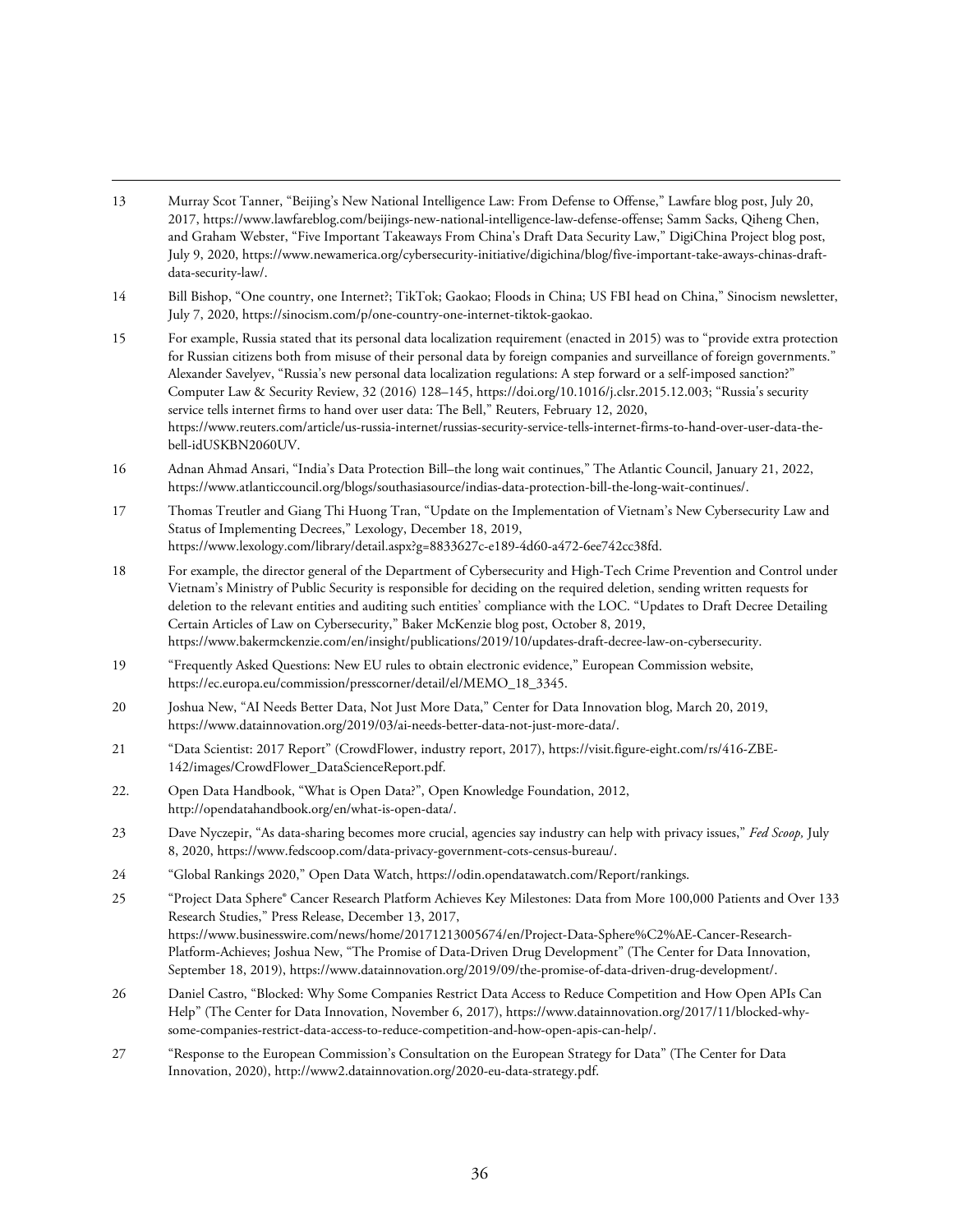<span id="page-36-10"></span><span id="page-36-9"></span><span id="page-36-8"></span><span id="page-36-7"></span><span id="page-36-6"></span><span id="page-36-5"></span><span id="page-36-4"></span><span id="page-36-3"></span><span id="page-36-2"></span><span id="page-36-1"></span><span id="page-36-0"></span>

| 28 | "Open Government Declaration," https://www.opengovpartnership.org/process/joining-ogp/open-government-<br>declaration/.                                                                                                                                                                                                             |
|----|-------------------------------------------------------------------------------------------------------------------------------------------------------------------------------------------------------------------------------------------------------------------------------------------------------------------------------------|
| 29 | "Artificial intelligence, digital technology and advanced production" (Organisation for Economic Cooperation and<br>Development, 2020), https://www.oecd-ilibrary.org/sites/629af843-en/index.html?itemId=/content/component/629af843-<br>en.                                                                                       |
| 30 | "Notice of Proposed Rulemaking to Improve the Interoperability of Health Information," U.S. Department of Health and<br>Human Services, https://www.healthit.gov/topic/laws-regulation-and-policy/notice-proposed-rulemaking-improve-<br>interoperability-health.                                                                   |
| 31 | Damian Garde, "Big Pharma superteam joins NIH to share data, discover new drugs," FierceBiotech, February 4, 2014,<br>https://www.fiercebiotech.com/partnering/big-pharma-superteam-joins-nih-to-share-data-discover-new-drugs.                                                                                                     |
| 32 | Harlan Krumholz, "Time To Assess Pharma Progress In Data Sharing," Forbes, June 2, 2014,<br>https://www.forbes.com/sites/harlankrumholz/2014/06/02/time-to-assess-pharma-progress-in-data-sharing/.                                                                                                                                 |
| 33 | "Notice of Proposed Rulemaking to Improve the Interoperability of Health Information."                                                                                                                                                                                                                                              |
| 34 | United States Department of State, "A Free and Open Indo-Pacific: Advancing a Shared Vision" (2019), 2,<br>https://www.state.gov/wp-content/uploads/2019/11/Free-and-Open-Indo-Pacific-4Nov2019.pdf.                                                                                                                                |
| 35 | Ibid.                                                                                                                                                                                                                                                                                                                               |
| 36 | U.S. Department of State, "A Free and Open Indo-Pacific: Advancing a Shared Vision," 16.                                                                                                                                                                                                                                            |
| 37 | William Bonvillian, "Emerging Industrial Policy Approaches in the United States" (ITIF, October 4, 2021),<br>https://itif.org/publications/2021/10/04/emerging-industrial-policy-approaches-united-states.                                                                                                                          |
| 38 | Stephen Ezell, "Why Manufacturing Digitalization Matters and How Countries Are Supporting It" (The Information<br>Technology and Innovation Foundation, April, 2018), http://www2.itif.org/2018-manufacturing-digitalization.pdf.                                                                                                   |
| 39 | Ibid.                                                                                                                                                                                                                                                                                                                               |
| 40 | Stephen J. Ezell, "A Policymaker's Guide to Smart Manufacturing," (Information Technology and Innovation Foundation,<br>November 2016), 1, http://www2.itif.org/2016-policymakers-guide-smart-manufacturing.pdf.                                                                                                                    |
| 41 | Manufacturing USA, "How We Work," https://www.manufacturingusa.com/pages/how-we-work.                                                                                                                                                                                                                                               |
| 42 | David M. Hart, Stephen J. Ezell, and Robert D. Atkinson, "Why America Needs a National Network for Manufacturing<br>Innovation" (Information Technology and Innovation Foundation, December 11, 2012),<br>https://itif.org/publications/2012/12/11/why-america-needs-national-network-manufacturing-innovation.                     |
| 43 | "The Institute," Digital Manufacturing and Design Innovation Institute, accessed October 4, 2016,<br>http://dmdii.uilabs.org/the-institute/technology.                                                                                                                                                                              |
| 44 | "About," The Institute for Advanced Composites Manufacturing Innovation, accessed October 30, 2016,<br>http://iacmi.org/about-us/.                                                                                                                                                                                                  |
| 45 | The White House, "FACT SHEET: President Obama Announces Winner of New Smart Manufacturing Innovation<br>Institute and New Manufacturing Hub Competitions" news release, June 20, 2016, https://www.whitehouse.gov/the-press-<br>office/2016/06/20/fact-sheet-president-obama-announces-winner-new-smart-manufacturing.              |
| 46 | "Technical Cooperation Program," https://www.dst.defence.gov.au/partnership/technical-cooperation-program.                                                                                                                                                                                                                          |
| 47 | George Costa, "Five Eyes Ministers commit to advance defence and security cooperation," International Insider, June 24,<br>2020, https://internationalinsider.org/five-eyes-ministers-commit-to-advance-defence-and-security-cooperation/; "10 U.S.<br>Code § 2500 - Definitions," https://www.law.cornell.edu/uscode/text/10/2500. |
| 48 | "Fiscal Year 2017: Annual Industrial Capabilities: Report to Congress," U.S. Department of Defense, April 12, 2018,<br>https://www.businessdefense.gov/Portals/51/Documents/Resources/2017%20AIC%20RTC%2005-17-                                                                                                                     |

<span id="page-36-20"></span><span id="page-36-19"></span><span id="page-36-18"></span><span id="page-36-17"></span><span id="page-36-16"></span><span id="page-36-15"></span><span id="page-36-14"></span><span id="page-36-13"></span><span id="page-36-12"></span><span id="page-36-11"></span>[2018%20-%20Public%20Release.pdf?ver=2018-05-17-224631-340.](https://www.businessdefense.gov/Portals/51/Documents/Resources/2017%20AIC%20RTC%2005-17-2018%20-%20Public%20Release.pdf?ver=2018-05-17-224631-340)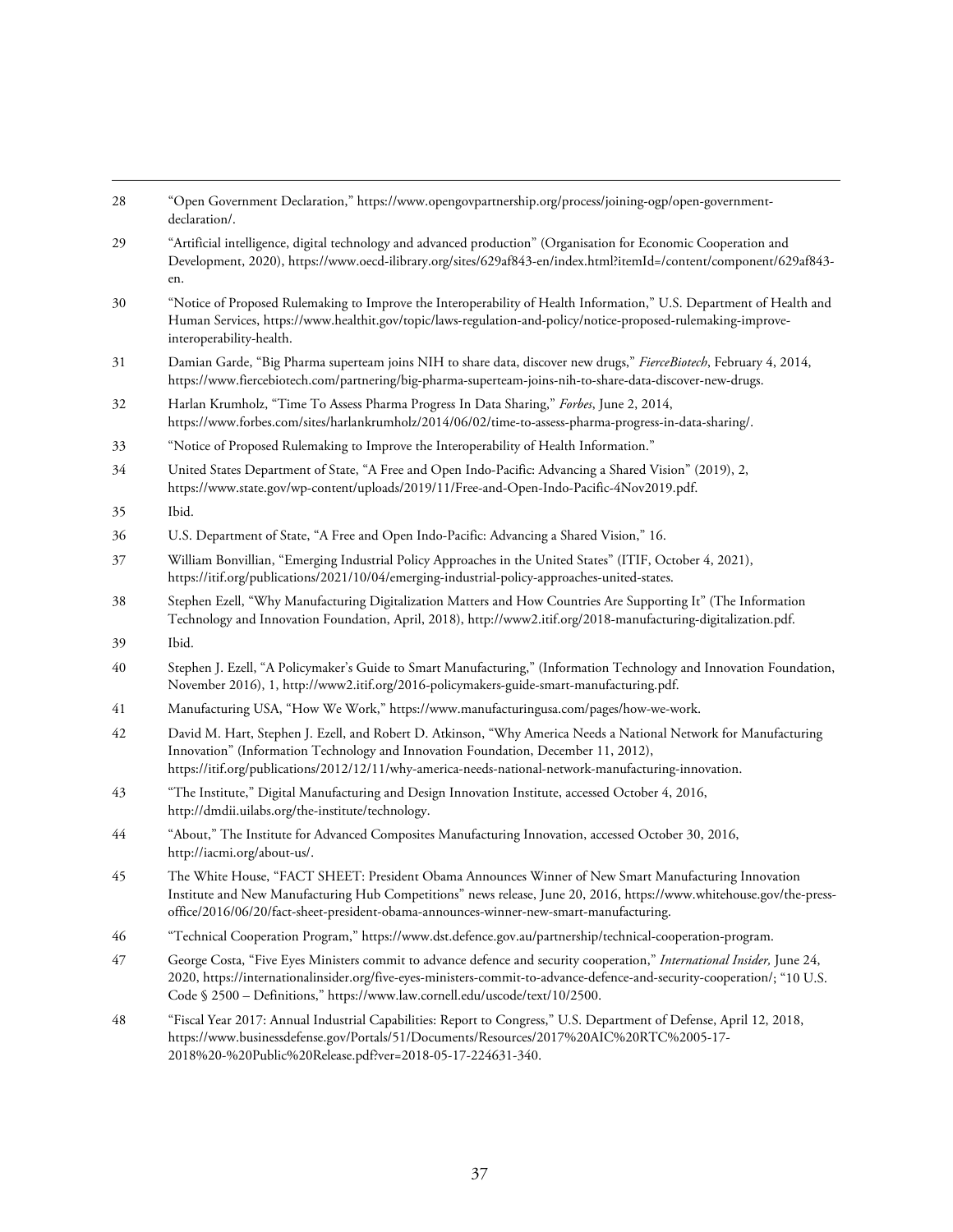<span id="page-37-12"></span><span id="page-37-11"></span><span id="page-37-10"></span><span id="page-37-9"></span><span id="page-37-8"></span><span id="page-37-7"></span><span id="page-37-6"></span><span id="page-37-5"></span><span id="page-37-4"></span><span id="page-37-3"></span><span id="page-37-2"></span><span id="page-37-1"></span><span id="page-37-0"></span>

| 49 | "The United States and United Kingdom Sign Landmark Science and Technology Agreement," The White House,<br>September 20, 2017, https://www.whitehouse.gov/articles/united-states-united-kingdom-sign-landmark-science-<br>technology-agreement/.                                                                                                                                                                                                             |
|----|--------------------------------------------------------------------------------------------------------------------------------------------------------------------------------------------------------------------------------------------------------------------------------------------------------------------------------------------------------------------------------------------------------------------------------------------------------------|
| 50 | "UK/USA: Agreement on Scientific and Technological Cooperation [TS No.25/2017],"<br>https://www.gov.uk/government/publications/ts-no252017-ukusa-agreement-on-scientific-and-technological-cooperation.                                                                                                                                                                                                                                                      |
| 51 | "LLNL/U.K. officials ink agreement to collaborate on HPC research, ensure competitiveness," February 14, 2018,<br>https://www.llnl.gov/news/llnluk-officials-ink-agreement-collaborate-hpc-research-ensure-competitiveness.                                                                                                                                                                                                                                  |
| 52 | James Barkley, Digital Manufacturing and Design Innovation Institute, phone interview by Stephen Ezell, ITIF, March 4,<br>2016.                                                                                                                                                                                                                                                                                                                              |
| 53 | Ibid.                                                                                                                                                                                                                                                                                                                                                                                                                                                        |
| 54 | "NIST Cybersecurity Framework: International Perspective," NIST website,<br>https://www.nist.gov/cyberframework/international-perspectives.                                                                                                                                                                                                                                                                                                                  |
| 55 | United Nations Industrial Development Organization (UNIDO), Role of Standards: A Guide for Small and Medium-Sized<br>Enterprises (Vienna: UNIDO, 2016), https://pnirajan.files.wordpress.com/2016/12/tcb_role_standards.pdf;<br>"Understanding ICT Standardization: Principles and Practice," European Telecommunications Standards Institute, 2018,<br>https://www.etsi.org/images/files/Education/Understanding_ICT_Standardization_LoResWeb_20190226.pdf. |
| 56 | For example, for additive manufacturing. "Standardization Roadmap for Additive Manufacturing," America Makes and<br>ANSI, June, 2018,                                                                                                                                                                                                                                                                                                                        |
| 57 | https://share.ansi.org/Shared%20Documents/Standards%20Activities/AMSC/AMSC_Roadmap_June_2018.pdf.<br>Office of the United States Trade Representative (USTR), "2018 National Trade Estimate Report on Foreign Trade<br>Barriers" (Washington, D.C.: USTR, 2018),                                                                                                                                                                                             |
| 58 | https://ustr.gov/sites/default/files/files/Press/Reports/2018%20National%20Trade%20Estimate%20Report.pdf.<br>Stephen J. Ezell and Robert D. Atkinson, "The Middle Kingdom Galapagos Island Syndrome: The Cul-De-Sac of Chinese<br>Technology Standards" (Information Technology and Innovation Foundation, December 2014),                                                                                                                                   |
| 59 | https://itif.org/publications/2014/12/15/middle-kingdom-galapagos-island-syndrome-cul-de-sac-chinese-technology.<br>Richard P. Suttmeier, "A New Technonationalism?: China and the Development of Technical Standards," Communications<br>of the ACM, Aril 2005, Vol 48, No 4, pages 35-37, https://cacm.acm.org/magazines/2005/4/6260-a-new-                                                                                                                |
| 60 | technonationalism/fulltext.<br>Nigel Cory, "The Ten Worst Digital Protectionism and Innovation Mercantilist Policies of 2018,"<br>https://itif.org/publications/2019/01/28/ten-worst-digital-protectionism-and-innovation-mercantilist-policies-2018.                                                                                                                                                                                                        |
| 61 | European Commission, "New approach to enable global leadership of EU standards promoting values and a resilient, green<br>and digital Single Market," press release, February 2, 2022,                                                                                                                                                                                                                                                                       |
|    | https://ec.europa.eu/commission/presscorner/detail/en/ip_22_661; Patrick Lozada, Tim Ruhling, and Helen Toner,<br>"Chinese Involvement in International Technical Standards: A DigiChina Forum," DigiChina, December 6, 2021,<br>https://digichina.stanford.edu/work/chinese-involvement-in-international-technical-standards-a-digichina-forum/.                                                                                                            |
| 62 | European Commission, "An EU Strategy on Standardisation - Setting global standards in support of a resilient, green and<br>digital EU single market," February 2, 2022, https://ec.europa.eu/docsroom/documents/48598.                                                                                                                                                                                                                                       |
| 63 | "ANSI International Development Programs," ANSI, https://www.ansi.org/trade-development/development-<br>programs/ansi-programs.                                                                                                                                                                                                                                                                                                                              |
| 64 | "The Digital Connectivity and Cybersecurity Partnership," USAID, https://www.usaid.gov/digital-development/digital-<br>connectivity-cybersecurity-partnership.                                                                                                                                                                                                                                                                                               |
| 65 | "NIST's Standards Coordination Office: Standards in Trade Workshop Program," NIST, 2014,<br>https://www.nist.gov/system/files/documents/2016/12/07/sco_onepager_sit_workshops_02262014.pdf.                                                                                                                                                                                                                                                                  |
| 66 | "MOU between the Versailles Project on Advanced Materials and Standards (VAMAS) and the International Organization<br>for Standardization (ISO), https://www.nims.go.jp/vamas/refarences/lndldd000000045h-att/MOU_VAMAS_ISO.pdf;<br>"Versailles Project on Advanced Materials and Standards (VAMAS)," http://www.vamas.org/.                                                                                                                                 |
| 67 | Ibid.                                                                                                                                                                                                                                                                                                                                                                                                                                                        |

<span id="page-37-18"></span><span id="page-37-17"></span><span id="page-37-16"></span><span id="page-37-15"></span><span id="page-37-14"></span><span id="page-37-13"></span>38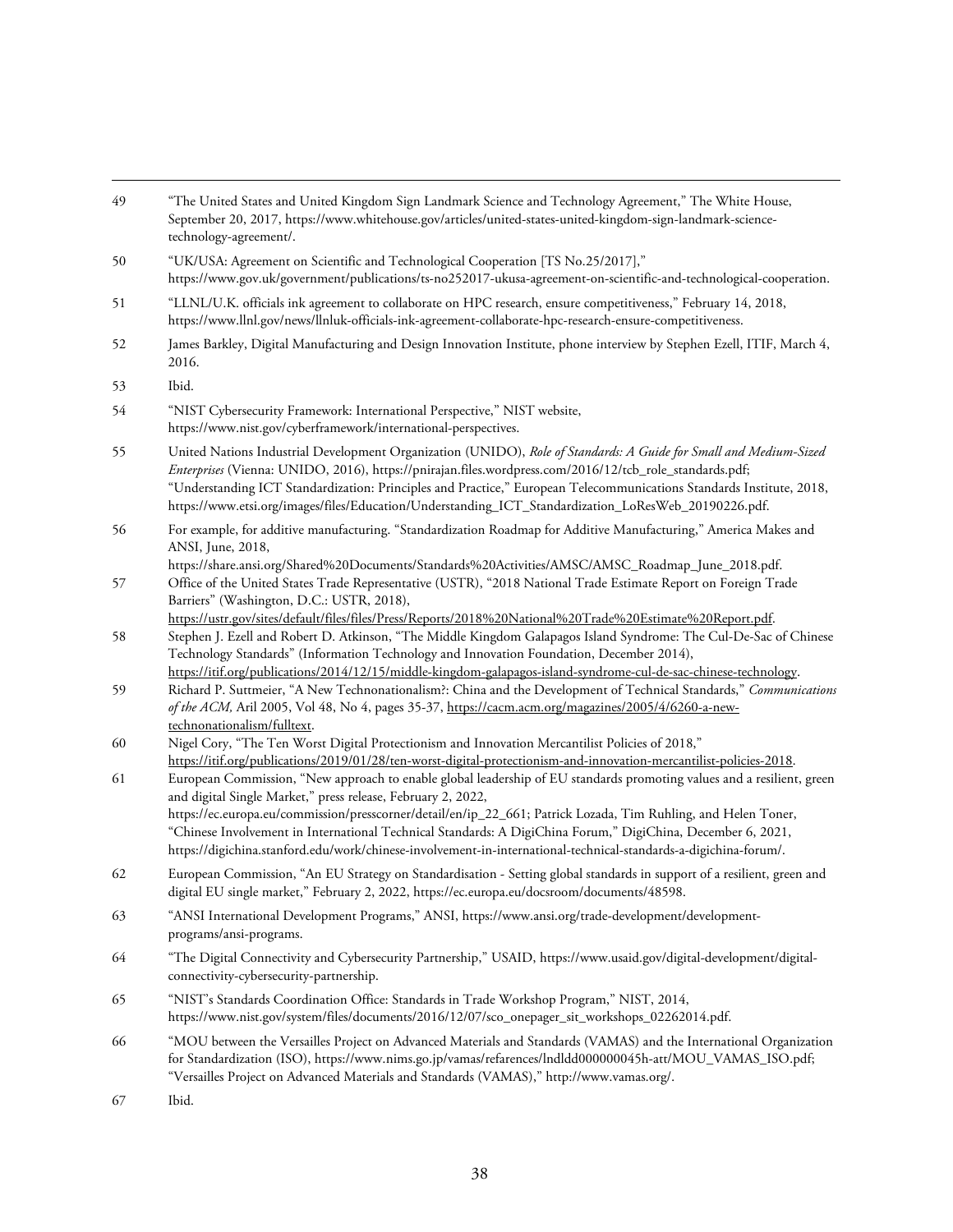- <span id="page-38-1"></span>69 "Ceramics Division: Materials Science and Engineering Laboratory: FY 2002 Programs and Accomplishments," U.S. National Institute of Standards and Technology[, https://nvlpubs.nist.gov/nistpubs/Legacy/IR/nistir6904.pdf.](https://nvlpubs.nist.gov/nistpubs/Legacy/IR/nistir6904.pdf)
- <span id="page-38-2"></span>70 "JRC and NIST explore further common areas of work in certified reference materials for nanotechnology and healthrelated measurement standards," European Commission website, March 27, 2014, [https://ec.europa.eu/jrc/en/science](https://ec.europa.eu/jrc/en/science-update/jrc-and-nist-explore-further-common-areas-work-certified-reference-materials-nanotechnology-and)[update/jrc-and-nist-explore-further-common-areas-work-certified-reference-materials-nanotechnology-and.](https://ec.europa.eu/jrc/en/science-update/jrc-and-nist-explore-further-common-areas-work-certified-reference-materials-nanotechnology-and)
- <span id="page-38-3"></span>71 Gerard Riviere, "European and international standardisation progress in the field of engineered nanoparticles," *Inhal Toxicology*, Jul 21, 2009, Suppl 1:2-7[, https://pubmed.ncbi.nlm.nih.gov/19558227/;](https://pubmed.ncbi.nlm.nih.gov/19558227/) Ajit Jillavenkatesa, "US-EU Workshop on Bridging nanoEHS Research Efforts," U.S. National Institute of Standards and Technology presentation, December 3, 2013[, https://www.us-eu.org/wp-content/uploads/2013/12/Jilla-Slides.pdf.](https://www.us-eu.org/wp-content/uploads/2013/12/Jilla-Slides.pdf)
- <span id="page-38-4"></span>72 "Executive Order on Maintaining American Leadership in Artificial Intelligence," White House, February 11, 2019, [https://www.whitehouse.gov/presidential-actions/executive-order-maintaining-american-leadership-artificial-intelligence/.](https://www.whitehouse.gov/presidential-actions/executive-order-maintaining-american-leadership-artificial-intelligence/)
- <span id="page-38-5"></span>73 "U.S. Leadership in AI: A Plan for Federal Engagement in Developing Technical Standards and Related Tools," U.S. National Institute of Standards and Technology, August 9, 2019, [https://www.nist.gov/system/files/documents/2019/08/10/ai\\_standards\\_fedengagement\\_plan\\_9aug2019.pdf.](https://www.nist.gov/system/files/documents/2019/08/10/ai_standards_fedengagement_plan_9aug2019.pdf)
- <span id="page-38-6"></span>74 "Framework for Improving Critical Infrastructure Cybersecurity," U.S. National Institute of Standards and Technology, April 16, 2018, [https://nvlpubs.nist.gov/nistpubs/CSWP/NIST.CSWP.04162018.pdf.](https://nvlpubs.nist.gov/nistpubs/CSWP/NIST.CSWP.04162018.pdf)
- <span id="page-38-7"></span>75 "International Resources: Cybersecurity Framework," U.S. National Institute of Standards and Technology, <https://www.nist.gov/cyberframework/international-resources>
- <span id="page-38-8"></span>76 Amy Mahn, "Continuing to Strengthen International Connections on the Cybersecurity Framework," U.S. National Institute of Standards and Technology blog post, April 21, 2020[, https://www.nist.gov/blogs/cybersecurity](https://www.nist.gov/blogs/cybersecurity-insights/continuing-strengthen-international-connections-cybersecurity-framework)[insights/continuing-strengthen-international-connections-cybersecurity-framework.](https://www.nist.gov/blogs/cybersecurity-insights/continuing-strengthen-international-connections-cybersecurity-framework)
- <span id="page-38-9"></span>77 "How does UK legislation match up to the NIST Cybersecurity Framework?," Quorum Cyber blog post, [https://www.quorumcyber.com/blog/2018/11/21/how-does-uk-legislation-match-up-to-the-nist-cybersecurity-framework.](https://www.quorumcyber.com/blog/2018/11/21/how-does-uk-legislation-match-up-to-the-nist-cybersecurity-framework)
- <span id="page-38-10"></span>78 Alistair Nolan, *Artificial intelligence, digital technology and advanced production* (Paris: Organisation for Economic Cooperation and Development), [https://www.oecd-ilibrary.org/sites/629af843](https://www.oecd-ilibrary.org/sites/629af843-en/index.html?itemId=/content/component/629af843-en) [en/index.html?itemId=/content/component/629af843-en.](https://www.oecd-ilibrary.org/sites/629af843-en/index.html?itemId=/content/component/629af843-en)
- <span id="page-38-11"></span>79 Michael McLaughlin, "The National Artificial Intelligence Initiative Act Could Strengthen U.S. AI Leadership" (Center for Data Innovation, March 21, 2020)[, https://www.datainnovation.org/2020/03/the-national-artificial-intelligence-initiative](https://www.datainnovation.org/2020/03/the-national-artificial-intelligence-initiative-act-could-strengthen-u-s-ai-leadership/)[act-could-strengthen-u-s-ai-leadership/.](https://www.datainnovation.org/2020/03/the-national-artificial-intelligence-initiative-act-could-strengthen-u-s-ai-leadership/)
- <span id="page-38-12"></span>80 "To Measure Bias in Data, NIST Initiates 'Fair Ranking' Research Effort," U.S. National Institute of Standards and Technology blog post, November 14, 2019[, https://www.nist.gov/news-events/news/2019/11/measure-bias-data-nist](https://www.nist.gov/news-events/news/2019/11/measure-bias-data-nist-initiates-fair-ranking-research-effort)[initiates-fair-ranking-research-effort.](https://www.nist.gov/news-events/news/2019/11/measure-bias-data-nist-initiates-fair-ranking-research-effort)
- <span id="page-38-13"></span>81 "Draft White Paper on Combinatorial Methods for Explainability in AI and Machine Learning," U.S. National Institute of Standards and Technology, May 22, 2019[, https://www.nist.gov/news-events/news/2019/05/draft-white-paper](https://www.nist.gov/news-events/news/2019/05/draft-white-paper-combinatorial-methods-explainability-ai-and-machine)[combinatorial-methods-explainability-ai-and-machine.](https://www.nist.gov/news-events/news/2019/05/draft-white-paper-combinatorial-methods-explainability-ai-and-machine)
- <span id="page-38-14"></span>82 "Exploring AI Trustworthiness: Workshop Series Kickoff Webinar," U.S. National Institute of Standards and Technology, August 6, 2020[, https://www.nist.gov/news-events/events/2020/08/exploring-ai-trustworthiness-workshop-series-kickoff](https://www.nist.gov/news-events/events/2020/08/exploring-ai-trustworthiness-workshop-series-kickoff-webinar)[webinar.](https://www.nist.gov/news-events/events/2020/08/exploring-ai-trustworthiness-workshop-series-kickoff-webinar)
- <span id="page-38-15"></span>83 "How NIST 800-53 Maps to FedRAMP," Lightedge website, October 22, 2020[, https://www.lightedge.com/blog/how](https://www.lightedge.com/blog/how-nist-800-53-maps-to-fedramp/#:%7E:text=While%20FedRAMP%20is%20designed%20for,manufacturing%20to%20the%20end%20user)[nist-800-53-maps-to-](https://www.lightedge.com/blog/how-nist-800-53-maps-to-fedramp/#:%7E:text=While%20FedRAMP%20is%20designed%20for,manufacturing%20to%20the%20end%20user)

[fedramp/#:~:text=While%20FedRAMP%20is%20designed%20for,manufacturing%20to%20the%20end%20user.](https://www.lightedge.com/blog/how-nist-800-53-maps-to-fedramp/#:%7E:text=While%20FedRAMP%20is%20designed%20for,manufacturing%20to%20the%20end%20user) 

<span id="page-38-16"></span>84 Stefan Koester, David Hart, and Grace Sly, "Unworkable Solution: Carbon Border Adjustment Mechanisms and Global Climate Innovation" (ITIF, September 20, 2021), [https://itif.org/publications/2021/09/20/unworkable-solution-carbon](https://itif.org/publications/2021/09/20/unworkable-solution-carbon-border-adjustment-mechanisms-and-global-climate)[border-adjustment-mechanisms-and-global-climate.](https://itif.org/publications/2021/09/20/unworkable-solution-carbon-border-adjustment-mechanisms-and-global-climate)

<span id="page-38-0"></span><sup>68</sup> "Current active TWAs," [http://www.vamas.org/twa/active.html.](http://www.vamas.org/twa/active.html)